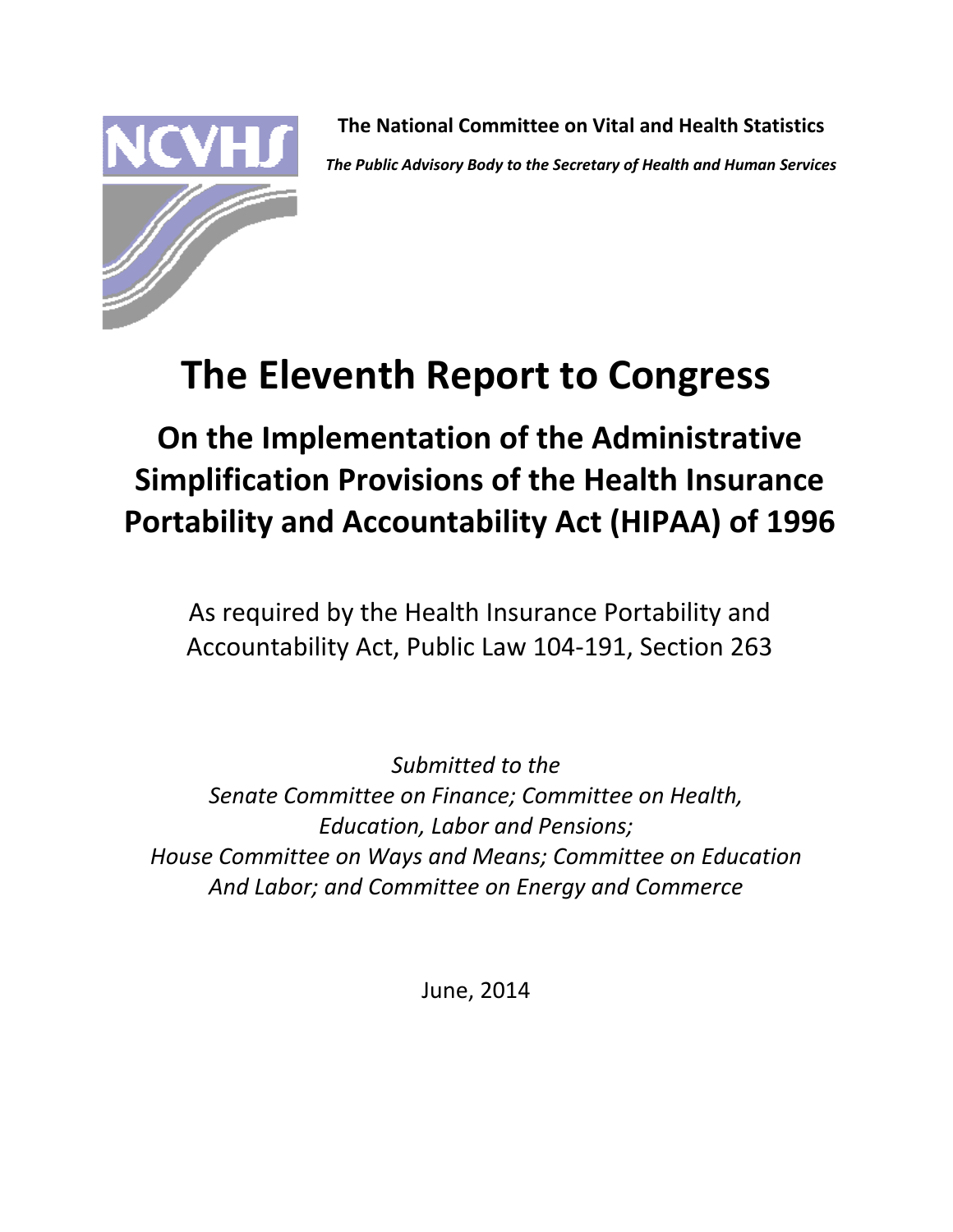## **NCVHS National Committee on Vital and Health Statistics**

The Honorable John Boehner Speaker of the House of Representatives H‐232 The Capitol Washington, DC 20515

Dear Mr. Speaker:

I am pleased to transmit our Eleventh Report to Congress on the Implementation of the Administrative Simplification Provisions of the Health Insurance Portability and Accountability Act (HIPAA). In compliance with section 263, Subtitle F of Public Law 104‐191, this report was developed by the National Committee on Vital and Health Statistics (NCVHS), the public advisory committee to the U.S. Department of Health and Human Services (DHHS) on health data, privacy, and health information policy, and covers the period January 2012 through December 2013.

The Administrative Simplification provisions of HIPAA require the Secretary of the Department of Health and Human Services (DHHS) to adopt a variety of standards to support electronic interchange for administrative and financial healthcare transactions, including standards for security and privacy to protect individually identifiable health information. This report summarizes for the Congress advances made in (1) electronic health information; (2) support of administrative processes in health care including standards to support health care reform; (3) the development of a roadmap for standards adoption and implementation; (4) convergence of clinical and administrative requirements; (5) aligning policies and programs to improve efficiency and effectiveness; and (7) measuring success as well as the vision for the future.

As a Federal advisory committee, NCVHS works in partnership with the private sector, other advisory bodies, and the DHHS. NCVHS also serves a unique role in providing a forum for stakeholders to contribute observations and recommendations to the policy‐making process. It is this unique, collaborative and transparent process that has allowed for the advances to date and the acquisition of knowledge to provide a vision of the future.

We continue our strong commitment to pursuing improvements in health information that enhance the quality of health care, lower costs, foster advances in technology, improve population health, and facilitate access to care. We hope that you will find this eleventh report informative and useful. We look forward to continued progress on these important issues for the nation's health system. If your staff would like a briefing presentation on any of our past or anticipated activities, please let me know.

Sincerely,

/s/ Larry A. Green, M.D. Chairperson National Committee on Vital and Health Statistics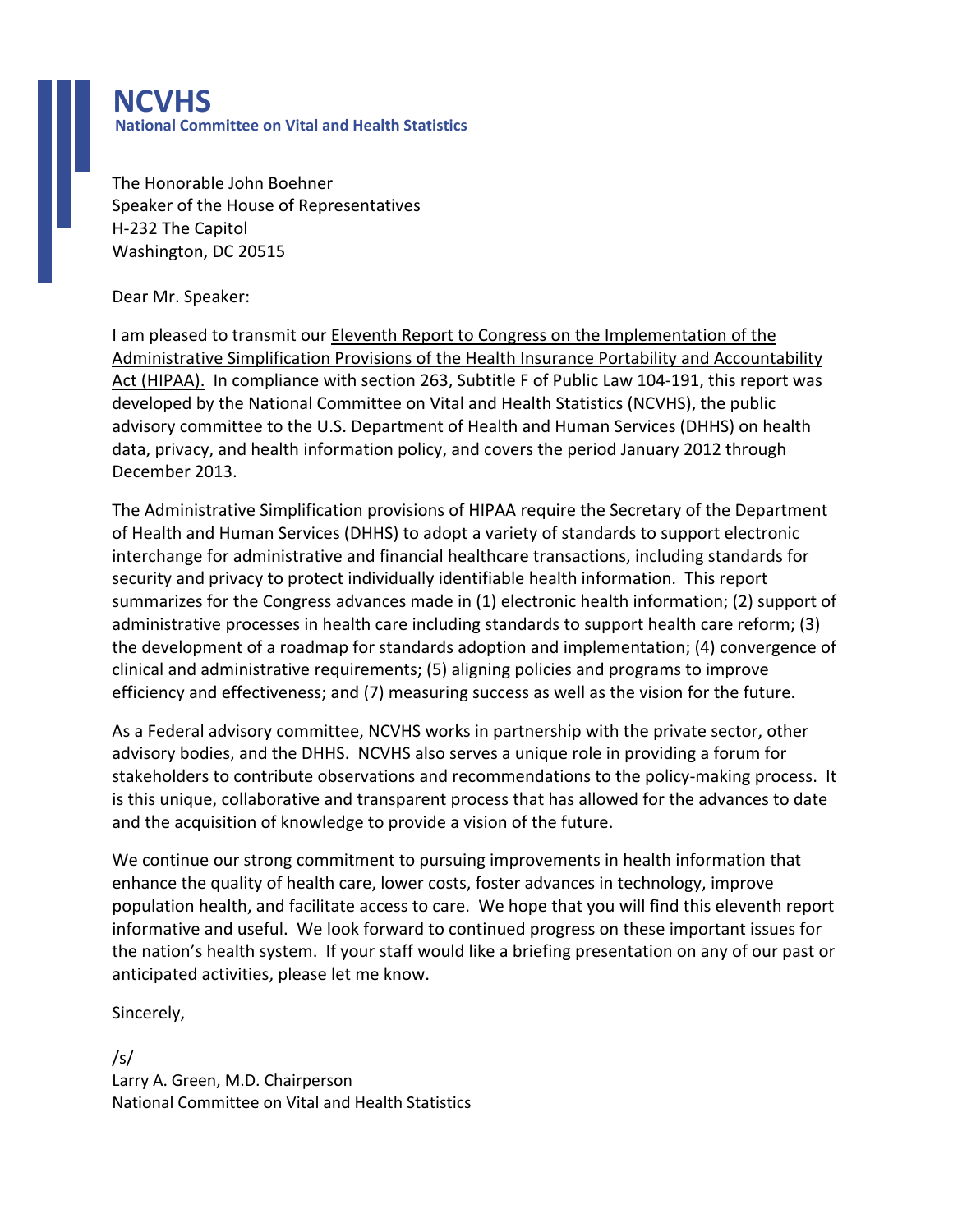Identical letter to:

The Honorable Ron Wyden Chairman Committee on Finance 219 Senate Dirksen Office Building United States Senate Washington, D.C. 20510

The Honorable Patrick J. Leahy President Pro Tempore United States Senate Washington, D.C. 20510

The Honorable Tom Harkin Chairman Committee on Health, Education, Labor and Pensions 428 Senate Dirksen Office Building United States Senate Washington, D.C. 20510

The Honorable Dave Camp Chairman Committee on Ways and Means U.S. House of Representatives 1102 Longworth House Office Building Washington, D.C. 20215

The Honorable John Kline Chairman Committee on Education and the Workforce U.S. House of Representatives 2181 Rayburn House Office Building Washington, D.C. 20515

The Honorable Fred Upton Chairman Committee on Energy and Commerce U.S. House of Representatives 2125 Rayburn House Office Building Washington, D.C. 20215

Cc: The Honorable Sylvia Mathews Burwell HHS Data Council Co‐Chairs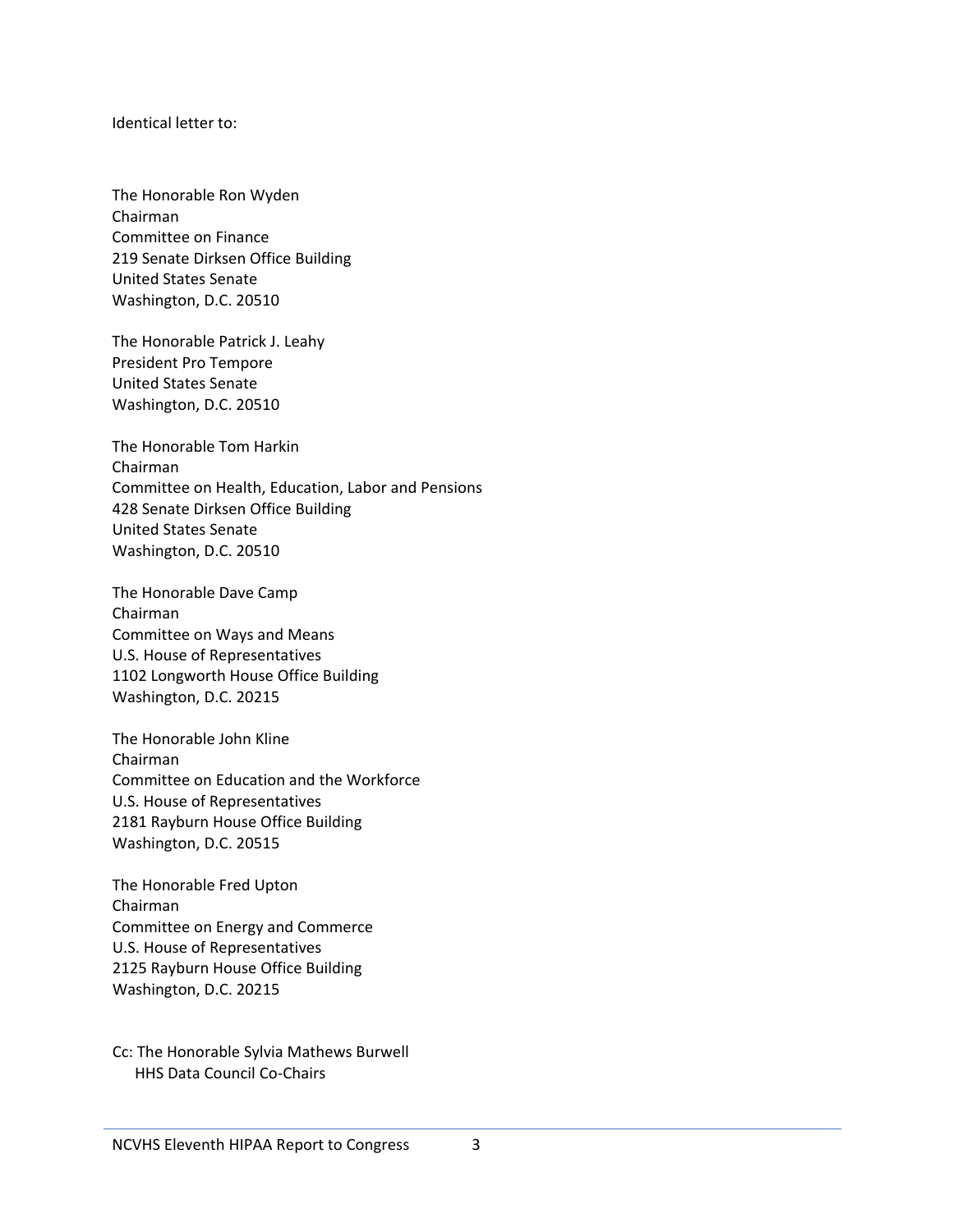**The National Committee on Vital and Health Statistics (NCVHS)** serves as the statutory [42 U.S.C. 242(k)] public advisory body to the Secretary of the Department of Health and Human Services in the area of health data and statistics. In that capacity, the Committee provides advice and assistance to the DHHS and serves as a forum for interaction with interested private sector groups on a variety of key health data issues. The Committee is composed of 18 individuals from the private sector who have distinguished themselves in the fields of health statistics, electronic interchange of health care information, privacy and security of electronic information, population‐based public health, purchasing or financing health care services, integrated computerized health information systems, health services research, consumer interests in health information, health data standards, epidemiology, and the provision of health services. Sixteen of the members are appointed by the Secretary of DHHS for terms of four years each, with about four new members being appointed each year. Two additional members are selected by Congress.

**NCVHS Membership** (See detailed NCVHS roster in Appendix C.)

Larry A. Green, M.D., Chair Lynn A. Blewett, Ph.D. John J. Burke, M.B.A, MS Pharm. Raj Chanderraj, M.D., F.A.C.C. Bruce B. Cohen, Ph.D. Llewellyn J. Cornelius, Ph.D. Leslie Pickering Francis, J.D., Ph.D. Alexandra (Alix) Goss Linda L. Kloss, M.A., RHIA, FAHIMA Vickie M. Mays, Ph.D., M.S.P.H. Sallie Milam, J.D., CIPP, CIPP/G Len Nichols, Ph.D. W. Ob Soonthornsima William W. Stead, M.D. Walter G. Suarez, M.D., M.P.H. James M. Walker, M.D., F.A.C.P.

James Scanlon, Executive Staff Director Deputy Assistant Secretary, Office of Science and Data Policy Office of the Assistant Secretary for Planning and Evaluation, DHHS

Debbie Jackson, Acting Executive Secretary National Committee on Vital and Health Statistics National Center for Health Statistics, CDC

**www.ncvhs.hhs.gov**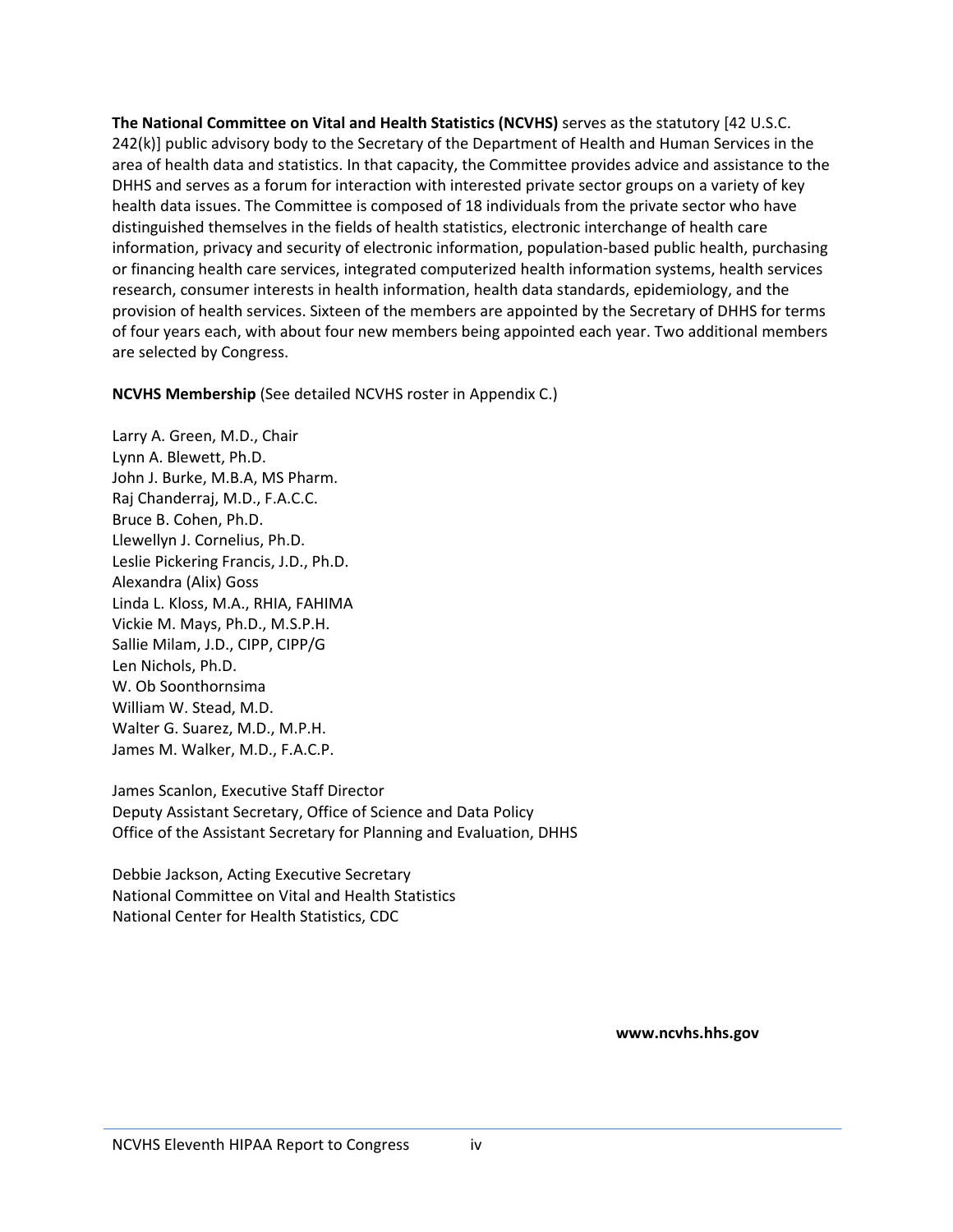# **Table of Contents**

|    |                                                                                    | $\mathbf{1}$ |
|----|------------------------------------------------------------------------------------|--------------|
| 1. |                                                                                    | 9            |
| 2. |                                                                                    | 10           |
|    |                                                                                    | 11           |
|    |                                                                                    | 11           |
|    |                                                                                    | 13           |
|    |                                                                                    | 13           |
|    | 2.1.3.1                                                                            | 14           |
|    | National Council for Prescription Drug Programs (NCPDP) standard<br>2.1.3.2        | 16           |
|    |                                                                                    | 17           |
|    | 2.2.1 Implementation of Operating Rules for Eligibility for a Health Plan and      | 19           |
|    | 2.2.2 Planning for Electronic Fund Transfer (EFT) and Electronic Remittance Advice |              |
|    |                                                                                    | 20           |
|    |                                                                                    | 20           |
|    | 2.3 Code Sets                                                                      | 21           |
|    |                                                                                    | 21           |
|    | 2.3.2 Other Code-Set, Vocabulary and Terminology Advancements                      | 23           |
|    |                                                                                    | 23           |
|    |                                                                                    | 23           |
|    | 2.4.2 Status of Other Identifiers Used in Administrative Transactions              | 24           |
|    | 2.4.2.1                                                                            | 24           |
|    | 2.4.2.2                                                                            | 24           |
|    |                                                                                    | 25           |
|    | 2.6 Compliance and Enforcement of HIPAA Administrative Simplification Regulations  | 25           |
|    |                                                                                    | 25           |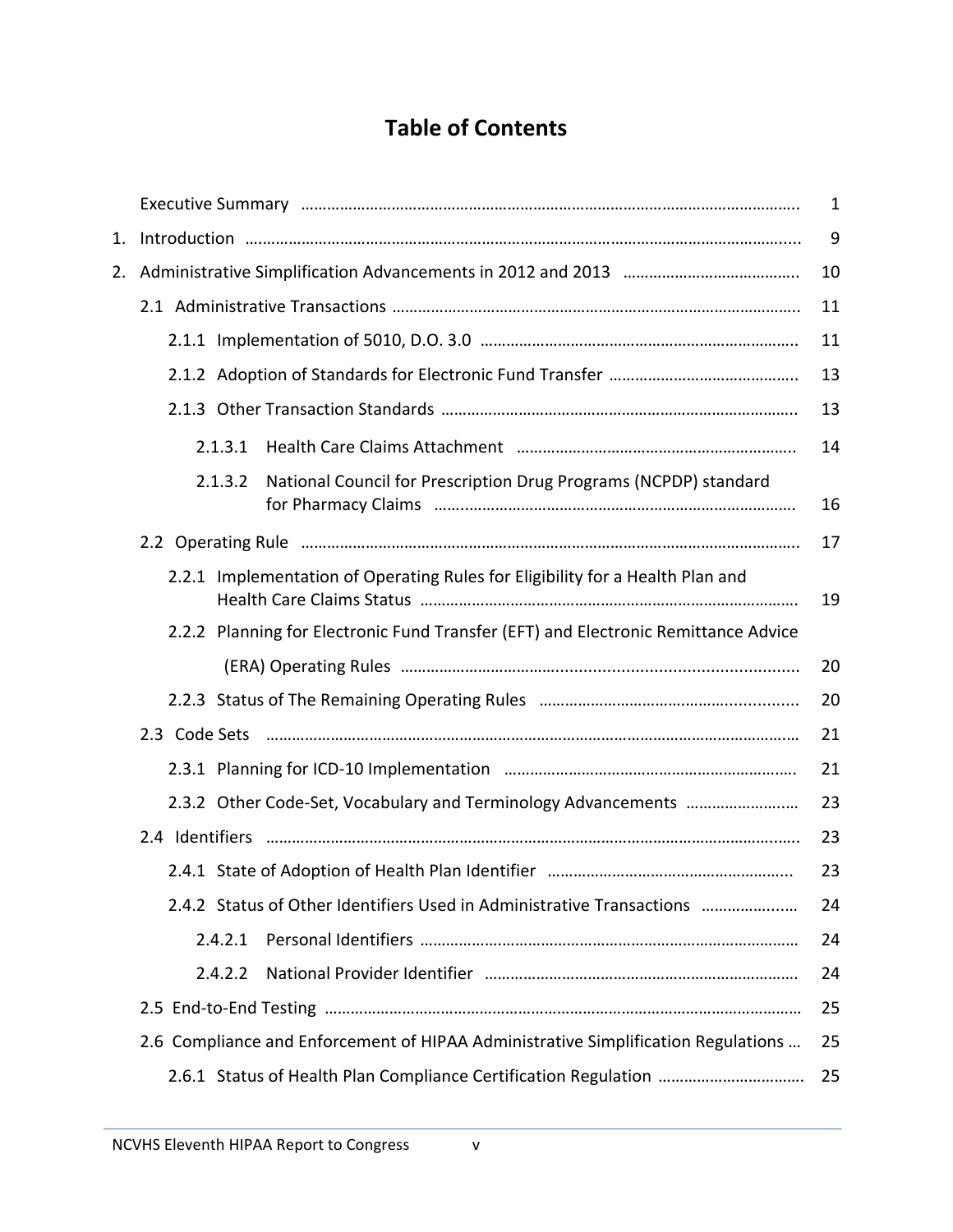|   | 2.6.2 Enforcement of HIPAA Administrative Simplification Regulations  26                   |    |
|---|--------------------------------------------------------------------------------------------|----|
|   |                                                                                            | 26 |
|   |                                                                                            | 27 |
| 3 | Advancements in the Implementation of HIPAA Privacy and Security Policies<br>and Standards | 28 |
|   |                                                                                            | 28 |
|   | 3.2 Remaining HITECH Act Provisions Not Yet Finalized, Including Accounting                | 29 |
|   |                                                                                            | 30 |
|   |                                                                                            | 31 |
|   |                                                                                            | 31 |
|   |                                                                                            | 31 |
|   |                                                                                            | 32 |
|   |                                                                                            | 32 |
|   |                                                                                            | 32 |
|   |                                                                                            | 33 |
|   |                                                                                            | 33 |
|   |                                                                                            | 33 |
|   |                                                                                            | 34 |
|   |                                                                                            | 34 |
|   |                                                                                            | 35 |
|   | 3.5.2 Massachusetts Eye & Ear Infirmary/Massachusetts Eye & Ear Associates, Inc.           | 36 |
|   |                                                                                            | 36 |
|   |                                                                                            | 36 |
|   |                                                                                            | 37 |
|   |                                                                                            | 37 |
| 4 | Advancements in the Adoption of Standards for Public Health and Population Health          | 39 |
|   |                                                                                            | 39 |
|   |                                                                                            | 40 |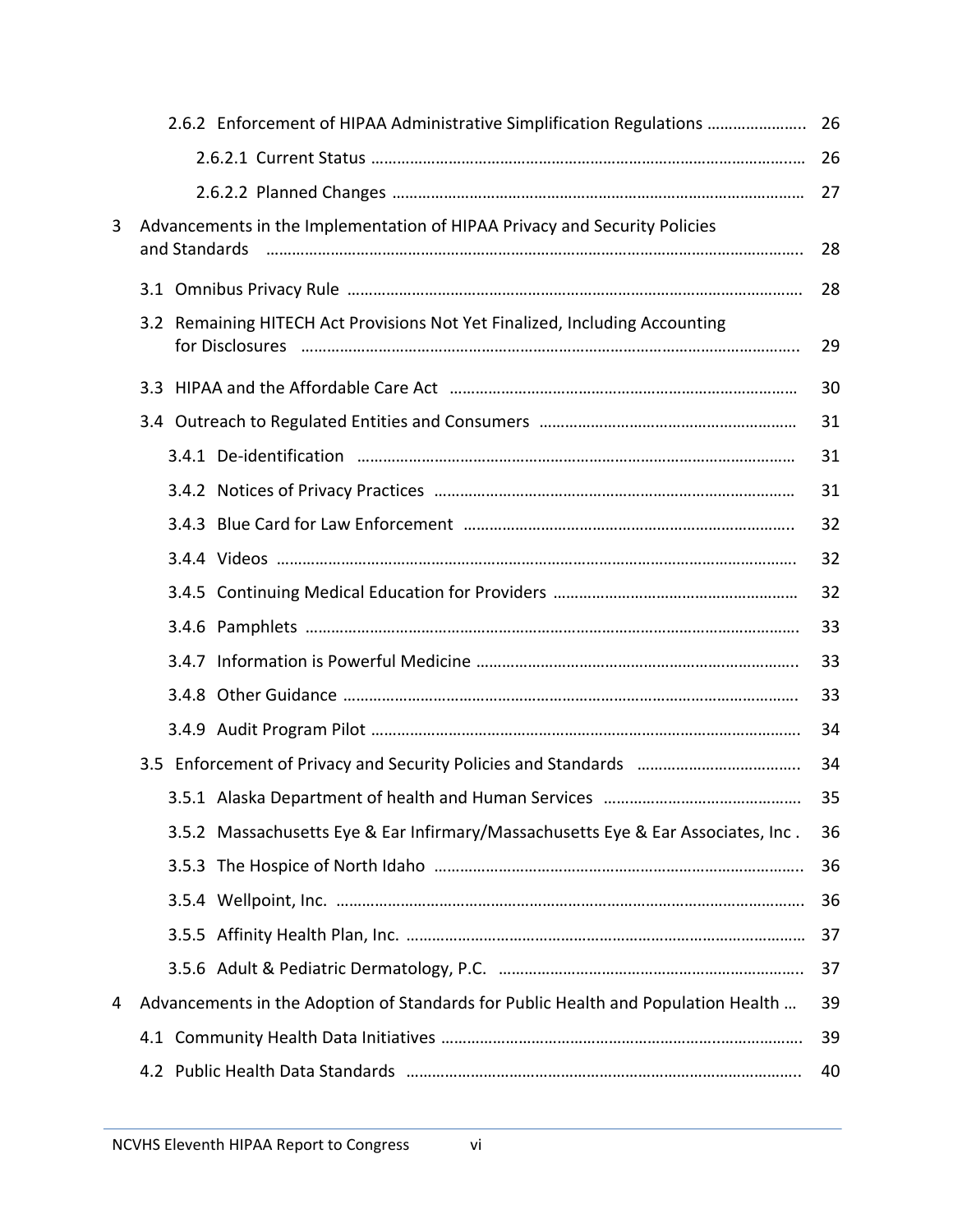|   | 5 A Vision for the Future of Health Care Administrative Simplification and eHealth  43 |    |
|---|----------------------------------------------------------------------------------------|----|
|   |                                                                                        | 45 |
|   |                                                                                        | 45 |
|   |                                                                                        |    |
|   |                                                                                        |    |
|   |                                                                                        | 52 |
|   |                                                                                        | 52 |
| 6 |                                                                                        |    |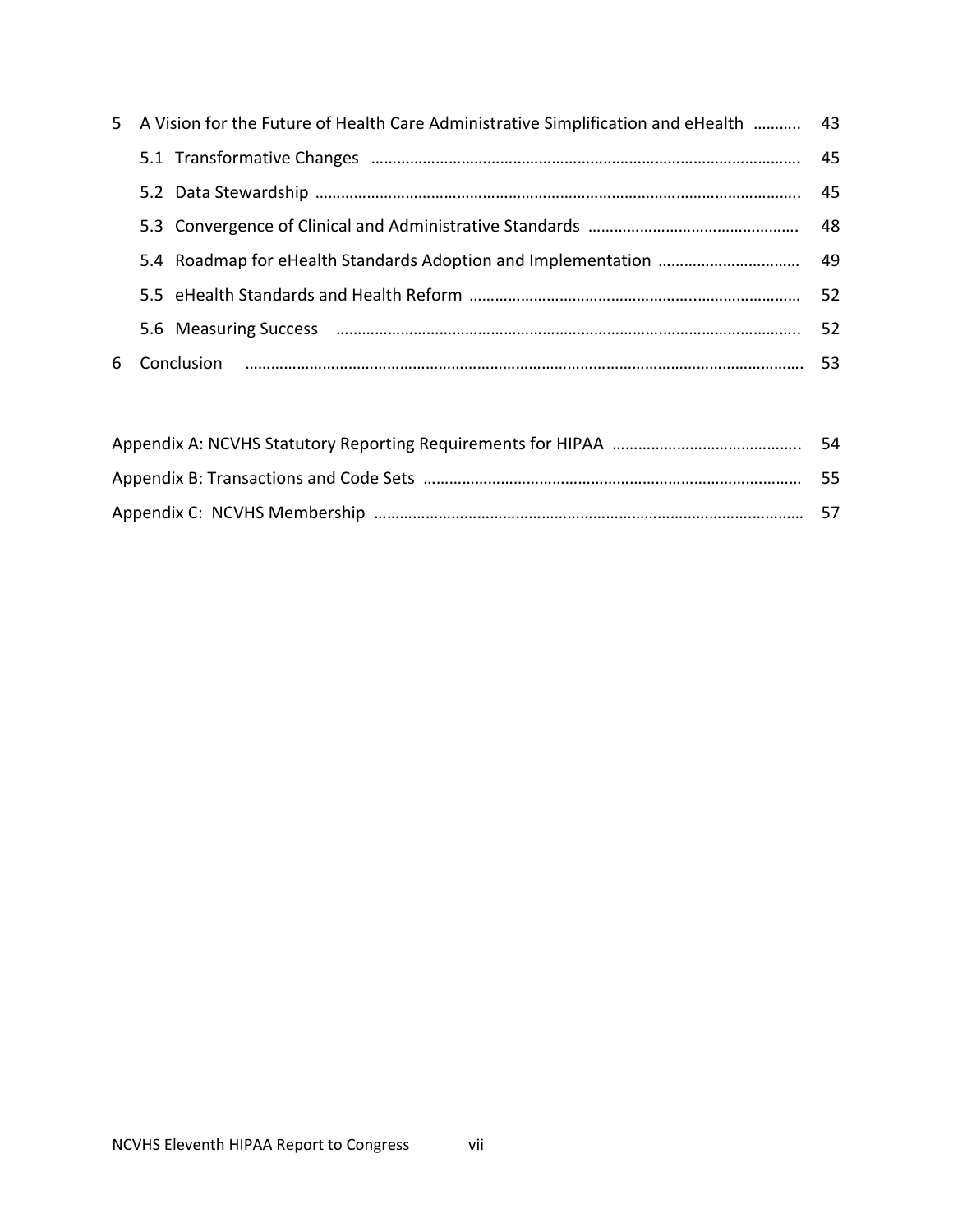#### **Executive Summary**

#### **Background**

This Eleventh Report from the National Committee on Vital and Health Statistics (NCVHS) to the Congress describes the advances made in 2012 and 2013 in the adoption and implementation of the Administrative Simplification provisions of the Health Insurance Portability and Accountability Act of 1996 (HIPAA). The report also includes advances made in public health informatics standards and community health data initiatives. While the report references recommendations made by NCVHS during this reporting period, it does not contain any new recommendations for the future.

The goal of Administrative Simplification is to improve efficiency and eliminate redundancy, costs and labor in all health care administrative processes by adopting and using national electronic standards for electronic exchange of administrative and financial information (such as claims) between providers and health plans, public programs, and others.

During 2012 and 2013, NCVHS heard recurrent themes from stakeholders related to the successful implementation of the next version of administrative transactions. These are:

- Defining the value and benefits of continuing to pursue standardization and reduce variation and inconsistencies in standards adoption;
- **If I**dentifying the challenges with unrealistic timelines to implement future standards and operating rules;
- Identifying the implications of further delays and post-implementation adoption issues;
- Understanding the problems if too many changes are occurring at the same time;
- Understanding the required adjustments to embrace and adopt the pending changes;
- Maintaining momentum in the midst of accelerated health care changes and increased complexity;
- Developing innovative and more effective methods of stakeholder collaboration, convergence, cooperation, communication and education, transparency and testing;
- Developing greater focus on adequate prioritization and timing; and
- Sequencing the adoption of these changes as stakeholders continue to consume significant resources in order to meet mandates and deadlines.

Much has been accomplished by the health care industry, the Centers for Medicare and Medicaid services (CMS) and NCVHS during the past two years. Much remains to be done.

#### **Administrative Simplification Advancements**

Significant advances occurred in the adoption of Administrative Simplification transaction standards, code sets, identifiers and operating rules in 2012 and 2013.

*Administrative Transactions and Operating Rules.* Two significant advancements were achieved in this period related to transactions and operating rules: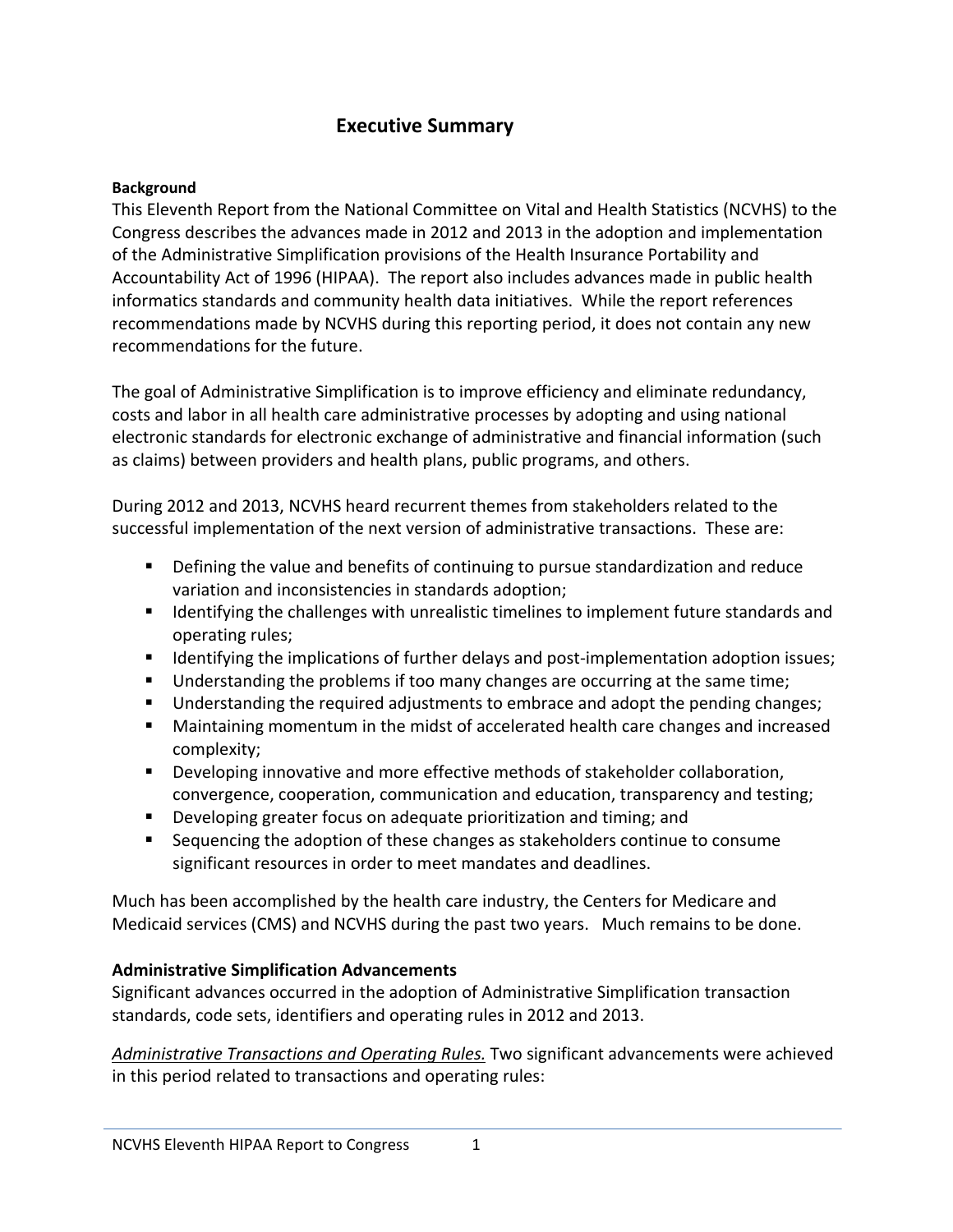- The version 5010, D.O. 3.0 of the transaction standards was implemented on January 1, 2012. The industry estimates that 80 percent of health care providers have successfully moved to version 5010.
- Operating rules for eligibility for a health plan and health care claims status were adopted on January 1, 2013. The health care industry has indicated that compliance with the first set of operating rules was strong among commercial health plans and some clearinghouses but, providers were facing challenges with technical and business resources, lack of coordination with multiple trading partners, lack of experience with implementation of operating rules, and inconsistent use.

Industry recommendations included: the need to test the new operating rules; more frequent and systematic communications to industry executives and to the industry at large regarding upcoming requirements, transition periods, testing milestones and compliance dates; and considering a web‐based voluntary registration process of entities' status towards compliance with the new rules. Operating rules for additional administrative transactions (healthcare claims or encounter, health plan enrollment/disenrollment, health plan premium payments, referral certification and authorization and, health care claims attachments), are under development by the Council for Affordable Quality Health's Committee on Operating Rules for Information Exchange (CAQH CORE), designated by the Secretary as the authoring entity of operating rules for the remaining HIPAA transactions, as recommended by NCVHS.

*ICD‐10 Implementation.* Throughout the period covered in this report, NCVHS heard two distinct messages regarding the adoption of ICD‐10. The majority of industry stakeholders (hospitals, health information managers, large and medium size health care systems and provider organizations, health plans and clearinghouses) consistently called for continuing the momentum towards transition to ICD‐10 by the established deadline of October 1, 2013. They reported that they had made significant investments in systems evaluation and remediation, process adjustments and resource education and training, and were in line to be ready to implement the new code sets by the October, 2013 deadline. At the same time, a key sector of the industry, represented by individual providers and medical group managers, consistently raised strong concerns regarding the challenge of achieving a transition to ICD‐10 within the defined timeline, and the financial and operating impact that the new code sets would have in practices across the country. In response to these concerns, the Department of Health and Human Services (DHHS) announced in August of 2012 a one‐year delay in the implementation of ICD‐10 until October 1, 2014.

*[Editor's Note: In April of 2014, Congress passed the Protecting Access to Medicare Act, which included a provision requiring the Secretary of HHS to not implement ICD‐10 prior to October 1,* 2015. In response to this, the Department announced in May of 2014 a one-year realignment of *the implementation date for ICD‐10 to October 1, 2015<sup>1</sup> ].* 

 $1$  In April 2014, the Protecting Access to Medicare Act of 2014 was passed. Specifically, section 212 stipulates that "The Secretary of Health and Human Services may not, prior to October 1, 2015, adopt ICD‐10 code sets as the standard for code sets under section 1173(c) of the Social Security Act (42 U.S.C. 1320d-2(c)) and section 162.1002 of title 45, Code of Federal Regulations." Further information about this development will be provided in the next HIPAA Report to Congress.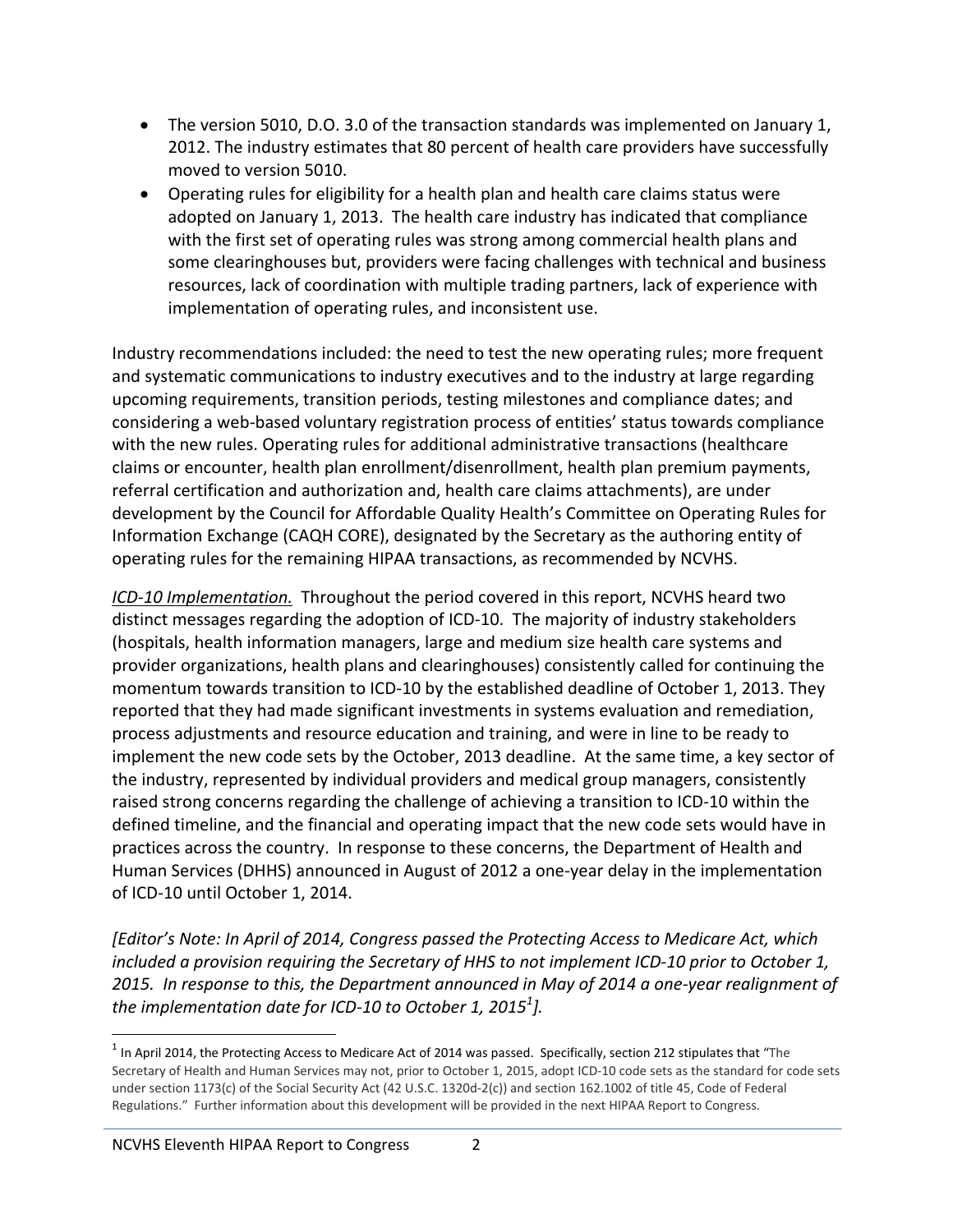*Identifiers.* A final rule (77 FR 54665) was published by the DHHS on September 5, 2012<sup>2</sup> requiring health plans to obtain health plan identifiers (HPIDs) by November 5, 2014. Small health plans are required to obtain HPIDs by November 5, 2015. All HIPAA covered entities (providers, health plans, and electronic clearinghouses) are required to use HPIDs in standard transactions by November 7, 2016. The primary purposes of the HPID and the "other entity" identifier (OEID) are to increase standardization within HIPAA transactions, provide a platform for other regulatory and industry initiative, and allow for a higher level of automation in the processing of billing and insurance related tasks.

#### **Privacy and Security Advancements**

NCVHS recognizes the DHHS' many privacy and security accomplishments, noting in particular the publication of the "Omnibus" final health information privacy and security rule in 2013, the considerable and effective outreach efforts both to covered entities and consumers, and the stepped‐up enforcement that inspires improved confidence in compliance.

Use of individually identifiable health information is expanding in ways that were not contemplated at the time HIPAA was created in 1996 and the initial set of HIPAA privacy and security regulations was adopted that became effective in 2003. There is a very large portion of health information that is not covered by HIPAA and may not be covered by any privacy law at all. New technologies such as data downloaded by consumers, or data stored in the "cloud" add to the complex array of privacy and security issues surrounding health information.

*The "Omnibus" Final Rule.* The "Omnibus" final rule (78 FR 5566) published by the DHHS on January 25, 2013<sup>3</sup> modified the Privacy, Security, Enforcement and Breach notification rules under the HITECH Act and implemented changes to the Privacy Rule arising from the Genetic Information Nondiscrimination Act (GINA). The Omnibus rule also expanded many of the HIPAA Privacy and Security rules to business associates; increased penalties for noncompliance to \$1.5 million per violation; expanded individual rights allowing patients to obtain a copy of their electronic medical record; and clarified that genetic information is protected under the HIPAA Privacy Rule, prohibiting the use or disclosure of genetic information for underwriting purposes.

*Outreach to Regulated entities and Consumers4 .* The DHHS has expanded guidance about methods and approaches to achieve de‐identification. In collaboration with the Office of the National Coordinator, a model "Notices of Privacy Practices" was developed for health care providers and health plans to use to communicate with their patients and plan members, In addition, the DHHS Office of the Assistant Secretary for Preparedness and Response, developed a guide to assist law enforcement in obtaining HIPAA Privacy Rule protected information. In its outreach activities, the DHHS uses videos, pamphlets, partners with existing public health

<sup>&</sup>lt;sup>2</sup> HIPAA Administrative Simplification: Adoption of a Standard for a Unique Health Plan Identifier, addition to the National Provider Identifier Requirements; and a Change to the Compliance Date for ICD‐10‐CM and ICD\_10‐PCS Medical Data Code Sets final rule (77 FR 54665), September 5, 2012.<br><sup>3</sup> Modifications to the HIPAA Privacy, Security, Enforcement, and Breach Notification Rules under the Health Information

Technology for Economic and Clinical Health Act and the Genetic Information Nondiscrimination Act; Other Modifications to the HIPAA Rule (78 FR 5566), January 25, 2013<br><sup>4</sup> Healthcare.gov portal and federal and State insurance marketplaces are not covered by HIPAA.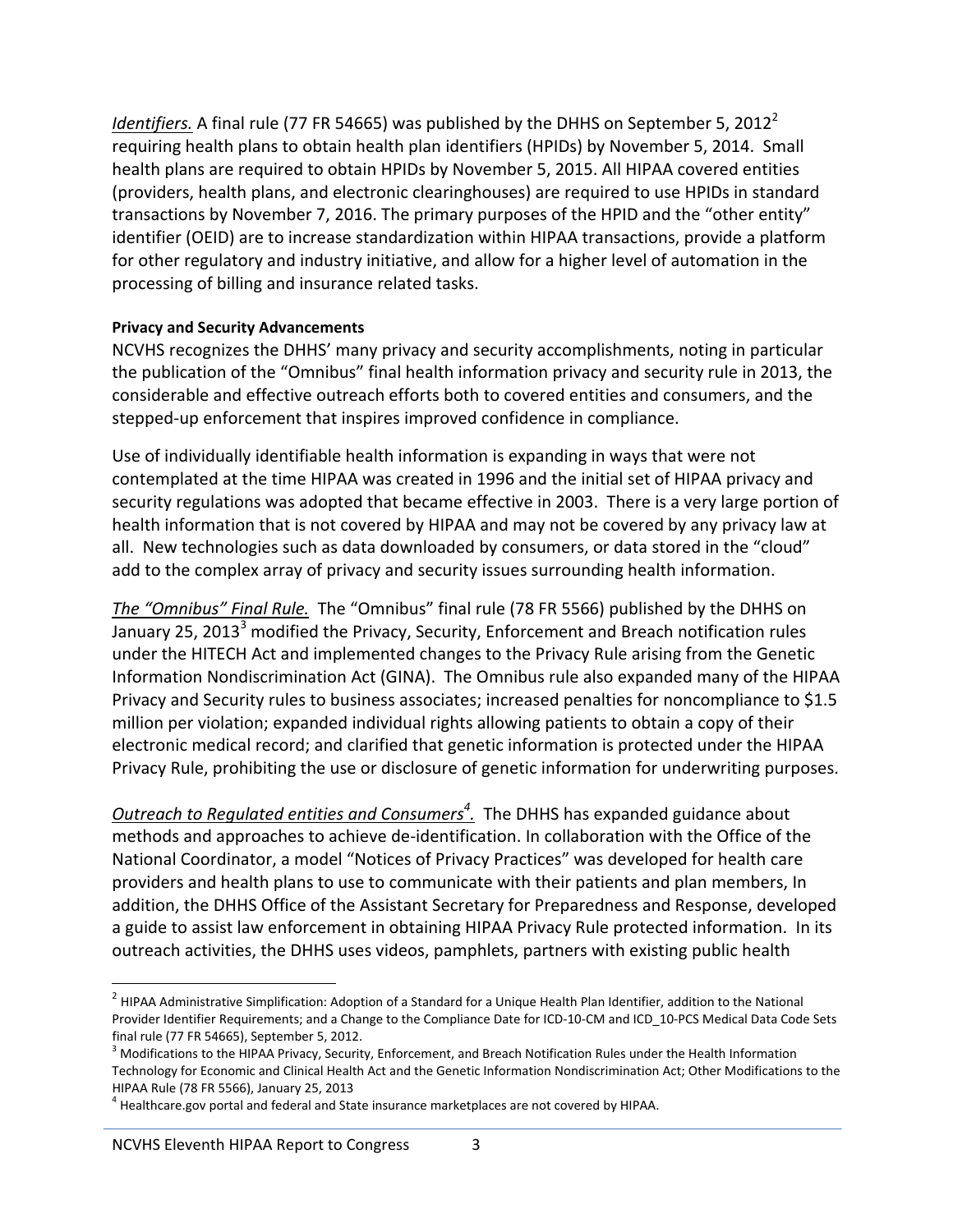outreach campaign of the Centers for Disease Control and Prevention, as well as new education initiative and online tools.

*Enforcement.* In 2012, 9,411 investigations were completed, of which 3,361 resulted in a corrective action plan, 5,071 were resolved after review and 979 had no violation. In 2013, OCR resolved 14,300 cases of which 3,740 resulted in corrective action, 993 resulted in a finding of no violation and the rest were resolved after intake and review due to lack of jurisdiction. The most frequent compliance issues included: impermissible uses and disclosures of protected health information, lack of safeguards of protected health information, and lack of patient access to protected health information.

#### **Standards and Public Health/Population Health**

While not an explicit component of HIPAA, public health agencies and health care organizations have leveraged the same standards used in administrative transactions to collect and exchange health information for various purposes. Information exchange standards also have been developed for specific public health data collection needs, including vital records (i.e. births, deaths), immunizations, laboratory reporting, syndromic surveillance, communicable disease reporting, specialized public health registries (such as cancer registries) and others.During the past two years, NCVHS has been working to advance the capabilities of communities, public health agencies, and health care organizations to adopt and use standards for the collection and exchange of health information.

*Community Health Data Initiatives.* In 2012, NCVHS released a report on "The Community as a Learning System: Using Local Data to Improve Local Health,"<sup>5</sup> which examined how communities can become learning systems and what resources may assist them in this endeavor. The report presented a vision for strengthening local data capabilities and uses with specific suggestions towards better local health, and specific areas where the federal government can take an active role to support the development and functioning of community‐ oriented learning systems for health. It concluded with steps that DHHS and others can take to support the development and functioning of community-oriented learning systems. NCVHS's major focus is to advance the development of a Community Data Framework to help communities capture, organize and leverage data from multiple sources, to understand how to use and repurpose data, and optimize data utility and usability. NCVHS also focused on defining a system to assess community readiness to collect, interpret, protect and use data and other tools to improve local health and well‐being. NCVHS also seeks to identify and recommend various sources, forms and approaches for delivering technical data assistance and support to communities, including roles and opportunities for the federal government.

*Public Health Data Standards.* In 2012 and 2013, NCVHS continued to advance the convergence of electronic standards within and across the health care industry. Just in the last four years, there has been a significant increase in the attention, interest, and work towards development and adoption of public health informatics standards in the U.S., with the implementation of the

 <sup>5</sup> Available at http://www.ncvhs.hhs.gov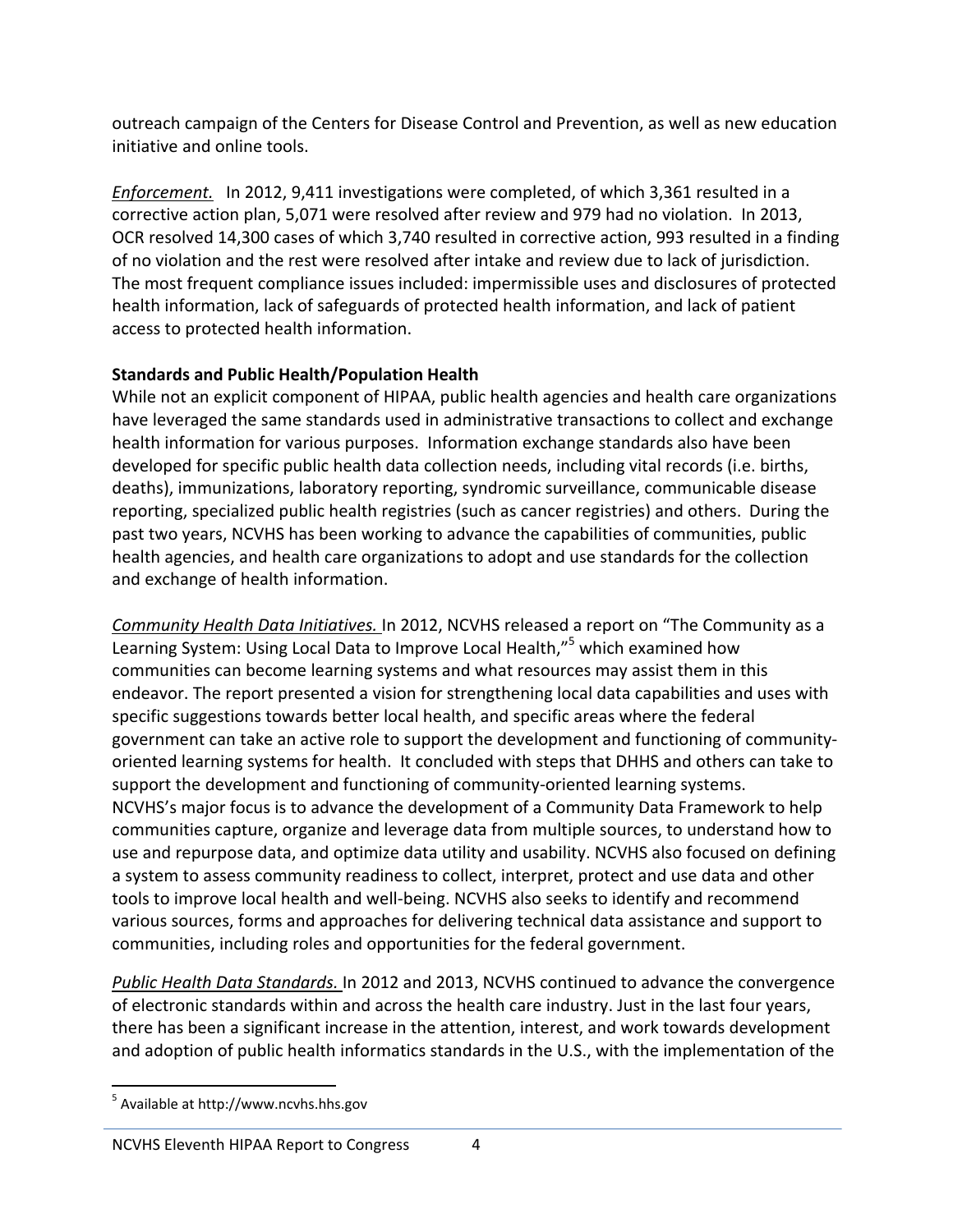electronic health record (EHR) Meaningful Use Incentives Program, the beginning of care delivery and payment reform under the Affordable Care Act, and new HIPAA Administrative Simplification regulations.

In 2013, NCVHS held a hearing on the current state of public health information systems and standards. Testifiers noted that public health, as an integral component of health and health care, benefits significantly from the adoption and use of informatics standards. Key themes included the need:

- To advance and improve the public health informatics infrastructure and standards development at the Federal, State and local levels;
- To, increase support, focus and engagement on public health informatics standards development, implementation and adoption at the Federal, state and local levels; and
- For resources to support public health programs' engagement in standards development activities and promote adoption of them.

NCVHS strongly believes that the nation's public health system is at a critical juncture and that there is an unprecedented opportunity to invest in advancing the country's public health information infrastructure to ensure it is capable of interacting effectively and efficiently with the rapidly evolving electronic health record systems and health information exchanges of the future. Thus, NCVHS believes there is a need to:

- Pursue the development and implementation of a new public health informatics standards strategic initiative to advance and bring to par public health information systems with electronic health record systems;
- Establish a Public Health Information Infrastructure Trust Fund that will serve as a dedicated funding source to enhance the information infrastructure needed to support all public health functions,
- Establish a National Public Health Informatics Standards Collaboration initiative, in partnership with the public health community, to accelerate the adoption and implementation of standards in public health programs;
- Leverage policy programs and initiatives, including the Affordable Care Act and the EHR Meaningful Use program, to align incentives for public health reporting, stimulate electronic information systems vendor engagement in adopting and using public health data standards, and ensure public health data requirements are incorporated into clinical systems; and
- Develop a new national strategy for public health informatics capacity building, to increase the number of skilled workers in the public health workforce.

#### **A Vision for the Future**

Health care today and in the future holds promises that exceed anything envisioned when the Administrative Simplification provisions of HIPAA were initially implemented in early 2000, and it is this promise that will define the role of NCVHS as the statutory advisory body to the Secretary on health information policy. There is truly a new paradigm in health care particularly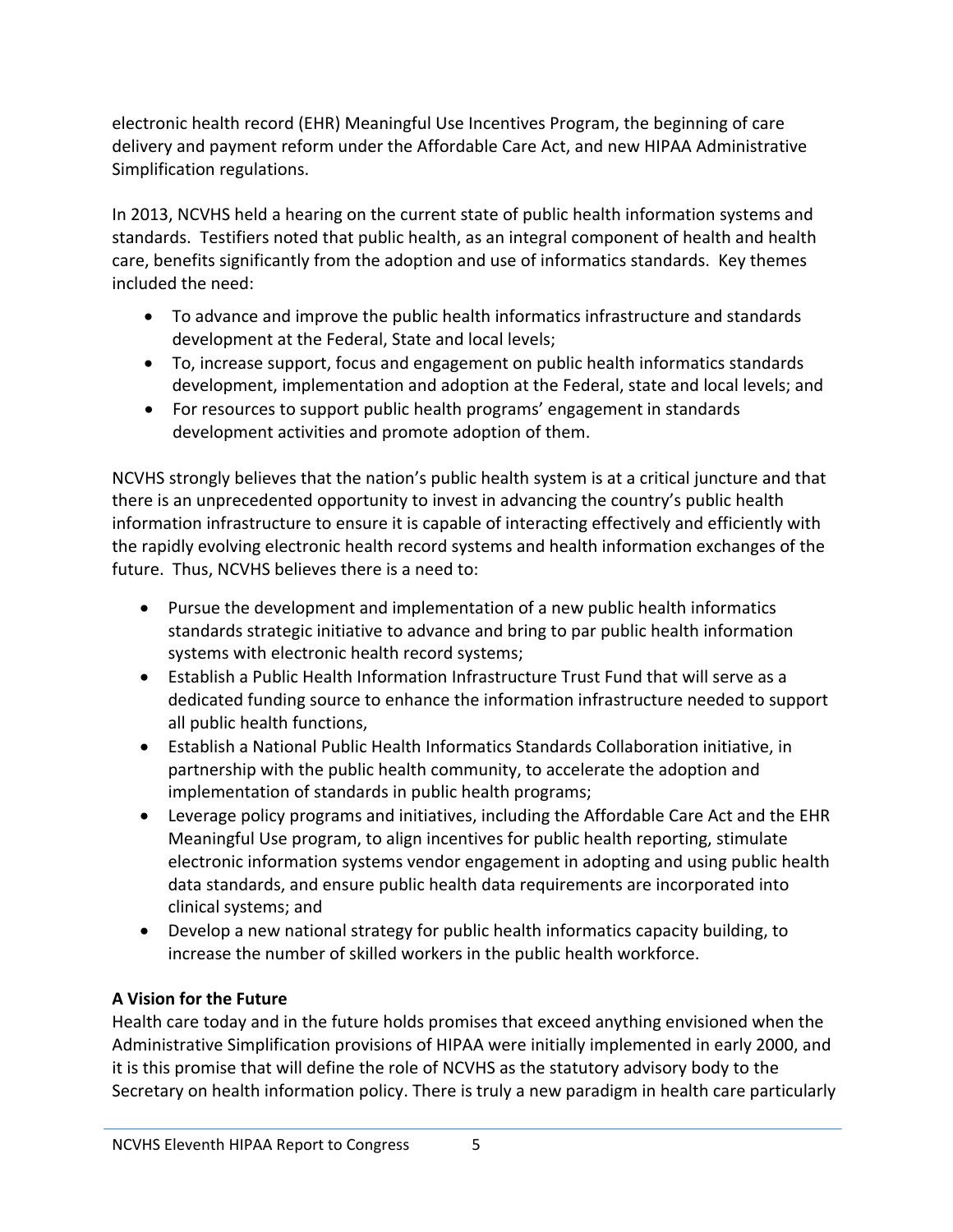in health information with the expansion of health care coverage through the Affordable Care Act, the adoption of electronic health record systems across the country under the Health Information Technology for Economic and Clinical Health Act (HITECH), the continued adoption of Administrative Simplification standards, and the alignment and convergence of all these efforts under a cohesive, standards‐based, interoperable information infrastructure.

NCVHS believes that as a Federal Advisory Committee Act (FACA) committee it needs to set a vision for itself in creating recommendations that embraces collaboration, partnership, prioritization, consumer needs, flexibility, adaptability, data usefulness and value to create useful and effective recommendations. NCVHS will continue to convene industry hearings, roundtables and workshops to obtain information from subject matter experts and stakeholders.

NCVHS has identified emerging themes heard from within the health care industry for this vision which include the need for: enhanced patient and consumer focus, sound policy and regulatory harmonization, flexibility and agility to embrace change with urgency, effective evolution and perspectives on short versus long term change,; disparity across the industry of means to execute/adopt, and useful data and its effective stewardship. In response to industry requests, NCVHS is working to identify a vision for eHealth, particularly as it relates to administrative processes and defined key milestones through 2020, and to develop a roadmap that will provide guidance to the industry on what lies ahead.

The transformative changes introduced by the Affordable Care Act related to care delivery reform and payment reform offer an unprecedented opportunity to evaluate what the next generation of health information transactions will look like and, how these will need to support the new forms of service coverage, delivery and payment. The traditional processes of enrollment, eligibility, prior authorization, referrals, coordination of benefits, and claim submission and payment, and the data and transactions used to support them, are being challenged by these rapid changes. Quality measurement, reporting and population‐based health improvements will play a critical role in defining the new data sets and transactions needed to achieve the triple aim of health reform: better health, better care and lower cost.

Consequently, NCVHS' direction will be to identify and recommend the next generation of Administrative Simplification standards and operating rules that support health transformation and are aligned with the health IT standards and electronic health record systems used in clinical care. Those standards must simultaneously be used both administratively and clinically to achieve the goals of better health, better care and lower costs.

*Data Stewardship.* Information has historically been gathered through various sources including inpatient and outpatient data; Federal and State public health surveillance activities; and individual and population surveys. However, the obtained information was limited to the needs of a particular area of concern, resulting in replication and duplication of data and an inability to validate or replicate results. Protection of personal information was not often a priority. Health care information and data have the potential to improve the quality and affordability of health care, reduce medical and medication errors, improve health, increase prevention,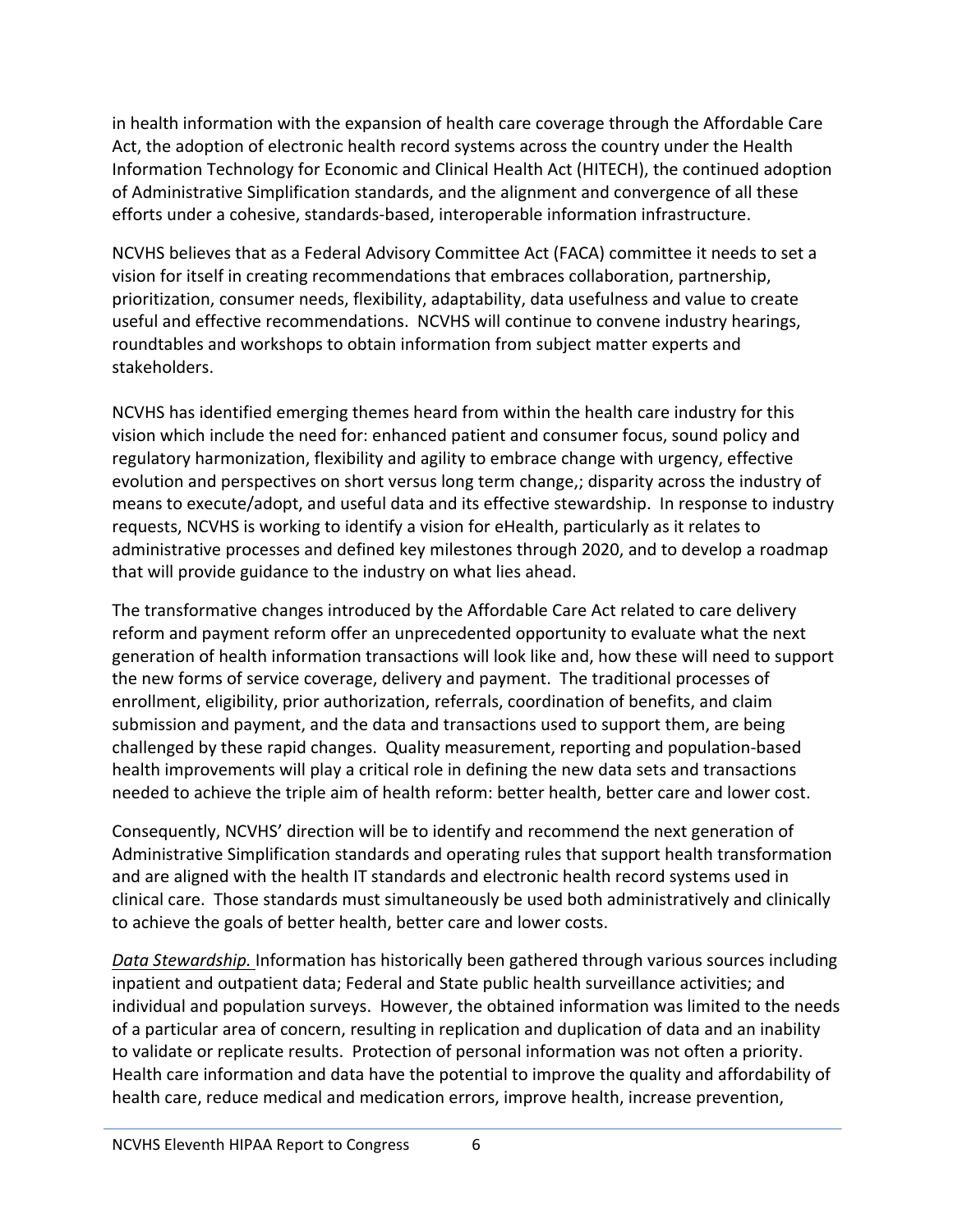increase early diagnosis, and, improve outcomes across the health care continuum. NCVHS acknowledges its leadership role in this endeavor.

As information technology continues to evolve, NCVHS must ensure that data are easily captured, generated, and used for multiple purposes, while maximizing privacy and security protections and minimizing burden. NCVHS believes that health information policies and standards should: support improved access to affordable efficient and cost effective health care, enhance health care delivery, support evidence‐based health care, improve patient safety, mitigate health disparities, support clinical research, and include the consumer as an active participant in their health care. Cognizant of privacy concerns, NCVHS will focus on preservation of privacy while supporting access to health data across the continuum of care.

*Convergence of Clinical and Administrative Standards.* NCVHS sees convergence between clinical and administrative standards as a critical step into the future that will support and improve individual and population health, while improving efficiency and cost savings in the transmission of information. One challenge that NCVHS acknowledges the health care industry is facing in the convergence of clinical and administrative data is the development of standards that are meaningful, useful, seamless, transparent and cost effective, while ensuring the privacy and security of individually identifiable health information. It is this convergence that will support and incentivize: development of evidence based medicine; clinical indicators that measure quality and effectiveness of interventions; research in new technology, diagnostic tools and interventions to promote health; payment structures that reward effective quality care rather than quantity of care; seamless transitions through the health care system; and processes that utilize resources effectively and efficiently. Through partnerships with stakeholders and the government, NCVHS can assure consumer safety while facilitating an expeditious process for changing and adding standards.

NCVHS has begun a paradigm shift by integrating its work on population health, security, privacy, standards and quality. Future NCVHS activities will assess the health care industry's readiness to better meet communities' needs for meaningful support, harmonize standardized health indicators, merge social media data with traditional data, model the integration of population health and clinical data, and, evaluate "repurposing" and expanded use of data such as surveys, surveillance, clinical and electronic health records.

*Roadmap for eHealth Standards Adoption and Implementation.* NCVHS envisions eHealth as (1) the means to improve quality of care and health outcomes by providing the mechanism for sharing accurate data and by utilizing dynamic health care standards that have been statistically validated, tested and maintained as health care interventions continue to evolve and (2) an opportunity to be the framework for payment by addressing and integrating the full spectrum of patient‐centric health care delivery coupled with measurable outcomes.

The health care industry has expressed to NCVHS the need to develop a strategic plan and a road map for adopting and implementing standards and operating rules in a coordinated, sequential, timely, efficient, and cost-effective manner. NCVHS has heard from the industry representatives that it is experiencing "implementation fatigue" with uncoordinated,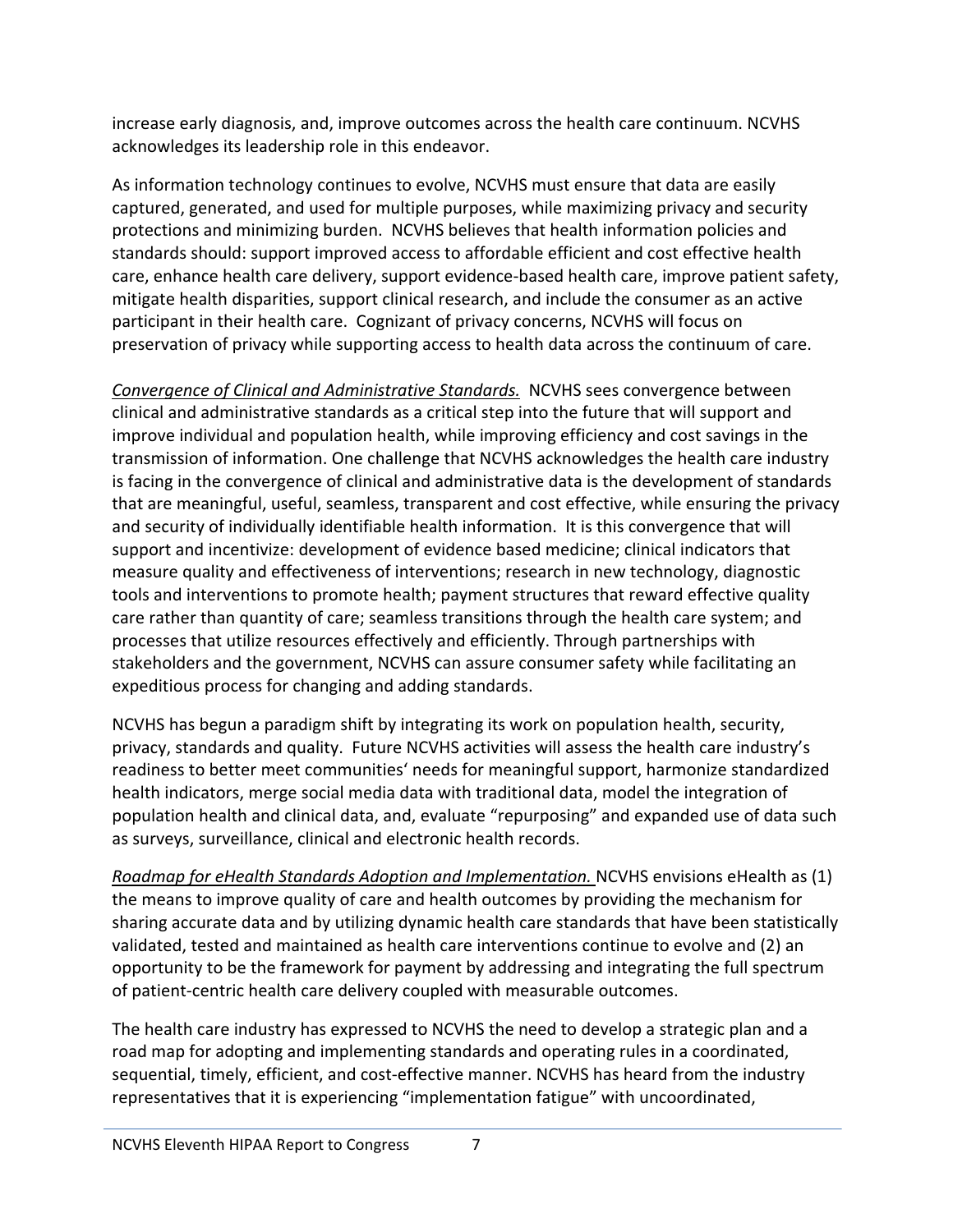misaligned competing priorities. Consequently NCVHS will evaluate and prioritize the opportunities presented by each statutorily required initiative for its potential to effect changes that result in cost and process benefits.

NCVHS recognizes that development of standards is a dynamic and evolving process that requires input from an open, transparent, and consensus‐based effort. NCVHS plans to review and monitor the implications that new electronic information exchanges needed to support the Health Insurance Exchanges will have on current and future standards, specifically as they pertain to enrollment, premium payment, eligibility, quality reporting, payment and payment reform.

*Measuring Success.* NCVHS believes that success will be achieved if the recommended standards and initiatives result in convergence; improved health care outcomes and lower costs through collection of data; creation of national databases; data integration; improved public health data collection; privacy and security of individually identifiable health information; improved patient care; improved patient/consumer experience; development of effective quality measurements; and, ability to adapt to changing technology.

#### **Conclusion**

Health care in the United States is undergoing major transformative changes that are re‐ shaping the nature and exchange of data and information used for personal, clinical, community, business, and scientific purposes is being contemplated. These changes will revise the way consumers, patients, providers, health plans, employers, government, researchers, and others interact. Transformation of how health care is organized, delivered, and paid for, is also creating an unprecedented opportunity to redefine the way health information is captured, exchanged, and used to improve access, value, quality, safety, equity, efficiency and the public's health and wellness. In this context, NCVHS has highlighted in this report the many achievements during the past two years as well as the gaps and challenges ahead.

Health care of the future holds promises that exceed anything envisioned when HIPAA was implemented. It is the unknown future that underscores the importance of NCVHS as the statutory advisory body on health information policy to the Department. NCVHS will continue to provide a venue for deliberations and recommendations about complex and evolving health information issues. It is this collaborative environment that will shepherd the health care industry through the unchartered territory that is ahead.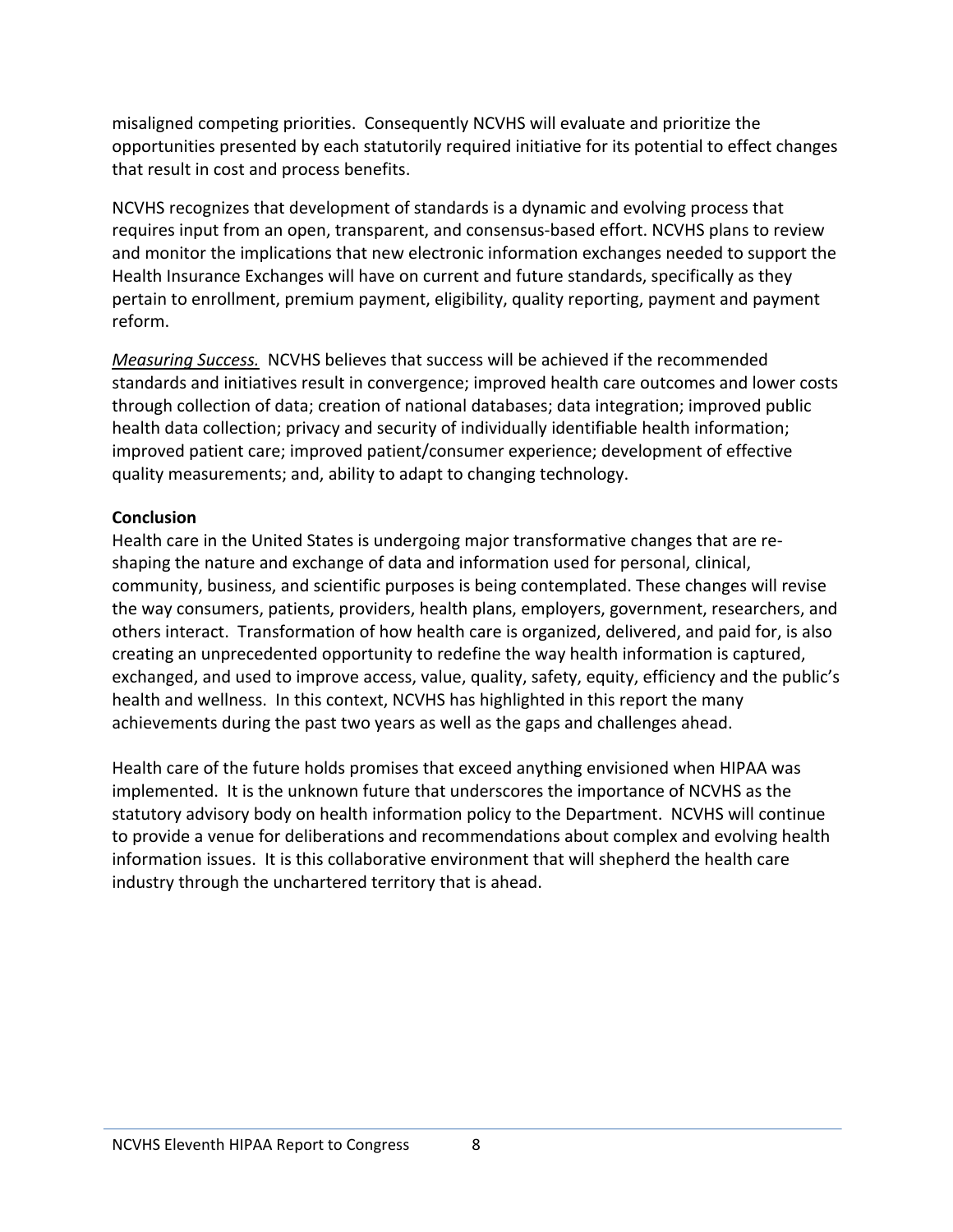## **1. Introduction**

This report describes the advancements made during 2012 and 2013 in the adoption and implementation of the Administrative Simplification provisions of the Health Insurance Portability and Accountability Act of 1996 (HIPAA). The report also includes advances made in public health informatics standards and community health data initiatives. The Administrative Simplification provisions (title II, subtitle F of Pub.L. No. 104‐19, adding a new title XI, part C, to the Social Security Act (42 U.S.C. 1320d et seq.)), require the Secretary of Health and Human Services (DHHS) to adopt standards for the electronic transmission of administrative and financial healthcare transactions, including data elements and code sets for those transactions, and for unique identifiers for health care providers, health plans, employers, and individuals. The law also requires adoption of standards to protect privacy of individually identifiable health information.

Congress gave NCVHS the role of advising the Secretary of HHS on the adoption of standards, monitoring their implementation, and reporting annually on progress (see Appendix A). This report is the eleventh of the annual reports and covers the period of October, 2011 through December, 2013. Previous NCVHS reports to Congress on Administrative Simplification may be found at the Committee's web site at: http://www.ncvhs.hhs.gov.

This Eleventh Report to Congress on the Administrative Simplification provisions of HIPAA summarizes for the Congress and the public:

- The advancements in Administrative Simplification made in 2012 and 2013 with regard to adoption of standards, operating rules, code sets, identifiers and enforcement (see Appendix B for an itemized list of standard Transactions and Code Sets);
- Advancements in HIPAA Privacy and Security policies and standards;
- Development of community health data initiatives and the current and future state of public health informatics standards; and
- The vision for the future to support administrative processes in health care including standards to support health care reform; development of a roadmap for standards adoption and implementation; convergence of clinical and administrative requirements; alignment of policies and programs to improve efficiency and effectiveness; and measures for success.

NCVHS also considered the changes in electronic transmissions needed to shape the vision for the future. NCVHS' unique role of creating a public forum for stakeholders, as well as being a standing Federal Advisory Committee working in partnership with the private sector, other advisory bodies, and the DHHS, provides a wealth of knowledge and experience to create the transparent and collaborative environment necessary to shepherd electronic health information into the future.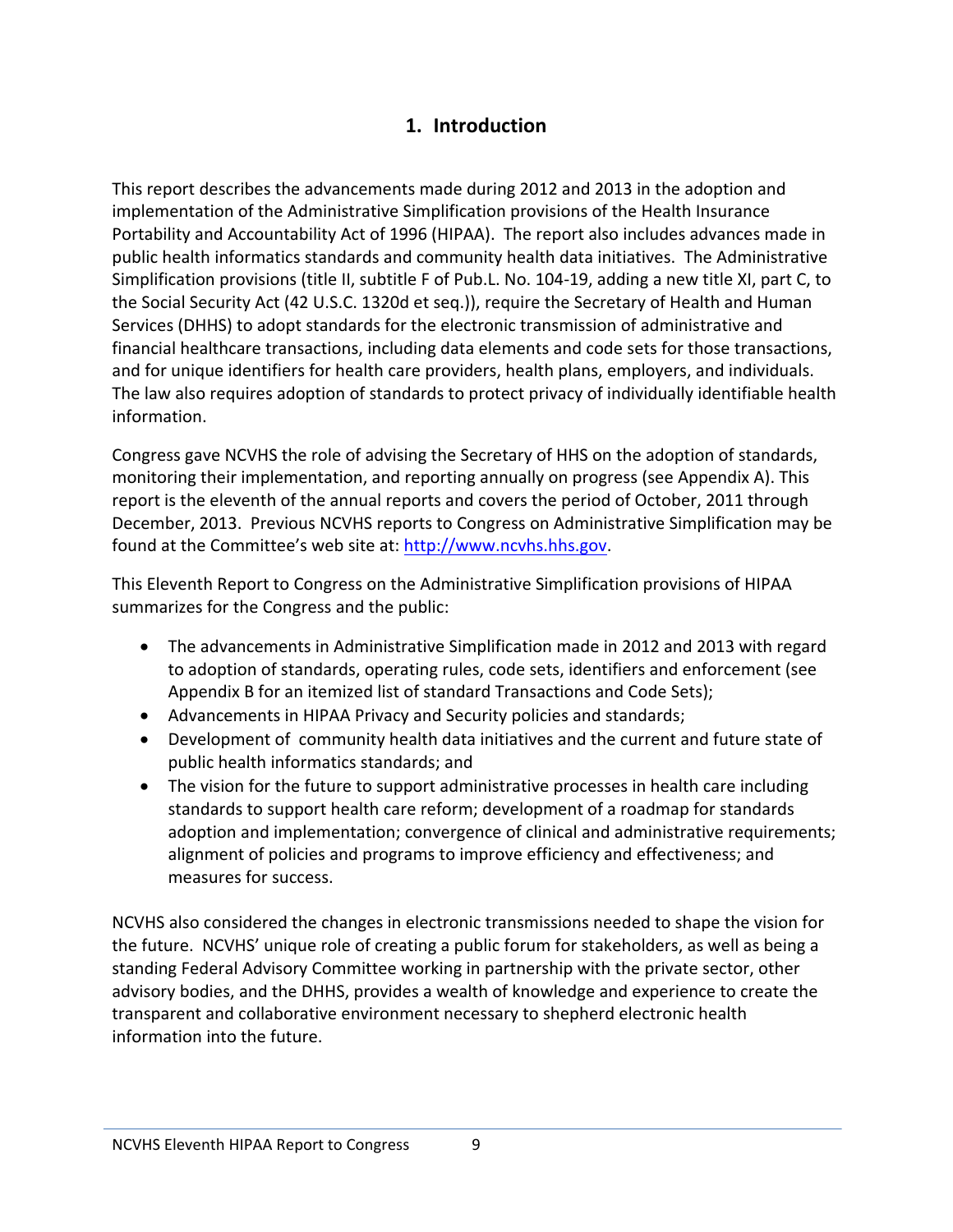# **2. Administrative Simplification Advancements in 2012 and 2013**

The Administrative Simplification provisions of HIPAA signed into law in 1996 require the Secretary of the DHHS to adopt a variety of standards to support electronic interchange for administrative and financial healthcare transactions. Enactment of the American Recovery and Reinvestment Act, (ARRA, Public Law 111‐5) and in particular Title XIII, the Health Information Technology for Electronic and Clinical Health (HITECH) Act and the Patient Protection and Affordable Care Act (P.L. 111‐148), as amended by the Health Care and Education Reconciliation Act of 2010 (P.L. 111‐152), together referred to as the Affordable Care Act, expanded NCVHS' responsibilities for advising the Secretary on the adoption and implementation of standards in:

- Health care financial and administrative transactions and code sets;
- Unique health identifiers for employers, providers, health plans and individuals;
- Health information privacy and security standards; and
- Medical record information data standards.

In its advisory role to the DHHS and to the Congress, NCVHS continues to serve as the Department's primary liaison with the private sector to obtain the views, perspectives, and concerns of interested and affected parties, as well as their input on issues of health information, health data and health statistics. NCVHS uses this information to construct recommendations to the Secretary and to frame the direction needed for future standards under Administrative Simplification. The NCVHS Subcommittee on Standards has recommended many administrative, financial, billing transactions, clinical use, e‐prescribing and clinical documentation standards. NCVHS held eight hearings during late 2011 through 2013. The table below provides a breakdown of the topics and dates of those hearings.

#### **NCVHS Stakeholder Hearings – 2011‐2013**

| <b>Health Care Claims Attachments</b>                                      | November 17, 2011  |
|----------------------------------------------------------------------------|--------------------|
| Status of the Development, Maintenance and Update for Standards and        | November 18, 2011  |
| <b>Operating Rules</b>                                                     |                    |
| Administrative Transaction Standards, Code Sets and Operating Rules,       | June 20, 2012      |
| Industry Status of Planning, Transitioning and Implementation              |                    |
| Future of Provider-Payer Information Exchanges in Support of Health Care   | November 15, 2012  |
| Transformation                                                             |                    |
| Electronic Health Care Claims Attachments Standards and Operating Rules    | February 27, 2013  |
| Status of Planning and Implementation of Standards Identified in HIPAA and | June 17 & 18, 2013 |
| in the Affordable Care Act                                                 |                    |
| eHealth Vision and Standards Roadmap Roundtable                            | September 18, 2013 |
| <b>Public Health Data Standards</b>                                        | November 12, 2013  |

As a result of the public hearings and subsequent full committee and subcommittee deliberations, during 2012 and 2013, NCVHS authored ten letters to the Secretary concerning HIPAA‐related matters. The table below summarizes those letters.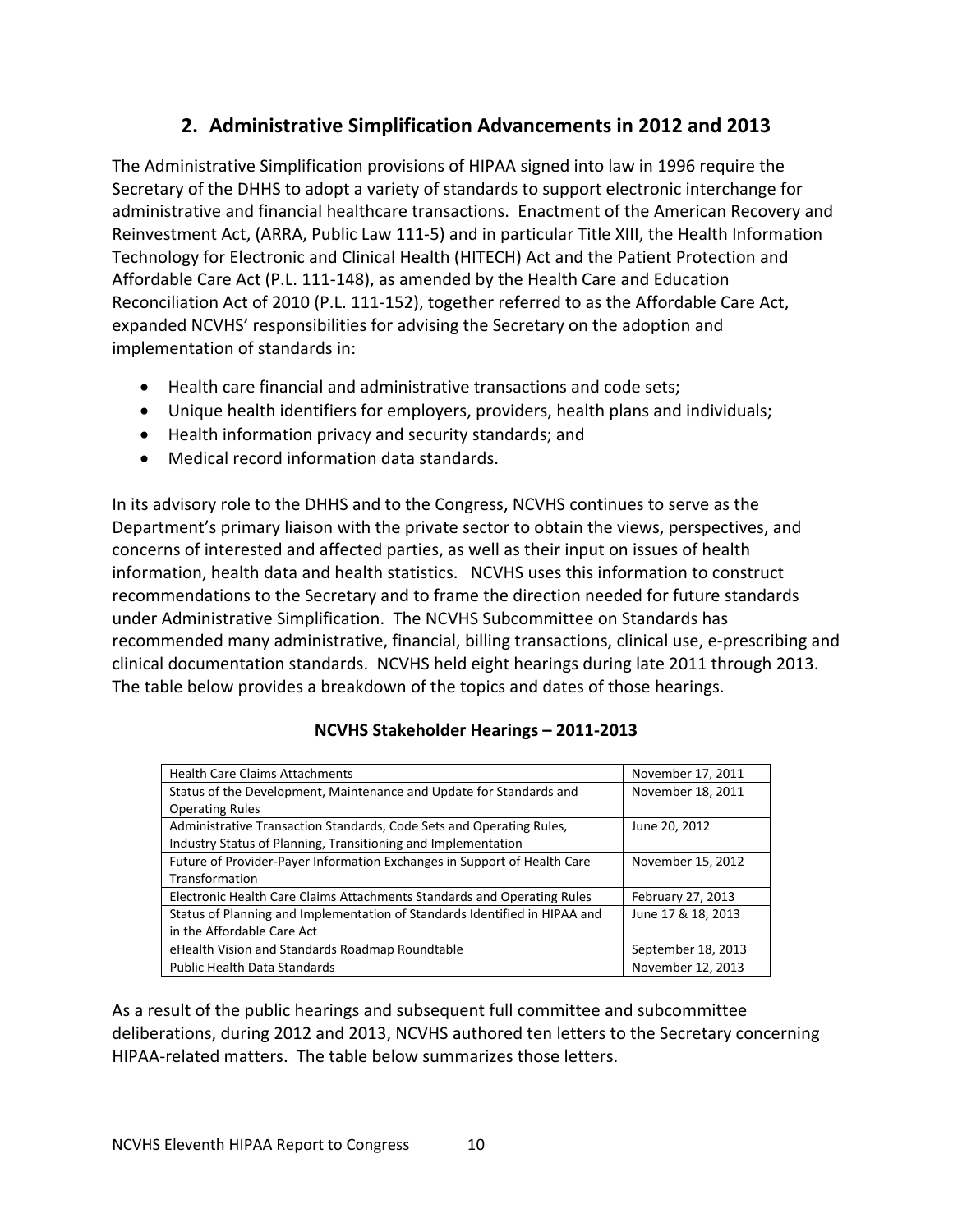#### **NCVHS Letters to the Secretary – 2012‐2013**

| Administrative Simplification Provisions Addressed in Section 10109 of the Affordable Care Act of 2010<br>(ACA)                                                          | March 2, 2012         |
|--------------------------------------------------------------------------------------------------------------------------------------------------------------------------|-----------------------|
| Additional Analysis of the Update and Maintenance Process for Standards and Operating Rules                                                                              | March 2, 2012         |
| <b>Health Care Claim Attachments</b>                                                                                                                                     | March 2, 2012         |
| Recommendations to Designate an Authoring Entity and Ensure Industry Collaboration for the<br>Development of Operating Rules for Health Care Administrative Transactions | May 5, 2012           |
| Development of Standards for the Collection of Socioeconomic Status in Health Surveys Conducted by the<br>Department of Health and Human Services                        | June 22, 2012         |
| Findings from NCVHS Hearings on Administrative Simplification in June $12 -$ an Update on Health Care<br><b>Administrative Transactions</b>                              | September 21,<br>2012 |
| A Stewardship Framework for the Use of Community Health Data                                                                                                             | December 5, 2012      |
| Enhancements to National Council for Prescription Drug Programs (NCPDP) Standard for Pharmacy Claims                                                                     | June 21, 2013         |
| Attachment Standards for Health Care Claims                                                                                                                              | June 21, 2013         |
| Findings from the June 2013 NCVHS Hearing on Current State of Administrative Simplification Standards,<br>Code Sets and Operating Rules                                  | September 20,<br>2013 |

#### **2.1 Administrative Transactions**

In a letter to the Secretary on September 21, 2012, NCVHS provided a summary of its hearings on lessons learned after the first six months of implementation of upgrades to the HIPAA transactions version 5010, D.O. and 3.0; industry readiness for implementing the first set of operating rules; and, concerns about end‐to‐end testing and certification processes. The letter also provided an update from the Designated Standards Maintenance Organization (DSMO), issues about a new voting infrastructure in the dental code content, and an overview of work with unique device identifiers. Consistent themes heard across these topics included momentum towards success in the midst of accelerated changes and complexity clearly requiring innovative and effective ways of stakeholder collaboration, convergence, cooperation, communication, transparency and testing. The industry has opined that it seeks greater focus on prioritization and timing of adoption of these changes as it continues to spend significant resources to meet a stream of mandates.<sup>6</sup>

#### **2.1.1 Implementation of 5010, D.O. 3.0**

Version 5010 of the transaction standards was implemented on January 1, 2012. While version 5010 has been adopted by most health care entities, some providers continue to rely on their clearinghouses to transition their claims from the ASC X12 version 4010/4010A1 (heretofore referred to as version 4010) to the ASC X12 version 5010 D.O. and 3.0 (heretofore referred to as version 5010), while others continue to submit paper‐based claims. At the current time, reliance on clearinghouses and payers to process and pay claims has not resulted in any major disruptions. However, with the pending implementation of ICD‐10‐CM on October 1, 2014, health care entities that have not yet made the required transition to version 5010 will find themselves at risk of not having their claims processed with negative effects on their cash flow.

 $^6$  September 21, 2012 letter to Kathleen Sebelius, Secretary, Department of Health and Human Services, from the National Committee on Vital and Health Statistics (NCVHS).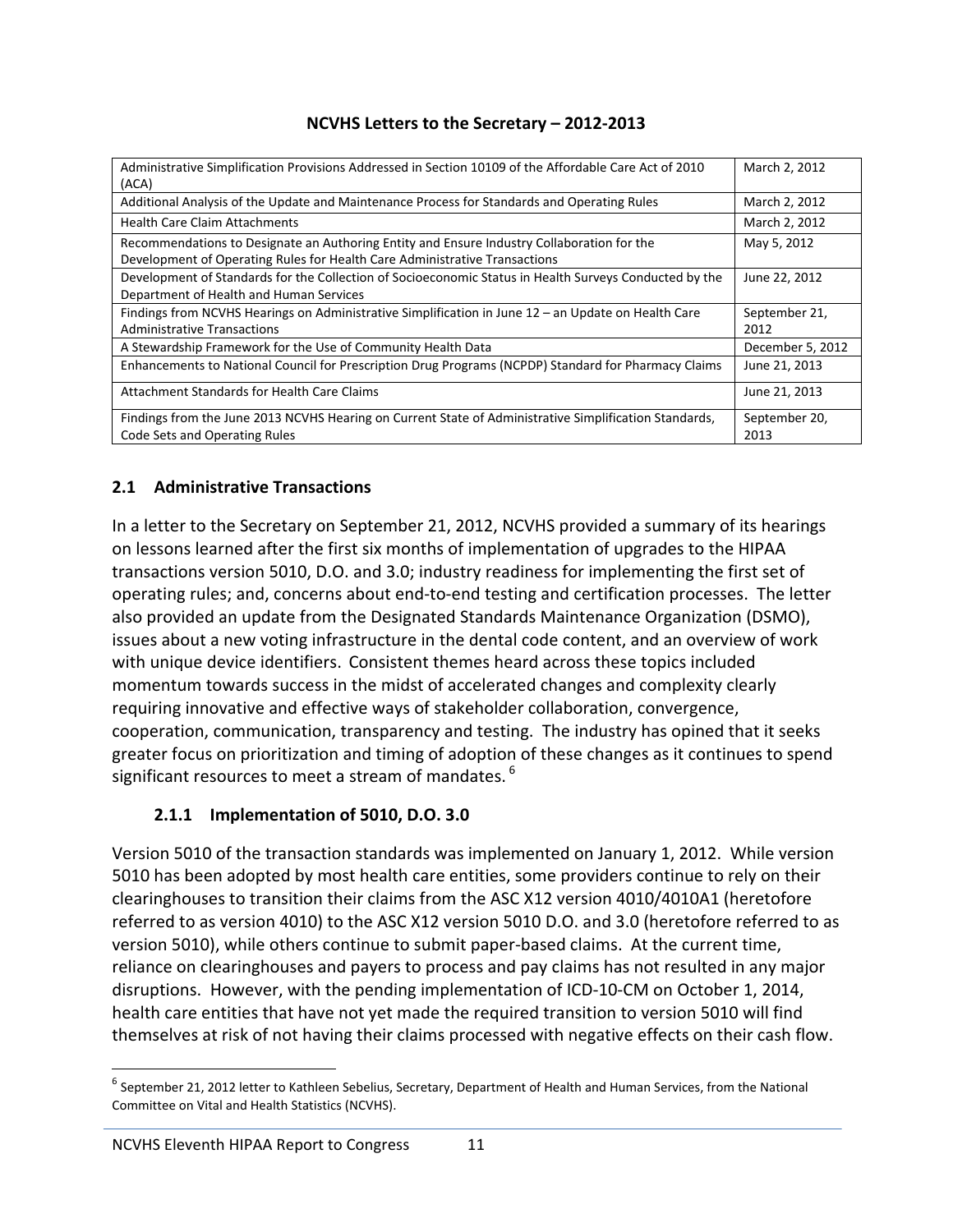In the *NCVHS Tenth HIPAA Report to Cong*ress, NCVHS noted the importance of the implementation of the version 5010 of the X12 HIPAA transaction standards. Included was a concern that according to health care consultant Gartner, small to medium providers (defined as hospitals with less than 400 beds or physician practices with less than 50 physicians) were not actively prepared for version 5010. The Medical Group Management Association (MGMA) on June 15, 2011 released results of a survey confirming Gartner's findings. The MGMA, which supports healthcare administration management and medical practice managers, found that only 9.2 percent of physician practices had done internal testing of version 5010 and 40 percent had yet to schedule such an evaluation.<sup>7</sup>

In its September 21, 2012 letter to the Secretary, NCVHS reported that the industry was still adjusting and working towards achieving full compliance with version 5010. Testifiers at the NCVHS hearings in June 2012 reported issues related to delayed availability of vendor software prior to the version compliance date, delayed testing or incomplete end‐to‐end testing prior to the compliance date, inconsistent testing, and, publication of Errata by the Accredited Standards Committee (ASC) X12 which impacted timely implementation. However, it was reported that the approach allowing use of both the concurrent and the new versions of the transaction standards during a one‐year transition period prior to the compliance date was very valuable. A key message from testifiers was for CMS and NCVHS to consider looking at the entire process for adopting and implementing standards and operating rules, and to define a new roadmap that takes into account sequencing, timing and the impacts of other competing mandates adoption of standards <sup>8</sup>.

In a letter to the Secretary during 2013, NCVHS noted and recommended that DHHS work with the DSMO to inform the industry that the current version 5010 is not expected to change until 2017 or later. Since the transition to version 5010 on January 2012, there have been no reports of issues with technical specifications and use of the standards. Industry estimates show that approximately 80 percent of the providers have successfully moved to version 5010. The 20 percent that continue to use version 4010 are mainly small providers who achieve compliance by using clearinghouse services that provide cross-walking from version 4010 to version 5010. However, version 4010 does not support the implementation of ICD‐10 code sets, and clearinghouse services cannot cross‐walk between ICD‐9 and ICD‐10 because clearinghouses do not change code assignments or payment determinations of claims. NCVHS recommended that the DHHS should work with the industry to identify current version 4010 users and develop a targeted outreach campaign to explain the implications of not transitioning to version 5010. $^9$ 

#### **2.1.2 Adoption of Standards for Electronic Fund Transfer**

 $<sup>7</sup>$  NCVHS Tenth HIPAA Report to Congress on the Administrative Simplifications Provisions of the Health Insurance Portability</sup>

and Accountability Act (HIPAA) of 1996, December 2011, pp 23 & 24.<br><sup>8</sup> September 21, 2012 letter to Kathleen Sebelius, Secretary, Department of Health and Human Services from the National Committee on Vital and health Stat

 $^9$  September 20, 2013 letter to Kathleen Sebelius, Secretary, Department of Health and Human Service from the National Committee on Vital and health Statistics (NCVHS).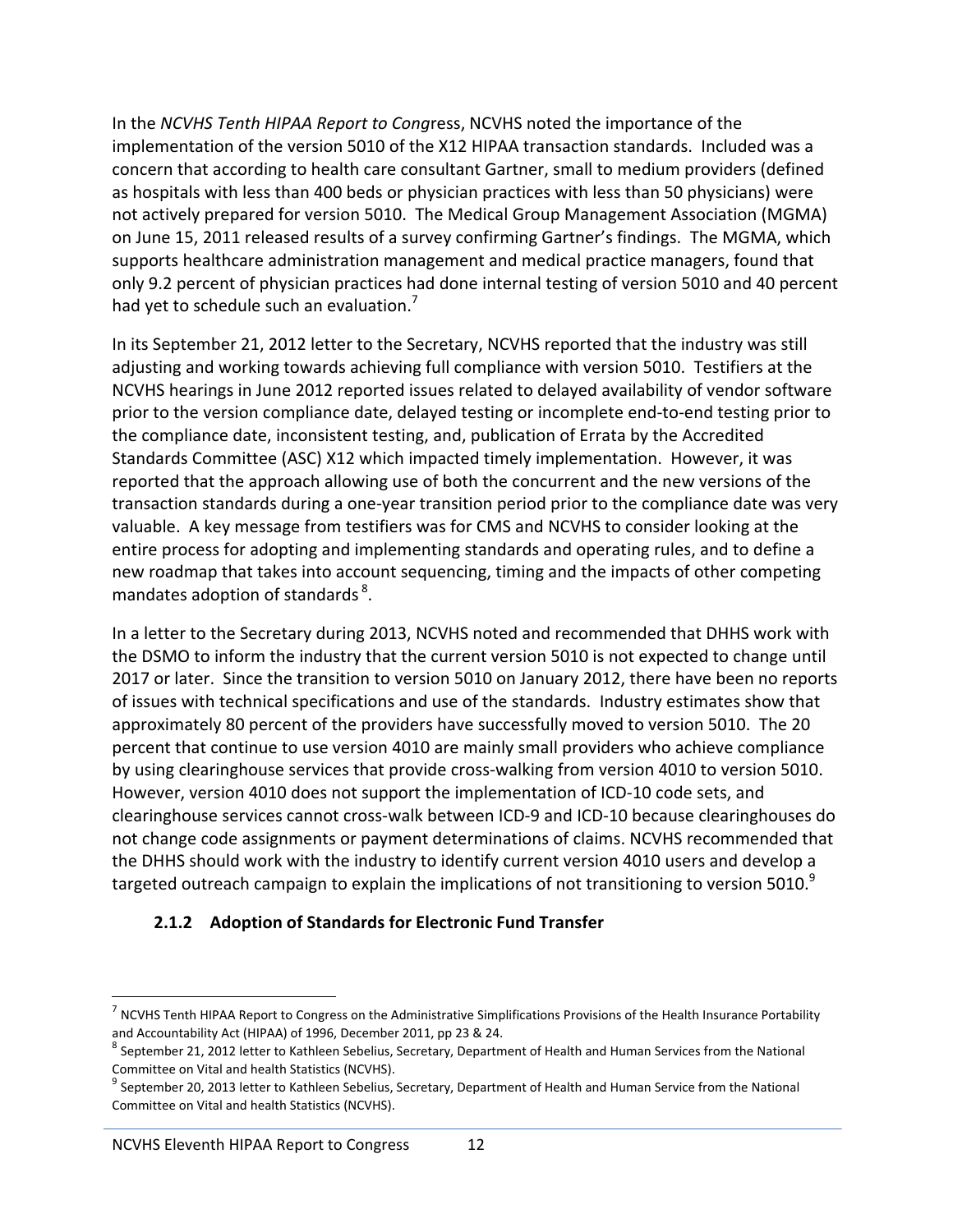Section 1104(b)(2)(A) of the Affordable Care Act amended section 1173(a)(2) of the Social Security Act (Act) by adding the electronic fund transfer (EFT) transaction to the list of electronic health care transactions requiring the Secretary to adopt a standard under HIPAA. An EFT is a financial transmission containing payment information. Traditionally, health care payments have been made in the form of paper checks. With an EFT, payment is transmitted through the Automated Clearing House (ACH) Network. The benefits of the EFT have been seen in other industries and include material cost savings, fraud control, and improved cash flow and cash forecasting. The benefits of electronic remittance advice (ERA) and adopted HIPAA transactions have been demonstrated in cost savings in paper and mailings and improvement in payment recovery and reconciliation.<sup>10</sup>

On February 17, 2011 following the December 2010 NCVHS Subcommittee on Standards hearing, NCVHS sent a letter to the Secretary recommending:

- Adoption of a national health care EFT standard (which included the definition of a health care EFT transaction, definition of the standard itself, and adoption of the NACHA CCD+ format for the health care EFT standard;
- Identifying the National Automated Clearinghouse association (NACHA) as the standards development organization responsible for maintaining the health care EFT standard; and
- Adoption of the EFT implementation specifications to align with the content requirements defined in the X12 835 TR3 Report, in particular the CCD+. $^{11}$

Significant support for the adoption of the EFT standards (and related operating rules) was consistently expressed by industry stakeholders during hearings leading to this recommendation. In the January 10, 2012 Interim Final Rule (77 FR 1556), the DHHS adopted the recommended EFT standards with HIPAA covered entities required to be in compliance with the standards by January 1, 2014. $12$ 

#### **2.1.3 Other Transaction Standards**

Transaction standards adopted under HIPAA enable electronic data interchange using a common structure, to minimize reliance on multiple formats, decrease administrative burden on covered entities by creating uniformity in data exchange, and reduce the number of paper forms. Consequently, NCVHS has recommended the adoption of additional transaction standards discussed below.

## **2.1.3.1 Health Care Claim Attachment**

  $^{10}$  Administrative Simplification: Adoption of Operating Rules for Health care Electronic Funds Transfers (EFT) and Remittance

Advice Transactions: Final rule (77 FR 48008), August 10, 2012.<br><sup>11</sup> February 17, 2011 letter to Kathleen Sebelius, Secretary, Department of Health and Human Services from the National Committee on Vital and health Statistics (NCVHS).<br><sup>12</sup>Administrative Simplification: Adoption of Operating Rules for Health care Electronic Funds Transfers (EFT) and Remittance

Advice Transactions: Interim Final rule (77 FR 1556), January 10, 2012.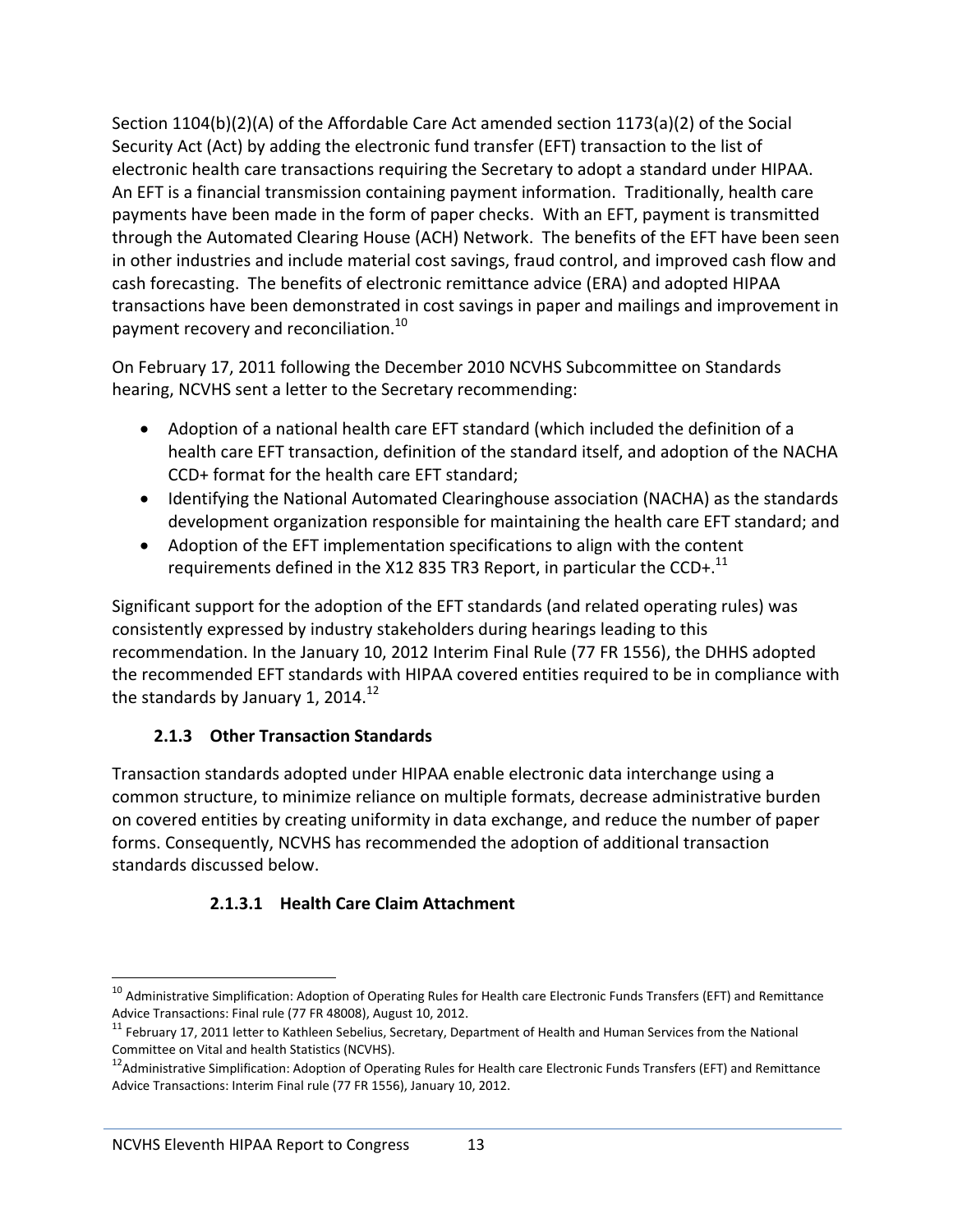Section 1173(a)(2)(B) of HIPAA identified health care claim attachments as one of the transactions for which electronic standards were to be adopted. Section 1104 of the Affordable Care Act directed the Secretary to publish final regulations adopting national standards, implementation specifications and operating rules for health care claim attachments by January 1, 2014, and a compliance date of no later than January 1, 2016. A proposed rule to adopt health care claim attachments was published in the Federal Register in 2005; however, a final rule was not adopted at that time due in part to questions about the maturity of the standards.

The term "health care claim attachment" refers to any supplemental documentation needed to support a specific clinical or health care encounter. It can include documentation to support health care claims, referral authorizations, enrollee eligibility inquiries, coordination of benefits, workers' compensation, post-payment claim audits, and provider dispute resolution. Currently, many health care claim attachments are exchanged between providers and health plans with the majority of exchanges done in a solicited manner (that is, the supplemental information is requested). Historically, most exchanges have been conducted via paper mail, fax, and phone. Consequently, few exchanges are done electronically through a health plan's secure portal or via electronic transactions because not all information required is available electronically today.

On November 17, 2011, NCVHS Subcommittee on Standards held a hearing on health care claim attachments to gather information regarding current industry practices, priorities, issues and challenges, and current status, approaches and timeline for completion of the development of the standard. The industry expressed strong support for the identification and adoption of usable standards for health care claims attachments. Because technical information and technology capabilities vary across the country, simple techniques can be used initially, and in time, move towards the electronic‐based health care claim attachments. At that time, there was also provider interest in reducing the requested number and types of health care claim attachments. Subsequent to the meeting, NCVHS submitted a letter to the Secretary on March 2, 2012 indicating that it was too early to make formal recommendations to the Secretary regarding the adoption of any standard, implementation specifications or operating rules for health care claim attachments.<sup>13</sup>

On May 5, 2012, NCVHS recommended to the Secretary that the Council for Affordable Quality Health's Committee on Operating Rules for Information Exchange (CAQH CORE) be designated as the authoring entity to develop operating rules for the health care claim attachment transaction.<sup>14</sup> This recommendation was accepted by the Secretary.

On February 27, 2013, a second NCVHS hearing on health care claim attachment standards was held to determine the status of the development of standards, implementation specifications and operating rules, and the degree of their readiness for adoption and use. There was consensus among the testifiers that the main goals for establishing a standard for electronic

<sup>&</sup>lt;sup>13</sup> March 2, 2012 Claim Attachments letter to Kathleen Sebelius, Secretary, Department of Health and Human Services from the<br>National Committee on Vital and health Statistics (NCVHS), pp5.

<sup>&</sup>lt;sup>14</sup> May 5, 2012 letter to Kathleen Sebelius, Secretary, Department of Health and Human Services from the National Committee on Vital and health Statistics (NCVHS.)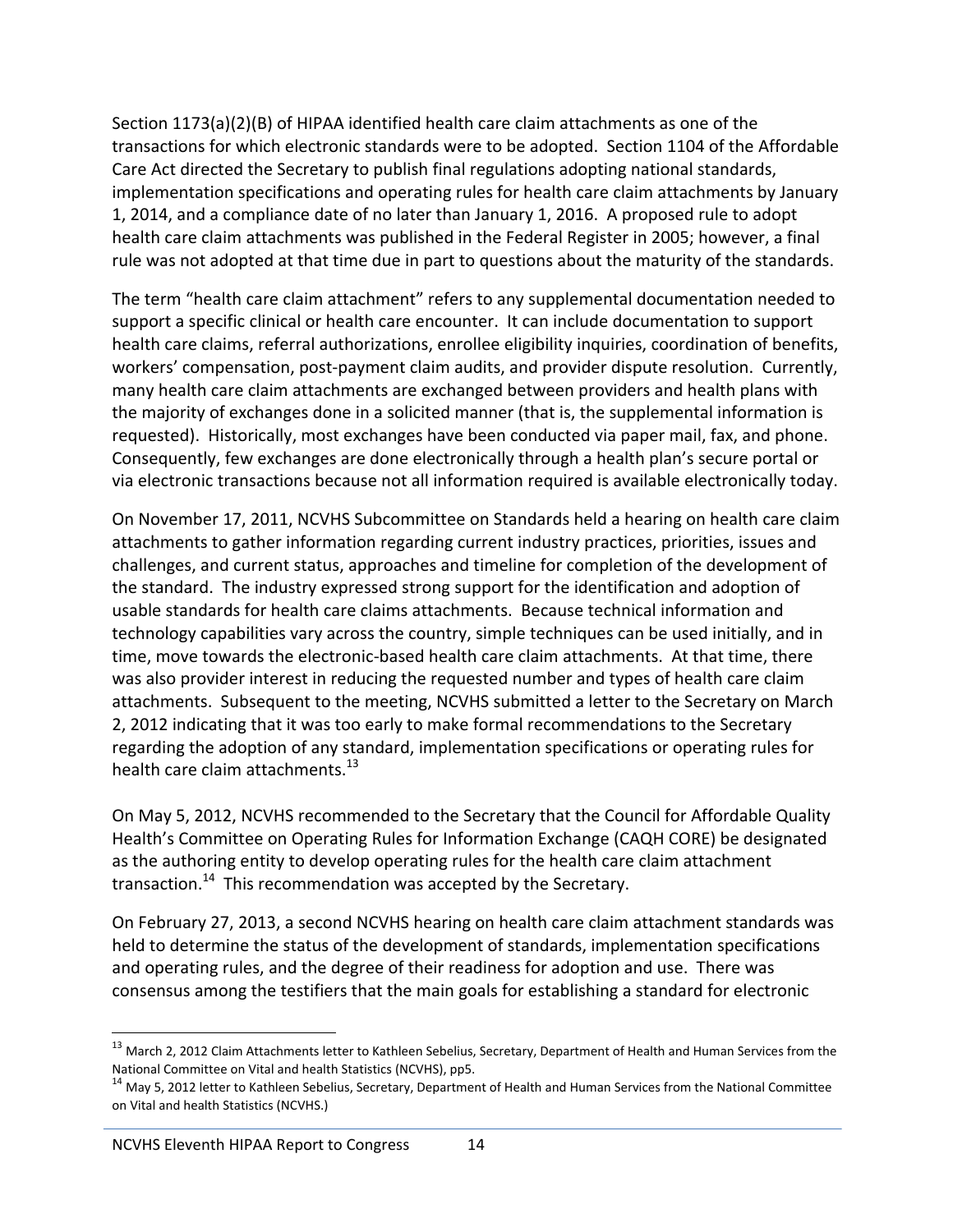health care claim attachments should be (1) Administrative Simplification and (2) the seamless electronic exchange of clinical and other medical and administrative information between providers and payers to support payment and health care operation functions.

One of the common themes at the February 27, 2013 hearing was the emerging convergence of administrative and clinical information which, is central to the consideration of standards for health care claim attachments. Health care claim attachments were seen as one of the first major opportunities to bridge clinical and administrative health care data and information exchange through standards. Testifiers believed (1) standards should not be limited to health care claim attachments but should be inclusive of any attachment with clinical or administrative information; (2) current privacy and security regulations should be met including identifying specific purpose and requesting only the minimum amount of information needed to achieve the purpose of the request; (3) strict, inflexible prescriptiveness should be avoided in an evolving area; (4) duplicating data and data requirements should be avoided; and (5) there should be active outreach to all stakeholders $^{15}$ .

In the June 21, 2013 letter to the Secretary NCVHS provided the following recommendations<sup>16</sup>:

- (1) Conduct a review of the adoption of standards for clinical and administrative processes considering other programs currently underway (for example, Meaningful Use, Administrative Simplification, Health Reform, Medicare and Medicaid Program Integrity) and develop a roadmap to phase in standards;
- (2) Use an incremental, flexible approach to the adoption of standards, implementation specifications and operating rules, and a transition period for industry adoption;
- (3) Align rules between the Office of the National Coordinator (ONC) for Health IT and CMS;
- (4) Define attachment as a "supplemental documentation needed about a patient(s) to support a specific health care‐related event using a standardized format;
- (5) Apply attachment‐related transaction standards to claims, eligibility, prior authorization, referrals, care management, post‐payment audits, and other administrative processes that require supplemental information;
- (6) Define attachment standards for query transactions (electronic solicitation of an attachment), response (electronic submission of an attachment) and acknowledgment (electronic confirmation of the receipt of the query and submission of an attachment transaction);
- (7) Adopt specified attachment‐related transactions;

 <sup>15</sup> June 21, 2013 letter on Attachment Standards for Health Care, to Kathleen Sebelius, Secretary, Department of Health and Human Services from the National Committee on Vital and health Statistics (NCVHS).<br><sup>16</sup> ibid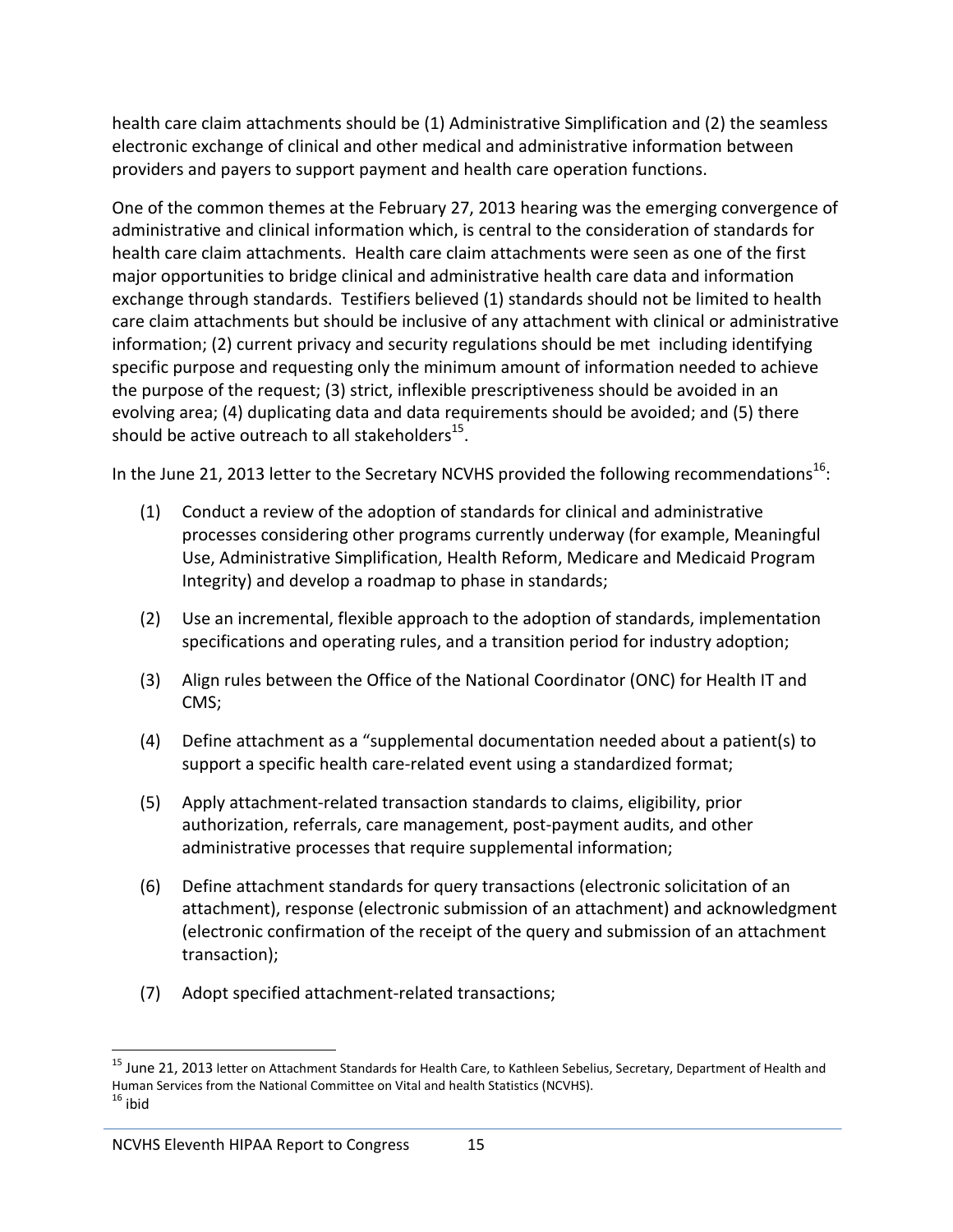- (8) Adopt standards that are agnostic of the selected transport by trading partners to exchange health care claim attachments;
- (9) Adopt standards that support submission of structured and unstructured data, however, every effort should be made to maximize the use of structured data;
- (10) Support solicited and unsolicited attachment situations through the attachment process;
- (11) Emphasize in regulations that applicability of minimum necessary privacy requirements and that covered entities are not permitted to disclose protected health information without a valid permitted purpose for such disclosure should be;
- (12) Provide that data must not be requested more than once in an attachment unless it is identifying information;
- (13) Permit chained attachment requests should only be permitted in limited circumstances only;
- (14) Support the industry's development of operating rules for attachment transactions that address infrastructure and technical needs across industry sectors minimizing the use of companion guides;
- (15) Implement a testing program;
- (16) Provide collaborative education and outreach;
- (17) Consider publishing an expedited Notice of Proposed Rule Making (NPRM) rather than a Final Rule on health care claim attachments; and,
- (18) Consider needs of the pharmacy industry in regulations.

At this point, standard operating rules for the health care claim attachments are under development by the operating rule authoring entity.

#### **2.1.3.2 National Council for Prescription Drug Programs (NCPDP) Standard for Pharmacy Claims**

On November 18, 2012, the NCVHS Subcommittee on Standards held a hearing to address Administrative Simplification provisions in section 10109 of the Affordable Care Act, the section considering a standard for pharmacy claims. At that meeting the NCPDP reported that pharmacy edits were being used consistently since the implementation guide, data dictionary, and code values were created with industry consensus. The NCPDP indicated that requirements for the use of the Reject Codes were specific to fields within the NCPDP Telecommunication Standard and the NCPDP's process allows new Reject Codes to be added, modified or discontinued on a quarterly basis using industry consensus. Once these requests are approved they are published in the next release of the External Code List and are available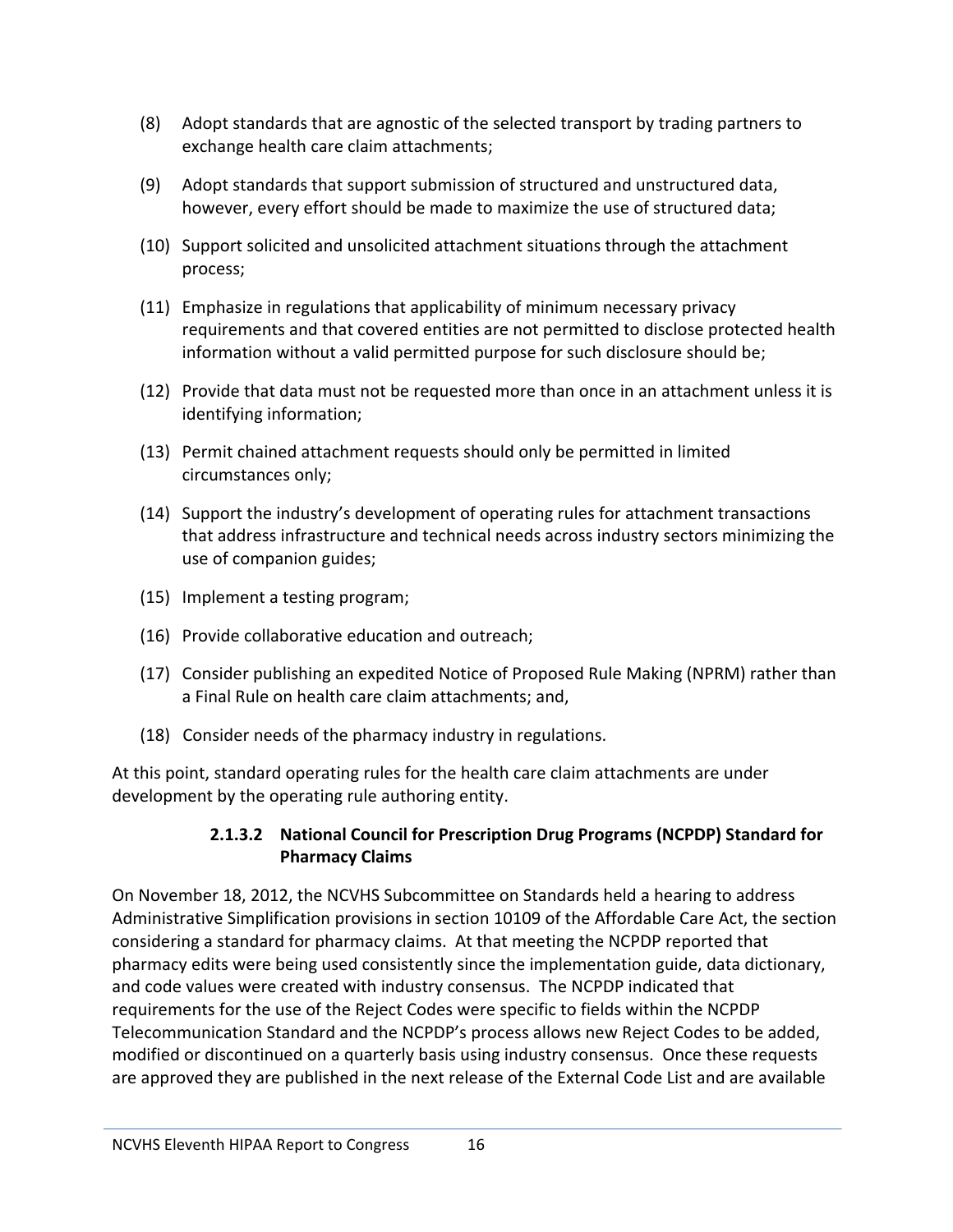for use according to a formal implementation timeline. The pharmacy industry did not have additional recommendations for change.

In a September 2012 report from the DHHS Office of the Inspector General (report # OEI‐02‐09‐ 00605), concern was raised that there was no way to validate if an inappropriate amount of medication in excess of the quantity prescribed was being dispensed. NCVHS issued a letter to the Secretary on June 21, 2013 that it approved the NCPDP's recommendation to specify the conditional use of the field "Quantity Prescribed" (field # 460‐ET), which is currently not in use in the pharmacy claim transaction, to communicate the actual quantity prescribed by the provider, and to republish the Telecommunication Standard Implementation Guide Version D.O. Both NCPDP and NCVHS believe that this use of field # 460‐ET would address the Inspector General's concern by providing data to validate whether an inappropriate amount of medication in excess of the prescribed quantity has occurred $^{17}$ .

#### **2.2 Operating Rules**

Through the Affordable Care Act, Congress sought to promote implementation of electronic transactions and achieve cost reduction and efficiency improvements by creating more uniformity through the implementation of standard transactions. This was accomplished by mandating the adoption of a set of operating rules for each of the HIPAA transactions.<sup>18</sup>

Section 1173(g)(1) of the Act, as added by section 1104(b)(2)(C) of the Affordable Care Act, requires the adoption of a "… single set of operating rules for each transaction… to create as much uniformity in the implementation of the electronic standards as possible."<sup>19</sup> The Phase I Measures of Success Report issued by the Council for Affordable Quality Health's Committee on Operating Rules for Information Exchange (CAQH CORE) noted evidence that the use of operating rules for specific health care transactions results in higher use of electronic data interchange (EDI).  $^{20}$  One area of administrative burden that can be lessened is the time and effort spent on payment collection activities. By automating some of these tasks through the use of EFT and electronic remittance advice (ERA), time and labor can be decreased.

NCVHS is tasked with reviewing any developed operating rules to determine whether the operating rules represent a consensus view of stakeholders and are consistent with other existing standards and with electronic standards adopted for health information technology. Based on this review, NCVHS makes recommendations to the Secretary as to whether the Secretary should adopt such operating rules. Consequently, NCVHS continued to hold hearings to solicit input from stakeholders.

<sup>&</sup>lt;sup>17</sup> June 21, 2013 letter on enhancements to NCPDP Standard for Pharmacy Claims to Kathleen Sebelius, Secretary, Department

of Health and Human Services from the National Committee on Vital and health Statistics (NCVHS).<br><sup>18</sup> Administrative Simplification: Adoption of Operating Rules for Health Care Electronic Funds Transfer and Remittance Advi Transactions: Interim Final Rule (77 FR 48008 - 48012), August 10, 2012.<br><sup>19</sup> Ibid, pp. 48011

<sup>&</sup>lt;sup>20</sup> CAQH CORE Phase 1 Measures of Success Final Report, July 7, 2009." PowerPoint presentation: and "CORE Certification and Testing: a Step‐by‐Step Overview," February 17, 2011, CAQH and Edifecs Webinar.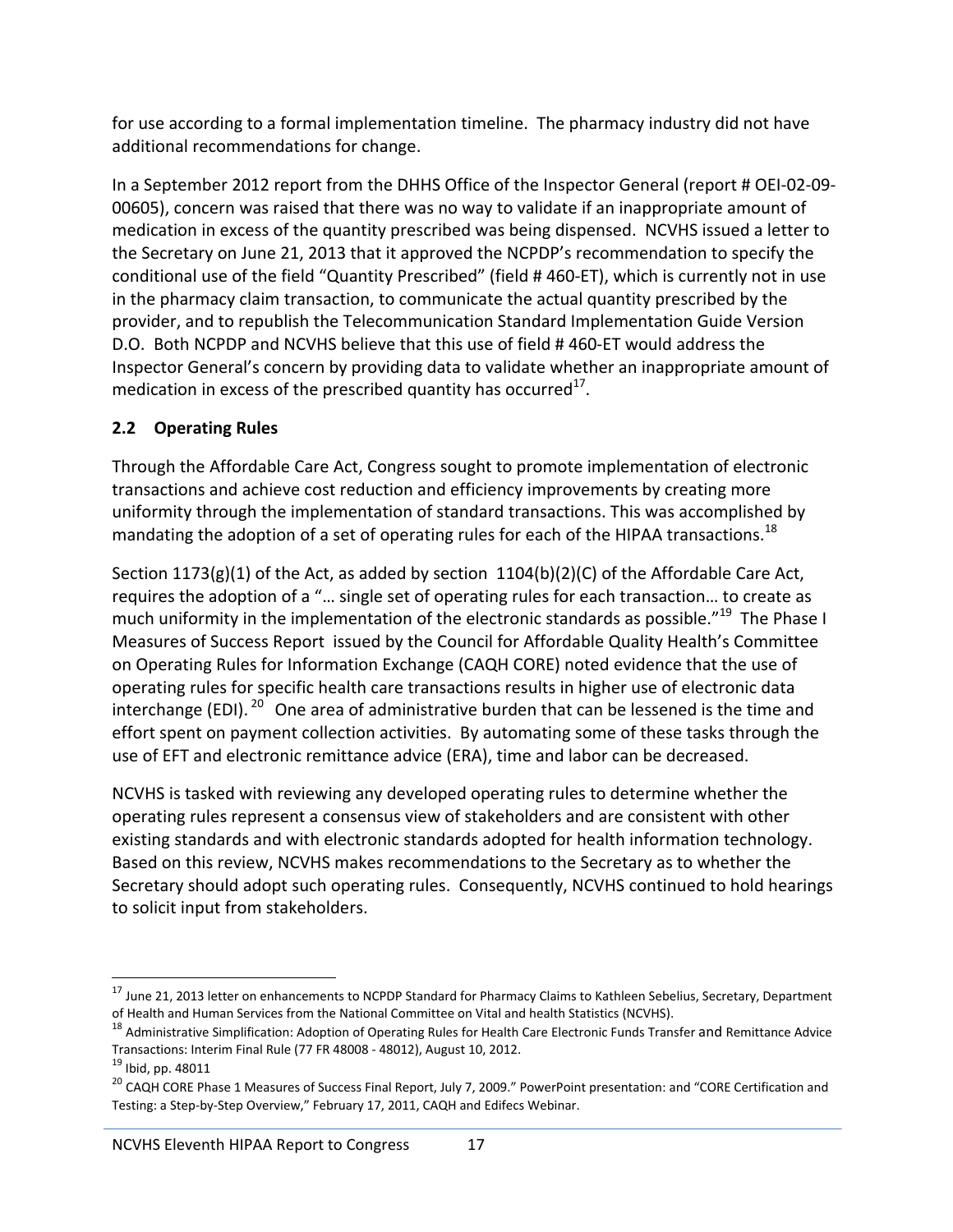On November 18, 2011, the NCVHS Subcommittee on Standards held a hearing to review the status of the development, maintenance and update process for health care administrative transactions standards and operating rules. One of the most important findings and consistently reported observations was the significant increase in the complexity of the development and maintenance process for standards and operating rules. Because this is a rapidly changing area that would benefit from clear and expedited change to take advantage of new developments, NCVHS submitted a letter to the Secretary on March 2, 2012, with the following recommendations for ways to streamline the promulgation and update of standards and operating rules:

- (1) Convene a workgroup to fully evaluate the strengths and weaknesses of the Designated Standards Maintenance Organization (DSMO) process;
- (2) Create an expedited modification and adoption process for emergency changes to standards and operating rules being established; and
- (3) Require mandatory testing before a new version or edition of a standard or operating rule is brought to NCVHS for review and recommendation $^{21}$ .

In the May 5, 2012 letter to the Secretary, NCVHS recommended designating CAQH CORE as the authoring entity of operating rules for the remaining HIPAA transactions. In support of the NCVHS's call for greater collaboration, coordination and active participation across the industry, the letter also included the recommendation to the Secretary to ask CAQH CORE to broaden its outreach to industry to be more inclusive of Standards Development Organizations (SDOs) and Data Content Committees (DCCs) to actively participate in the CAQH CORE process and that the Workgroup for Electronic Data Interchange (WED) workgroups identify and develop operating rules for each remaining HIPAA transaction.<sup>22</sup> On September 12, 2012, the Secretary concurred with the NCVHS recommendation to name CAQH CORE as the operating rules authoring entity for the remaining HIPAA electronic health care transactions and the additional recommendation that CAQH CORE develop and deliver the operating rules through active collaboration and coordination with subject matter experts through a transparent process.<sup>23</sup>

At the NCVHS Subcommittee on Standards hearing held on June 17 & 18, 2013, stakeholders provided testimony on the operating rules. The industry discussed the difficulties with the statutory exclusion of non‐covered entities (that is, vendors of practice management systems) that are not required to include or comply with the operating rules and standards, and encouraged NCVHS to recommend application of the same standards of compliance to all entities that exchange HIPAA based transactions. Clearinghouse industry representatives stated their members found the maintenance process for operating rules to be restrictive and

<sup>&</sup>lt;sup>21</sup> March 2, 2012 letter on Additional Analysis of the Update and Maintenance Process for Standards and Operating Rules to Kathleen Sebelius, Secretary, Department of Health and Human Services from the National Committee on Vital and health

Statistics (NCVHS).<br><sup>22</sup> May 5, 2012 letter to Kathleen Sebelius, Secretary, Department of Health and Human Services from the National Committee<br>on Vital and health Statistics (NCVHS).

<sup>&</sup>lt;sup>23</sup> September 12, 2012 letter from Kathleen Sebelius, Secretary, Department of Health and Human Services to the National Committee on Vital and health Statistics (NCVHS).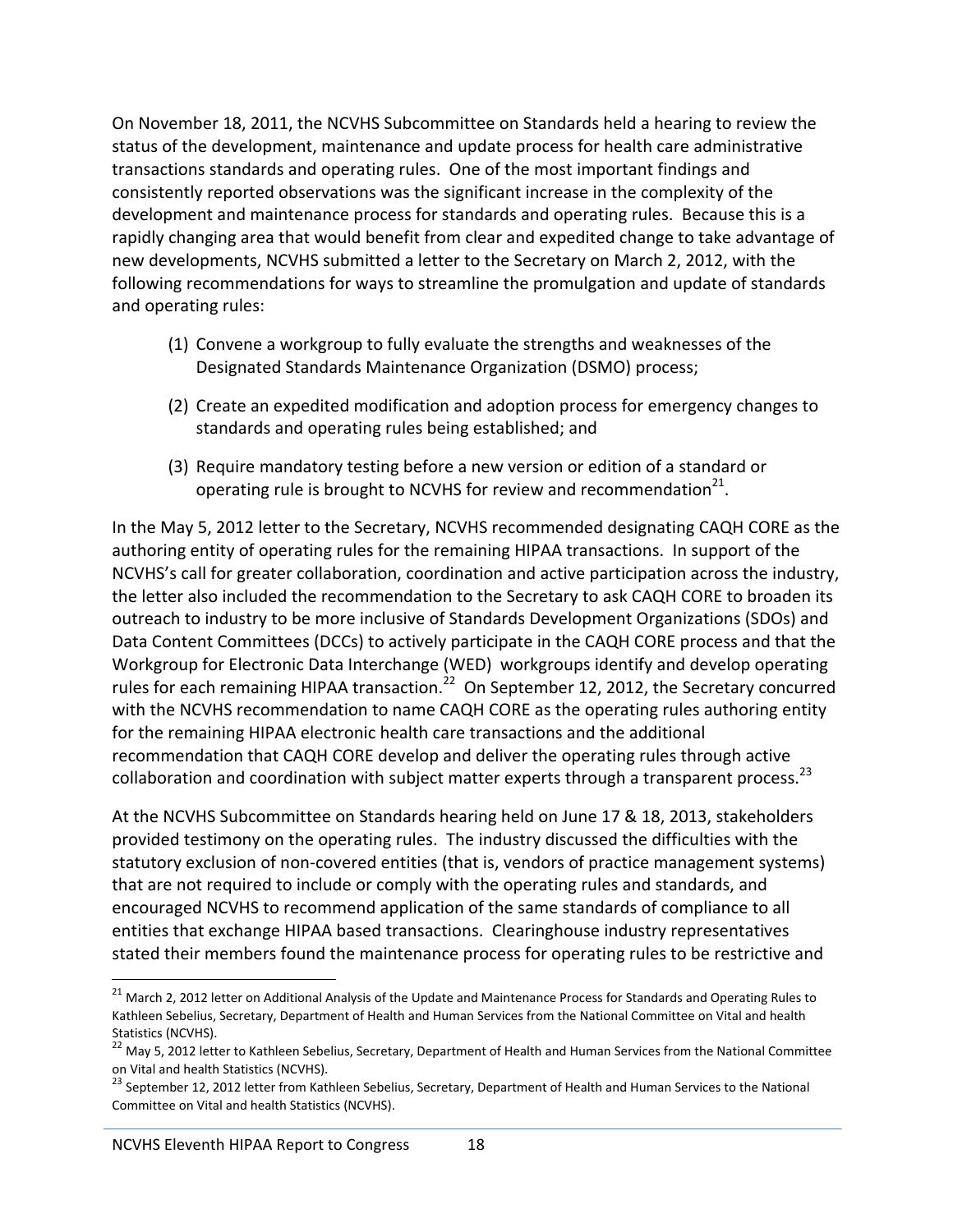slow and recommended that a process be put in place for faster implementation of changes and updates of operating rules and claim adjustment reason codes (CARCs) and remittance advice remark codes (RARCs) code sets.

NCVHS, in its September 20, 2013 letter to the Secretary, recommended that the DHHS work with NCVHS, CAQH CORE, and industry stakeholders to make a comprehensive assessment of the level of adoption and use of operating rules, evaluate the aggregate value and benefits of adopting operating rules to optimize business processes that apply to multiple transactions rather than on a transaction by transaction basis, and the current relationship and future opportunities for operating rules to support health reform $^{24}$ .

#### **2.2.1 Implementation of Operating Rules for Eligibility For a Health Plan and Health Care Claim Status**

The first set of operating rules for the eligibility for a health plan and health care claims status standard transactions were adopted in an interim final rule (77 FR 40458) published in the Federal Register on July 8, 2011 and were effective on January 1, 2013 $^{25}$ .

In its September 21, 2012 letter to the Secretary, NCVHS reported that some HIPAA covered entities were well into their preparation plans for eligibility for a health plan and health care claim status operating rules compliance, but many were only in the assessment phase. The NCVHS testifiers expressed their concerns which included practice management systems experiencing challenges meeting connectivity and performance rules, providers not yet transitioned to version 5010 preventing them from using new operating rules, system and implementation issues, and lack of engagement with senior management. NCVHS recommended that focus in the subsequent six months should be on sending strong messages of the need to test the new operating rules; consideration of a high‐level communication from the DHHS to industry CEOs/CIOs regarding upcoming requirements; providing more frequent and systematic communications to the industry regarding upcoming requirements, transition periods, testing milestones and compliance dates; consideration of establishing a web‐based voluntary registration process of entities' status towards compliance with the new rules; and health plans communicate a consistent message regarding testing and implementation of the new operating rules.<sup>26</sup>

At the June 2013 NCVHS hearing, testifiers indicated compliance with the first set of operating rules was strong among commercial health plans and some clearinghouses but providers were facing challenges with technical and business resources, coordination with multiple trading partners, and inconsistent use. However testifiers were concerned that smaller providers and

<sup>&</sup>lt;sup>24</sup> September 20, 2013 letter to Kathleen Sebelius, Secretary, Department of Health and Human Services from the National<br>Committee on Vital and Health Statistics (NCVHS).

<sup>&</sup>lt;sup>25</sup> Administrative Simplification: Adoption of Operating Rules for Eligibility for a Health Plan and Health Care Claim Status<br>Transactions: Interim Final Rule (77 FR 40458), July 8, 2011.

<sup>&</sup>lt;sup>26</sup> September 21, 2012 letter to Kathleen Sebelius, Secretary, Department of Health and Human Services from the National Committee on Vital and Health Statistics (NCVHS).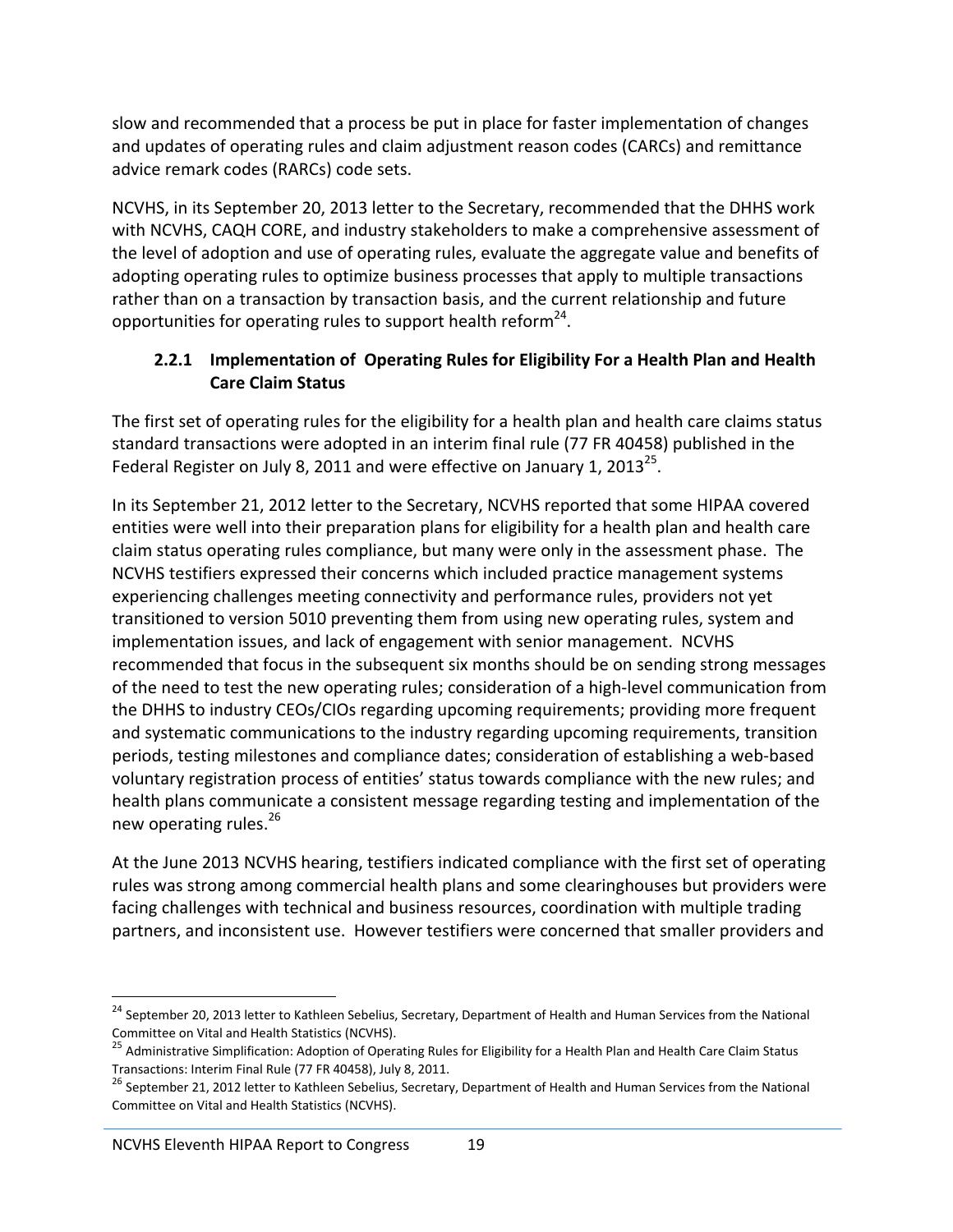health plans were not using transactions to improve efficiency but, lacking resources and expertise, instead were relying on practice management system vendors.<sup>27</sup>

#### **2.2.2 Planning for Electronic Fund Transfer (EFT) and Electronic Remittance Advice (ERA) Operating Rules**

Section 1104(b)(2)(A) of the Affordable Care Act amended section 1173(a)(2) of the Act by adding the electronic fund transfer (EFT) transaction to the list of electronic health care transactions for which the Secretary must adopt a standard under HIPAA. Section 1104(c)(2) of ACA further required the standard to be adopted by January 1, 2012 and effective by January 1, 2014. Section 1104(b)(2)(C) of the Affordable Care Act also added a requirement at section  $1173(g)(4)(B)(ii)$  of the Act, for the Secretary to adopt operating rules for EFT and ERA transactions to be effective no later than January 1, 2014.

On December 7, 2011, NCVHS sent a letter to the Secretary recommending that a set of five EFT and ERA Operating Rules be adopted, conditional on the two authoring entities (CAQH CORE and NACHA – the Electronic Payment Association) making certain revisions.<sup>28</sup> NCVHS also recommended that the DHHS fund studies to determine the costs and benefits of both standards and operating rules.<sup>29</sup> In the Interim Final Rule (77 FR 48008) published in the Federal Register on August 10, 2012, the Phase III CORE EFT and ERA Operating Rule Set were adopted effective August 10, 2012 with a compliance date of January 1, 2014.<sup>30</sup>

## **2.2.3 Status of The Remaining Operating Rules**

Section 1104 of the Affordable Care Act requires the adoption of operating rules for transactions for healthcare claims or encounter information, health plan enrollment or disenrollment, health plan premium payments, referral certification and authorization, and, health care claims attachments no later than July 1, 2014. The third set of operating rules for the remaining transactions will be evaluated by NCVHS in 2014 for possible recommendations for adoption.

NCVHS continues to recommend the adoption of a standard for the acknowledgment transaction. Testifiers have indicated the acknowledgment transaction is a critical component of the complete cycle of electronic data interchange in health care adopting and implementing standards for this transaction is imperative.

#### **2.3 Code Sets**

 <sup>27</sup> September 20, 2013 letter to Kathleen Sebelius, Secretary, Department of Health and Human Services from the National<br>Committee on Vital and Health Statistics (NCVHS).

<sup>&</sup>lt;sup>28</sup> December 7, 2011 letter to Kathleen Sebelius, Secretary, Department of Health and Human Services from the National<br>Committee on Vital and Health Statistics (NCVHS), p. 5.

<sup>&</sup>lt;sup>29</sup> December 7, 2011 letter to Kathleen Sebelius, Secretary, Department of Health and Human Services from the National<br>Committee on Vital and Health Statistics (NCVHS).

<sup>&</sup>lt;sup>30</sup> Administrative Simplification: Adoption of Operating rules for Health Care Electronic Funds Transfer (EFT) and Remittance Advice (RA) Transactions Interim final rule (77 FR 48008), August 10, 2012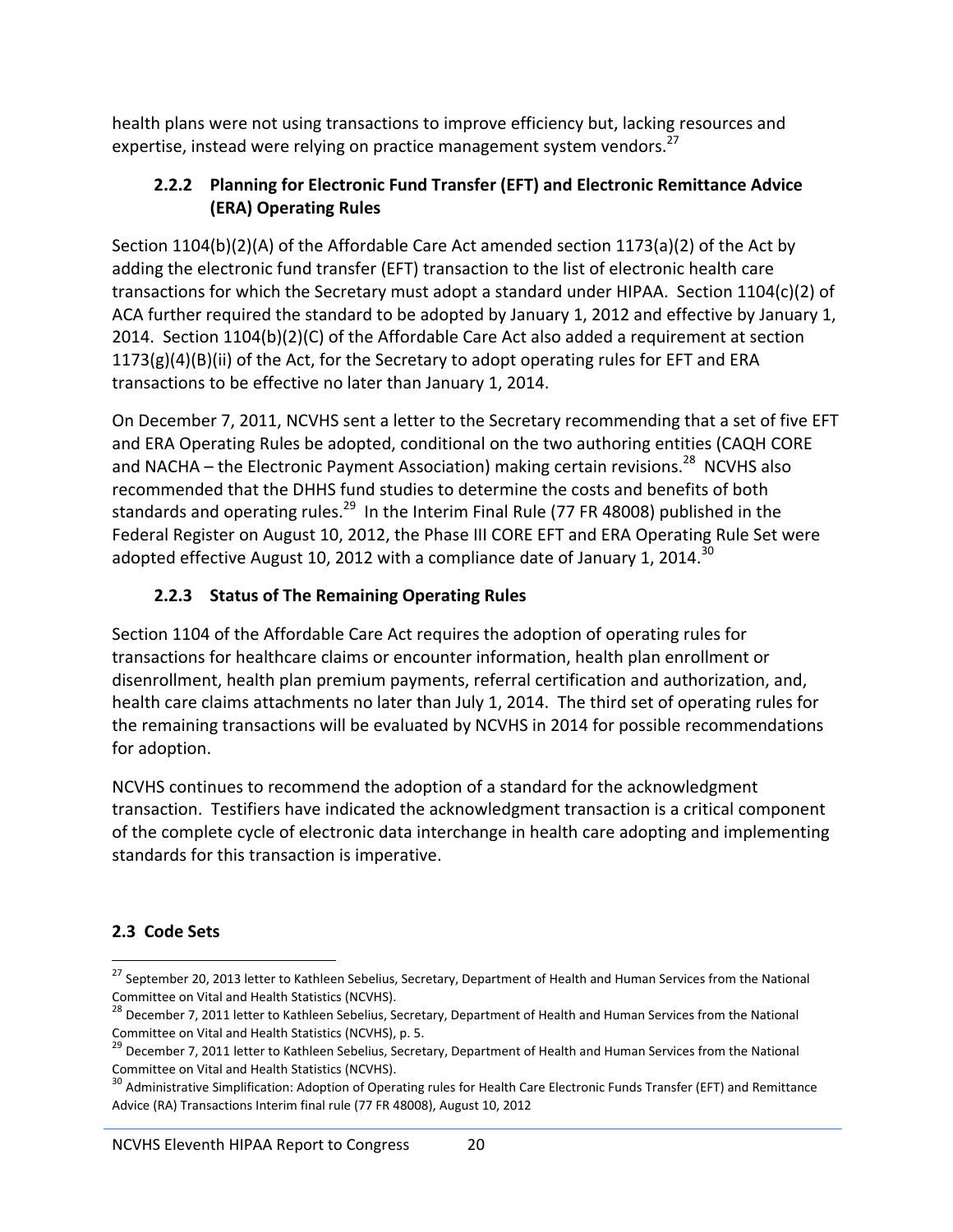NCVHS informed the Secretary in its March 2, 2012 letter of issues raised by testifiers at the November 18, 2012 hearing held by the NCVHS Subcommittee on Standard's hearing. Specifically, testifiers noted the lack of standardization in the claim‐edit process. Providers opined they are often faced with multiple, inconsistent, proprietary, and non‐transparent claim edit processes designed by individual health plans and other health payment programs. These result in inaccuracies and inconsistencies in the way claims are reported. NCVHS concluded that edit categories would need to be reviewed to develop best practices for potential use by stakeholders; standardize claim edits related to clinical validity, specialty society recommendations, common administrative definitions, or other considerations; collaborate with claims edit software vendors on ways to increase claim edits transparency; and partner with CMS to explore opportunities to increase transparency of the CMS Correct Coding Initiative. $31$ 

Industry representatives also indicated health care providers are rarely paid the billed amount. Submitted claims are adjusted by the health plan based on contract agreements, secondary payers, benefit coverage, expected co‐pays, co‐insurance, and other factors. These adjustments are made through the use of four codes: (1) Claim Adjustment Reason Codes (CARCs); (2) Remittance Advice Remark Codes (RARCs); (3) Claim Adjustment Group Codes (CAGCs); and (4) NCPDP External Code List Reject Codes. Because providers receive multiple adjusted payments from different sources, manual reassociation of payment with remittance advice is burdensome. Included in the EFT and remittance advice operating rule set adopted in the August 10, 2012 Interim Final Rule (77 FR 48008), are the CARCs/RARCs/CAGCs/NCPDP reject Codes combinations that can be applied to convey details of the claim denial or payment adjustment to the provider. Health plans can only use the reject Code combinations specified in the "CORE‐required Code Combinations for CORE‐Defined Business Scenarios" document. However, new or adjusted combinations can be used if the code committees responsible for maintaining codes create a new code or adjust an existing code.<sup>32</sup>

#### **2.3.1 Planning for ICD‐10 Implementation**

On January 16, 2009, the DHHS published in the Federal Register, a final rule (74 FR 3328), in which the Secretary adopted the ICD-10-CM and ICD-10-PCS medical code sets as the HIPAA standards to replace the previously adopted ICD‐9‐CM with a compliance date of October 1, 2013<sup>33</sup>. In its September 21, 2012 letter to the Secretary, NCVHS reported that testifiers at its June 2012 hearing (1) emphasized the importance of ensuring that no more delays on the ICD‐ 10 deadline would be considered; (2) indicated the need to maintain the momentum of the process; (3) opined the need to minimize disruptions in care delivery; (4) emphasized that the one‐year extension to the compliance date would provide extra time to plan, prepare, and execute end-to-end testing of systems and processes; and (5) emphasized the need for testing.

  $^{31}$  March 22, 2012 letter to Kathleen Sebelius, Secretary, Department of Health and Human Services from the National Committee on Vital and health Statistics (NCVHS)<br><sup>32</sup> Administrative Simplification: adoption of Operating Rules for Health Care Electronic Funds Transfers (EFT) and Remittance

Advice Transactions: Interim Final Rule (77 FR 48008), August 10, 2012.<br><sup>33</sup> HIPAA Administrative Simplification Modifications to Medical Data Code Set Standards to Adopt ICD-10-CM and ICD-10-PCS Final Rule (74 FR 3328), January 16, 2009.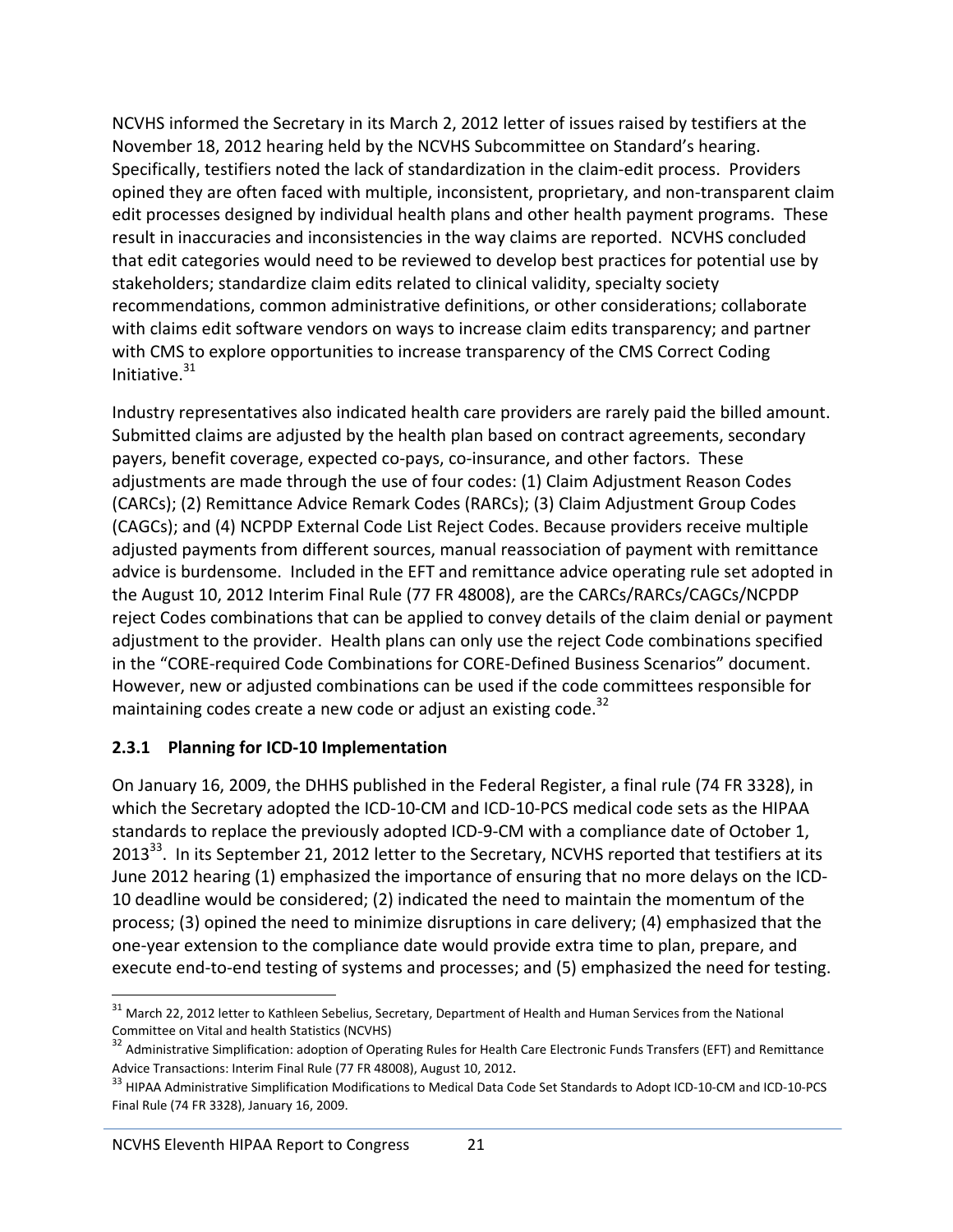NCVHS recommended that CMS should expeditiously promote the establishment of ICD‐10 test scenarios and test methods, including sample test data sets for use by the industry<sup>34</sup>.

In response to the provider group expressing concerns about their members' ability to meet the October 1, 2013 compliance date and the serious claims payment issues that might ensue, on September 5, 2012, the DHHS published in the Federal Register (77 FR 54665), a final rule announcing a realignment of the implementation date for ICD-10 to October 1, 2014.<sup>35</sup> The extension was positively received by many in the health care industry. $36$ 

CMS has and continues to work very closely with all industry stakeholders to assess ICD‐10 readiness and provide industry support. A new public‐private partnership with the Workgroup for Electronic Data Interchange (WEDI) and other industry partners has been developed to offer pre and post‐implementation support. CMS has expanded its free ICD‐10 technical assistance and training to small, rural health, home health, and other safety‐net providers to help them transition to ICD‐10. In July 2013, CMS held a national Medicare Fee‐for‐Service provider call reaching more than 27,000 providers to educate them about ICD‐10, discuss best practices, and answering key implementation questions. CMS ICD‐10 website at

http://www.cms.gov/Medicare/Coding/ICD10/index.html?redirect=/icd10, features industry‐inspired tip sheets, fact sheets, and checklists. The website receives about 100,000 visits per month. An ICD‐10 implementation tool, the Road to 10, was launched in February 2014 to help small providers make the transition. Two ICD‐10 training videos have been released that provide helpful implementation tips and offer free Continuing Medical Education (CME) and Continuing Education (CE) credits. With input from industry stakeholders, new implementation and educational resources are being developed on a rolling basis to help stakeholders in their transition efforts.

*[Editor's Note: In March, 2014, Congress passed the Protecting Access to Medicare Act which* required a delay in the implementation of ICD-10 of no less than a year, until October, 2015. *The new law was signed by the President April 1, 2014. CMS is expected to issue regulations formalizing the new delay in the implementation of ICD‐10 until October 1, 201537.]* 

#### **2.3.2 Other Code‐Set, Vocabulary and Terminology Advancements**

  $34$  September 21, 2012 letter to Kathleen Sebelius, Secretary, Department of Health and Human Services from the National

Committee on Vital and Health Statistics (NCVHS),<br><sup>35</sup> HIPAA Administrative Simplification: Adoption of a Standard for a Unique Health Plan Identifier, Addition to the National Provider Identifier Requirements; and a Change to the Compliance Date for ICD‐10‐CM and ICD‐10‐PCS Medical Data Code Sets Final Rule (77 FR 54665), September 5, 2012.<br><sup>36</sup> In April 2014, the Protecting Access to Medicare Act of 2014 was passed. Specifically, section 212 stipulates that "The

Secretary of Health and Human Services may not, prior to October 1, 2015, adopt ICD-10 code sets as the standard for code sets under section 1173(c) of the Social Security Act (42 U.S.C. 1320d-2(c)) and section 162.1002 of title 45, Code of Federal Regulations."

<sup>&</sup>lt;sup>37</sup> In April 2014, the Protecting Access to Medicare Act of 2014 was passed. Specifically, section 212 stipulates that "The Secretary of Health and Human Services may not, prior to October 1, 2015, adopt ICD‐10 code sets as the standard for code sets under section 1173(c) of the Social Security Act (42 U.S.C. 1320d‐2(c)) and section 162.1002 of title 45, Code of Federal Regulations." Further information about this development will be provided in the next HIPAA Report to Congress.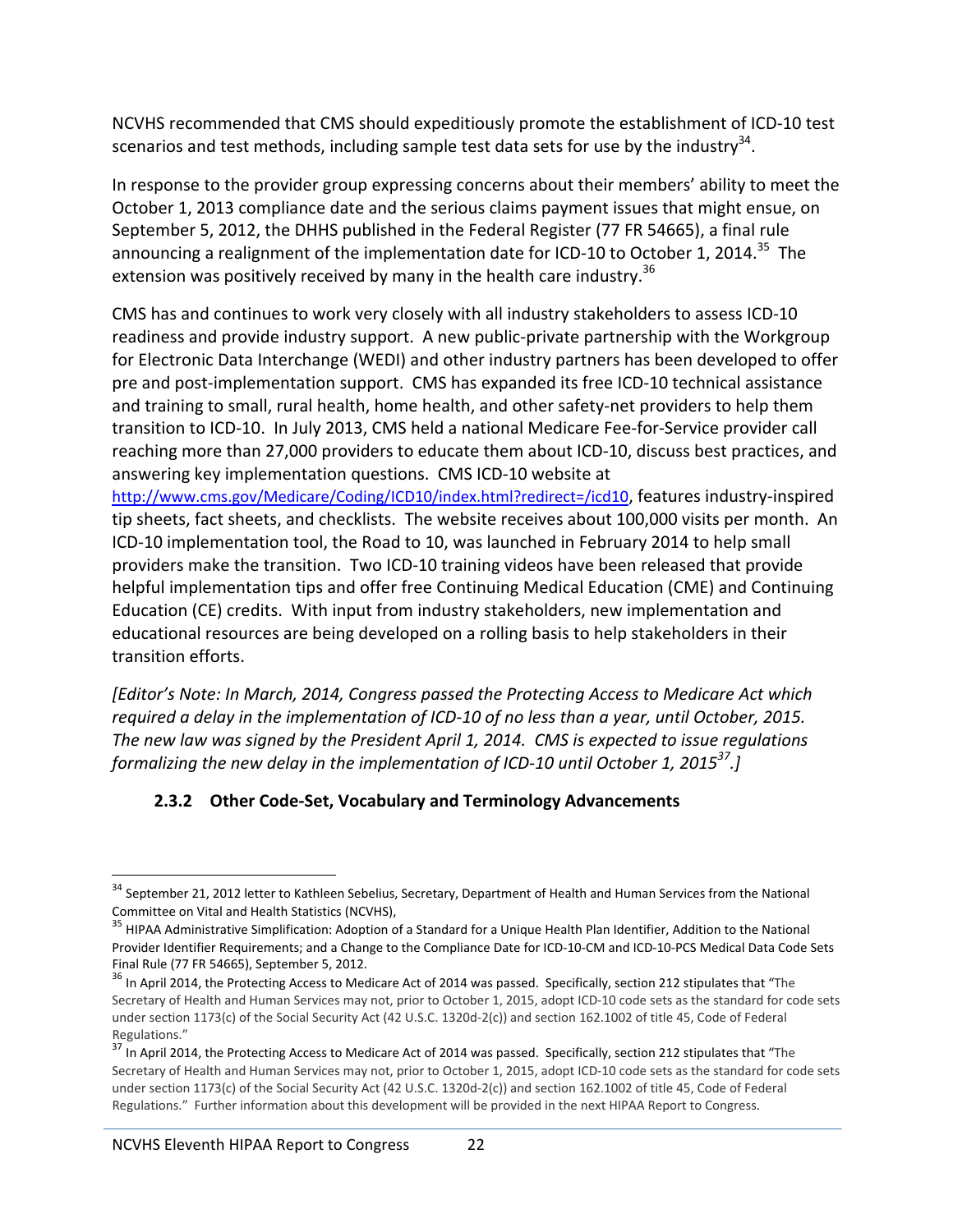The Code on Dental Procedures and Nomenclature of Current Dental Terminology (CDT) has been maintained by the Code Revision Committee (CRC), supported by the American Dental Association (ADA) and engaged stakeholders. In its September 21, 2012 letter to the Secretary, NCVHS reported that subsequent to the agreement the ADA had with stakeholders, the CRC expired in June 2011. The NCVHS testifiers recommended that NCVHS review and provide oversight for the governance and openness of the process of reviewing, adopting and incorporating new codes into the CDT; closely monitor the implementation of new changes; request a progress report from the ADA and dental health plan representatives by the end of the year; look into the maintenance process of all HIPAA‐named standard code sets to ensure openness and transparency in their development; and that documented business needs and sound evidence be considered when identifying, reviewing, adopting and incorporating new codes.38

#### **2.4 Identifiers**

HIPAA required the development, adoption and implementation of four unique health identifiers for use in HIPAA transactions. The first identifier adopted in 2002 was the Employer Identification Number (EIN) issued by the Internal Revenue Service to identify the employer of an individual subject of the transactions. The National Provider Identifier (NPI), a ten-position all numeric, intelligence‐free identifier required for use in all HIPAA administrative transactions became effective on May 23, 2007. HIPAA required (and was further mandated by the ACA), development and use of a health plan identifier (HPID). This was further mandated by the ACA. Finally, HIPAA mandated a unique health identifier for individuals.

#### **2.4.1 State of Adoption of Health Plan Identifier**

To implement section 1104(c)(1) of the Affordable Care Act and section 1173(b) of the Act which require the adoption of a standard unique health plan identifier, a final rule (77 FR 54665) was published in the Federal Register on September 5, 2012 that adopted the standard for a national unique health plan identifier (HPID) and a data element that serves as an "other entity" identifier (OEID). The OEID is an identifier for entities that are not health plans, health care providers, or individuals, but that need to be identified in standard transactions<sup>39</sup>. The primary purposes of the HPID and the "other entity" identifier (OEID) are to increase standardization within HIPAA transactions, provide a platform for other regulatory and industry initiative, and allow for a higher level of automation in the processing of billing and insurance related tasks. Health plans, excluding small health plans, are required to obtain HPIDs by November 5, 2014. Small health plans are required to obtain HPIDs by November 5, 2015. All HIPAA covered entities are required to use HPIDs by November 7, 2016 when they identify health plans with HPIDs in standard transactions.

<sup>&</sup>lt;sup>38</sup> September 21, 2012 letter to Kathleen Sebelius, Secretary, Department of Health and Human Services from the National

Committee on Vital and health Statistics (NCVHS), pp 5<br><sup>39</sup> HIPAA Administrative Simplification: Adoption of a Standard for a Unique Health Plan Identifier, addition to the National Provider Identifier Requirements; and a Change to the Compliance Date for ICD‐10‐CM and ICD‐10‐PCS Medical Data Code Sets Final Rule (77 FR 54665), September 5, 2012.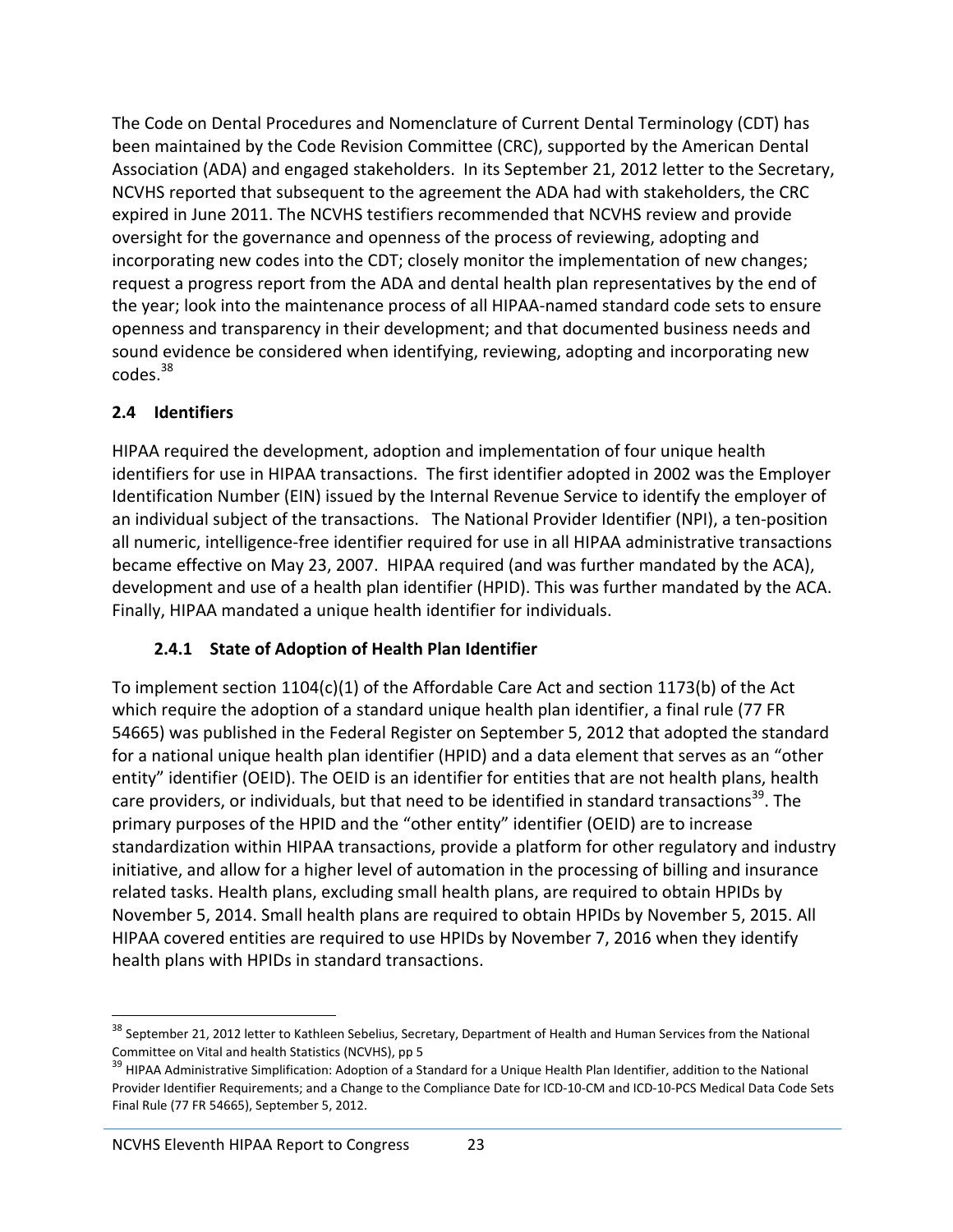In March 2013, the DHHS began accepting HPID and OEID applications through the Health Plan and Other Entity Enumeration System (HPOES). HPOES is a module located in the CMS' Health Insurance Oversight System (HIOS) that currently houses a plethora of health plan information. The CMS HPID website provides detailed information to health plans and other entities on how to access HPOES and apply for an HPID and OEID.

#### **2.4.2 Status of Other Identifiers Used in Administrative Transactions**

Several other identifiers are used in administrative transactions, including personal identifiers, provider identifiers, and employer identifiers. Following are important actions taken regarding the first two identifiers noted above.

#### **2.4.2.1 Personal Identifiers**

The NCVHS Tenth HIPAA Report to Congress noted development of a personal identifier for patients may have important advantages for linking medical records. While personal identifiers may protect privacy by avoiding the use of other private information to achieve linkage, their usage does raise privacy issues. As indicated in the Tenth Report, as a result of public concern over privacy, the Congress prohibited the DHHS in 1999, from expending appropriations to finalize a standard for personal identifiers. The prohibition on the development of a unique identifier continues and shall hold until legislation is enacted approving the expenditure of appropriations to develop and implement the use of such a standard. $40$ 

#### **2.4.2.2 National Provider Identifier**

In January 2004, a final rule (69 FR 3434) was published in the Federal Register to adopt the National Provider Identifier (NPI) as the standard unique health care provider identifier and established requirements for obtaining and using the NPI. Since that time, pharmacies have encountered situations where the NPI of a prescribing health care provider needs to be included in the pharmacy claim, but the prescribing health care provider does not have an NPI or has not disclosed it.<sup>41</sup> This situation had become notably problematic in the Medicare Part D prescription drug program. To address this problem, a final rule (77 FR 54680‐54684) was published in the Federal Register on September 5, 2012 that specifies the circumstances under which an organization‐covered health care provider, such as a hospital, must require certain non‐covered individual health care providers who are prescribers to obtain and disclose an NPI. The rule specifies the circumstances under which an organization's covered health care

<sup>&</sup>lt;sup>40</sup> The language of the law states, "[n]one of the funds made available in this Act may be used to promulgate or adopt any final standard under section 1173(b) of the Social security Act providing for, or providing for the assignment of, a unique health identifier for an individual (except in an individual's capacity as an employer or a health care provider), until legislation is

enacted specifically approving the standards. Consolidated Appropriations Act of 2010, Pub. Law No: 111-117, § 511.<br><sup>41</sup> Administrative Simplification: Standard Unique Health identifier for Health Care Providers; final rul on January 23, 2004.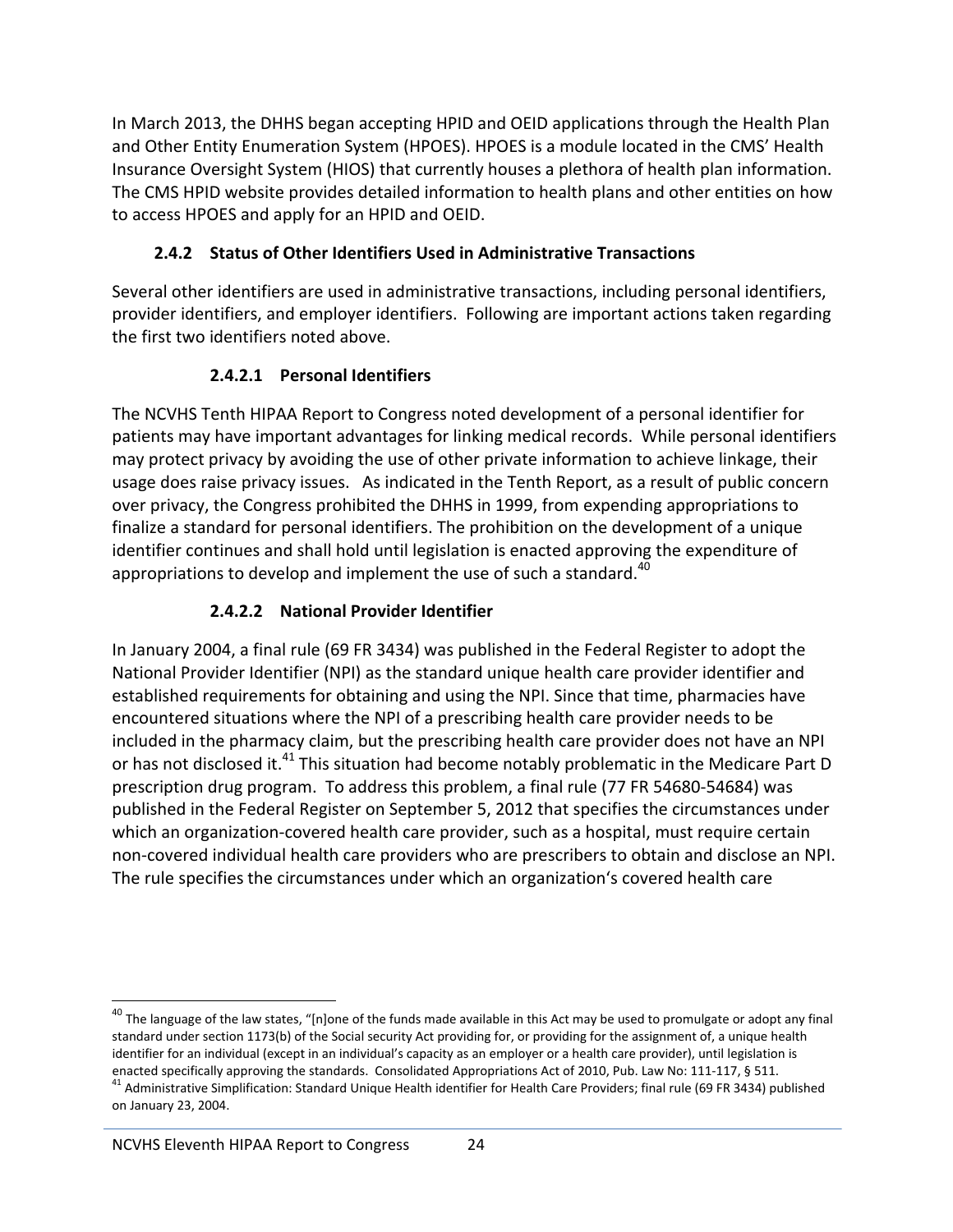provider, such as a hospital, must require certain HIPAA noncovered health care providers, such as physicians who are prescribers, to obtain and disclose an NPI.<sup>42</sup>

### **2.5 End‐to End Testing**

On September 28, 2012, CMS undertook development of a process and methodology for end‐ to-end testing of the Administrative Simplification standards and operating rules based on industry feedback and participation. This process will be an industry wide "Best Practice" for end-to-end testing that lays the ground work for a more efficient and less time consuming method for health care provider testing of future standards, leading to more rapid adoption of standards. The goal is a process that can be used across all Administrative Simplification Requirements, and ICD‐10 as the HIPAA medical code set standard will be the test case used during the pilot.

#### **2.6 Compliance and Enforcement of HIPAA Administrative Simplification Regulations**

## **2.6.1 Status of Health Plan Compliance Certification Regulation**

Section 1173(h) of the Social Security Act (Act) includes certification of compliance requirements for health plans. Section 1173(h)(1)(A) of the Act requires health plans to file a statement with the Secretary by December 31, 2013, certifying that the plan's data and information systems are in compliance with the standards and operating rules for eligibility for a health plan, health care claim status, and health care EFT and ERA. Section 1173(h)(1)(B) of the Act mandates that by December 31, 2015 health plan certification of compliance for health care claims or equivalent encounter information, enrollment and disenrollment in a health plan, health plan premium payments, health care claim attachments, and referral certification and authorization. Section 1173(h)(5) of the Act mandates that health plans meet the certification of compliance requirements for later versions of the standards and operating rules. Finally, section 1173(j) of the Act specifies penalties for health plans that fail to meet the certification for each day the plan is not in compliance not to exceed \$40 per covered life annually.

NCVHS reported in its September 21, 2012 letter to the Secretary that at the June 2012 hearing, testifiers believed the health plan compliance certification process should be simple, practical and operationally efficient. Attestation supported by sample reports was the industry's preferred suggested method as well as external voluntary validation and certification through independent organizations. Testifiers suggested the DHHS consider mechanisms to require other entities (for example, vendors) to meet compliance requirements. Suggestions to CMS for the documentation requirement included testing with trading partners, providing documentation guidelines that focus on simple interchange reports, and publishing a high level

<sup>&</sup>lt;sup>42</sup> Administrative Simplification: Adoption of a Standard Unique Health Identifier: Addition to the National Provider Identifier Requirements; and a Change to the Compliance Date for the International Classification of Diseases, 10<sup>th</sup> Edition (ICD-10-CM and ICD-10-PCS) Medical Data code Sets; Final Rule (77 FR 54680-54684) published on September 5, 2012.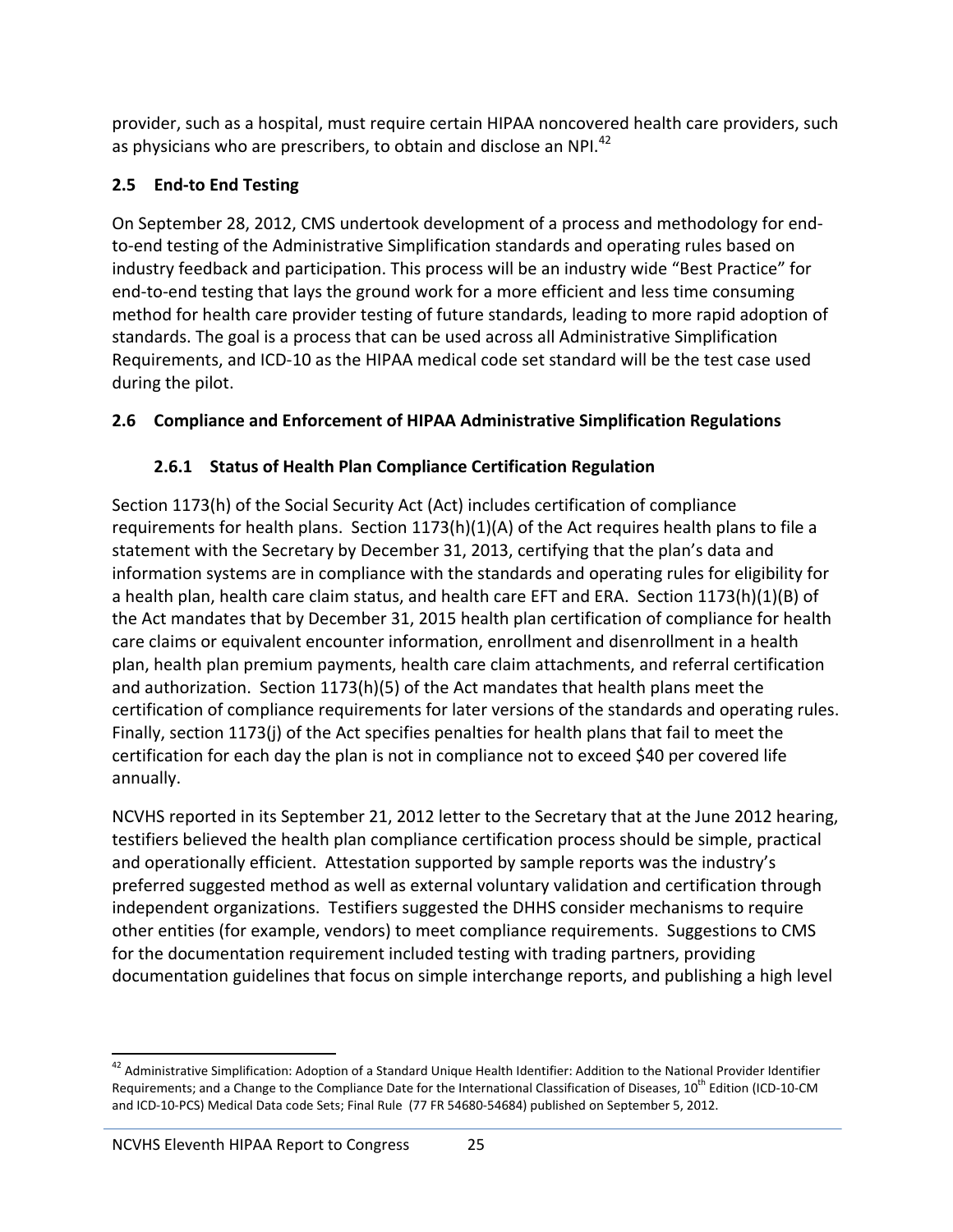testing schedule example to serve as a guide for health plans emphasizing the need for early planning and testing.<sup>43</sup>

On January 2, 2014 a notice of proposed rulemaking (79 FR 298), as required by section 1104 of the ACA, was published in the Federal Register that would require a controlling health plan (CHP) to submit information and documentation demonstrating that it is compliant with certain standards and operating rules adopted by the Secretary under HIPAA of 1996. The proposed rule would also establish penalty fees for a CHP that fails to comply with the certification of compliance requirements.<sup>44</sup>

## **2.6.2 Enforcement of HIPAA Administrative Simplification Regulations**

The Secretary has delegated to CMS enforcement authority for the transactions and code sets, unique identifiers and operating rules. The Office of Civil Rights (OCR) enforces HIPAA privacy and security requirements.

A uniform set of procedures for determining compliance with or enforcement of the HIPAA standards including transactions and code sets, identifiers, privacy, and security was established in the Enforcement Rule for the Administrative Simplification provisions under the HIPAA final rule (71 FR 8390), published in the Federal Register on February 16, 2006.<sup>45</sup> An Interim Final Rule (74 FR 56123) was published in the Federal Register on October 30, 2009. The rule conformed the civil monetary penalty and related provisions of the Enforcement Rule to the statutory changes enacted under the American Recovery and Reinvestment Act thereby strengthening the ability to enforce against entities for HIPAA violations by revising and increasing the civil money penalty (CMP) amounts that could be imposed.<sup>46</sup>

In its September 21, 2012 letter to the Secretary, NCVHS recommended that CMS be funded sufficiently to conduct an adequate sample of compliance audits in accordance with its delegated authority. NCVHS also recommended that CMS use the findings to develop and implement outreach and education programs to address specific industry implementation challenges with standards and/or operating rules.<sup>47</sup>

# **2.6.2.1 Current Status**

In its enforcement role, CMS utilizes the Administrative Simplification Enforcement Tool II (ASET II) for managing and tracking enforcement complaints. ASET II is a web‐based application for individuals and organizations to file complaints regarding the use of standards, operating rules, code sets, and/or identifiers in HIPAA transactions. ASET II is able to test disputed health care

 <sup>43</sup> September 21, 2012 letter to Kathleen Sebelius, Secretary, Department of Health and Human Services from the National<br>Committee on Vital and health Statistics (NCVHS), pp 6&7.

<sup>&</sup>lt;sup>44</sup> Administrative Simplification: Certification of Compliance for Health Plans: Proposed Rule, (79 FR 298) published on January<br>2, 2014.

<sup>2,</sup> 2014. <sup>45</sup> HIPAA Administrative Simplification: Enforcement final rule (71 FR 8390) published on February 16, <sup>2006</sup>

<sup>46</sup> HIPAA Administrative Simplification: Enforcement final rule (74 FR 56123) published on October 30, 2009

<sup>&</sup>lt;sup>47</sup> September 21, 2012 letter to Kathleen Sebelius, Secretary, Department of Health and Human Services from the National Committee on Vital and health Statistics (NCVHS), pp 9&10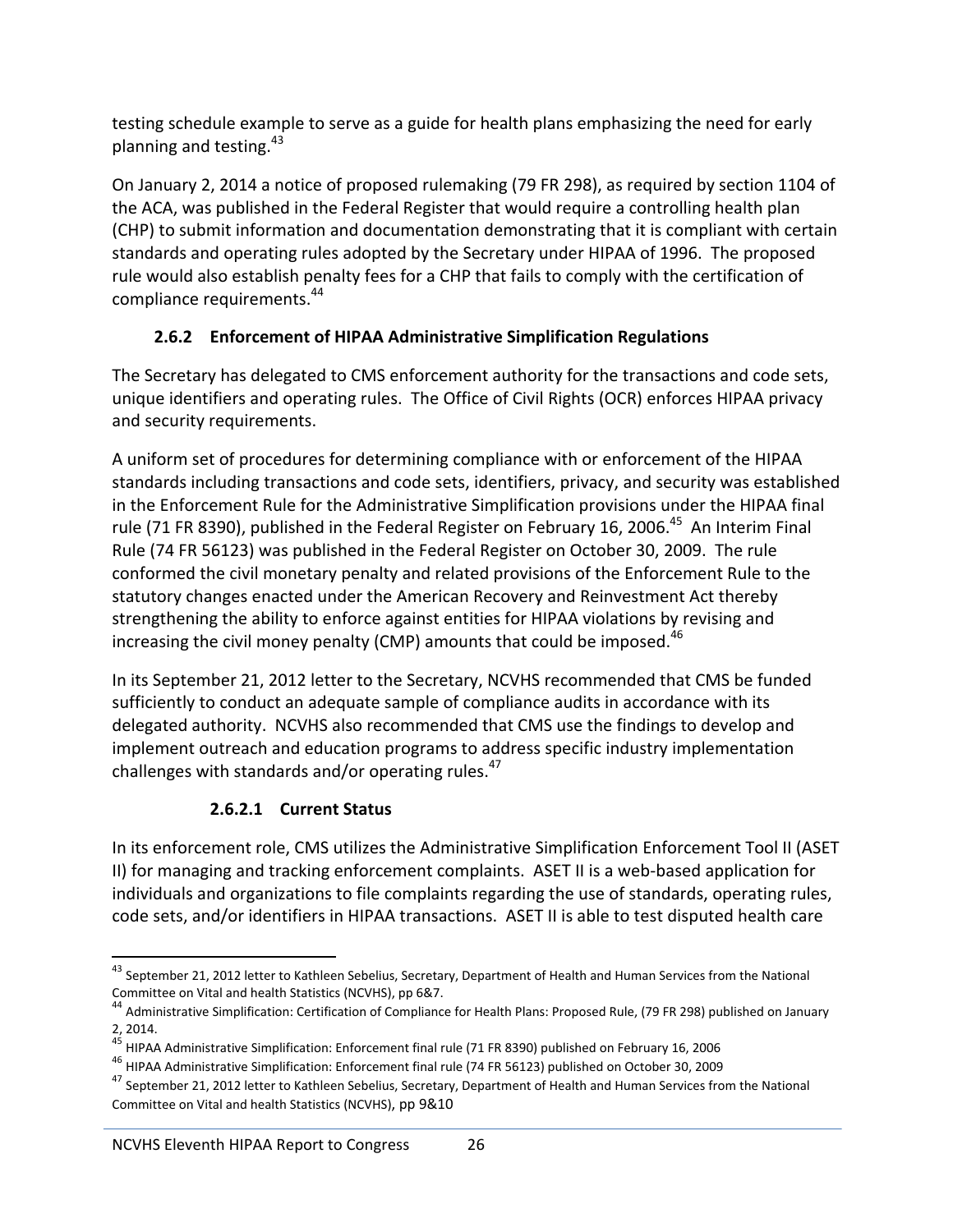transactions for compliance with HIPAA standards. Complainants can check the complaint status and update their complaints. The three major components of ASET II are: (1) complainant registration; (2) complaint filing with specific information concerning the alleged violation; and, (3) complaint management to communicate the status of the complaint, append supporting documentation, and indicate status of the complaint for complainant review.

CMS continues to ensure that filed complaints are resolved by the involved parties before reaching the point of issuing a corrective action plan or assessing civil monetary penalties. The overarching enforcement philosophy at CMS is to assist HIPAA covered entities with achieving compliance. This is primarily achieved through improved communication between the complainant and the involved entity, with CMS acting as a facilitator. Most of the filed HIPAA transaction and code set complaints involved failure to comply with the X12, Version 5010 implementation guide requirements, failure to conduct all of the standard transactions, and failure to obtain and use the National Provider Identifier (NPI). No specific transaction violations have been identified that would necessitate generalized outreach or education, however, outreach is conducted during the investigation of alleged violation. From October, 2011 through December 2013, approximately 53 valid complaints were filed for potential HIPAA transaction; code set; and, identifier violations. Due to the collaborative approach to complaint resolution, to date, CMS has not assessed any civil money penalties for violations of the transaction standards.

#### **2.6.2.2 Planned Changes**

In 2009 CMS requested input from the industry on HIPAA transaction and code set enforcement process and suggestions for assisting the industry with compliance. The industry response indicated the enforcement process needed to be strengthened and more transparent. Based on the responses to the RFI, CMS is updating the ASET II tool. The upgrade includes additional user friendly features and integration with CMS security requirements and record storage platforms. Plans for conducting transaction and code set compliance audits and improving transparency by publicly posting enforcement statistics are under consideration.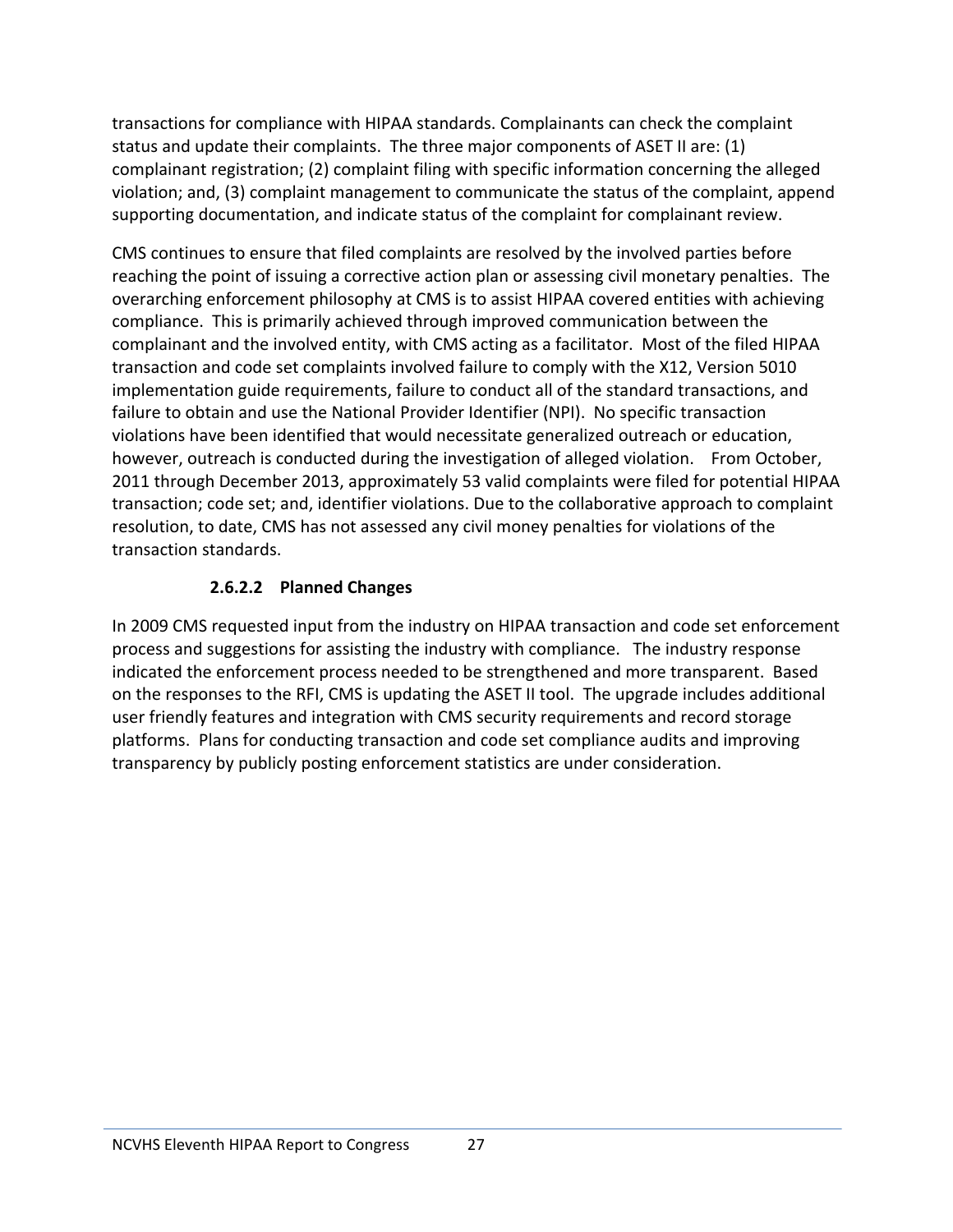## **3. Advancements in the Implementation of HIPAA Privacy and Security Policies and Standards**

The last few years have seen significant changes to the HIPAA Privacy and Security regime, many due to the implementation of new requirements brought about by the HITECH Act. Most important among these are the issuance of the so‐called Omnibus Rule, the expansion of the Office for Civil Rights' outreach efforts to both regulated entities and consumers, and an uptick in enforcement actions that resulted in civil monetary penalties across a broader range of compliance problems.

#### **3.1 Omnibus Privacy Rule**

The most important accomplishment of the Department during the reporting period is the issuance of the "Omnibus" Rulemaking in January 2013.<sup>48</sup> The Omnibus Rule comprised four final rules that modified the Privacy, Security, Enforcement and Breach notification rules under the HITECH Act, and implemented changes to the Privacy Rule arising from the Genetic Information Nondiscrimination Act (GINA). It also made other modifications to the HIPAA rules intended to increase workability and flexibility, decrease burden, and better harmonize the requirements with those embedded within other Departmental regulations. The rules were combined into one to reduce the impact and frequency certain compliance activities need to be undertaken by regulated entities.

<sup>&</sup>lt;sup>48</sup> Modifications to the HIPAA Privacy, Security, Enforcement, and Breach Notification Rules Under the Health Information Technology for Economic and Clinical Health Act and the Genetic Information Nondiscrimination Act; Other Modifications to the HIPAA Rules; Final Rule (78 FR 5566), Jan. 25, 2013.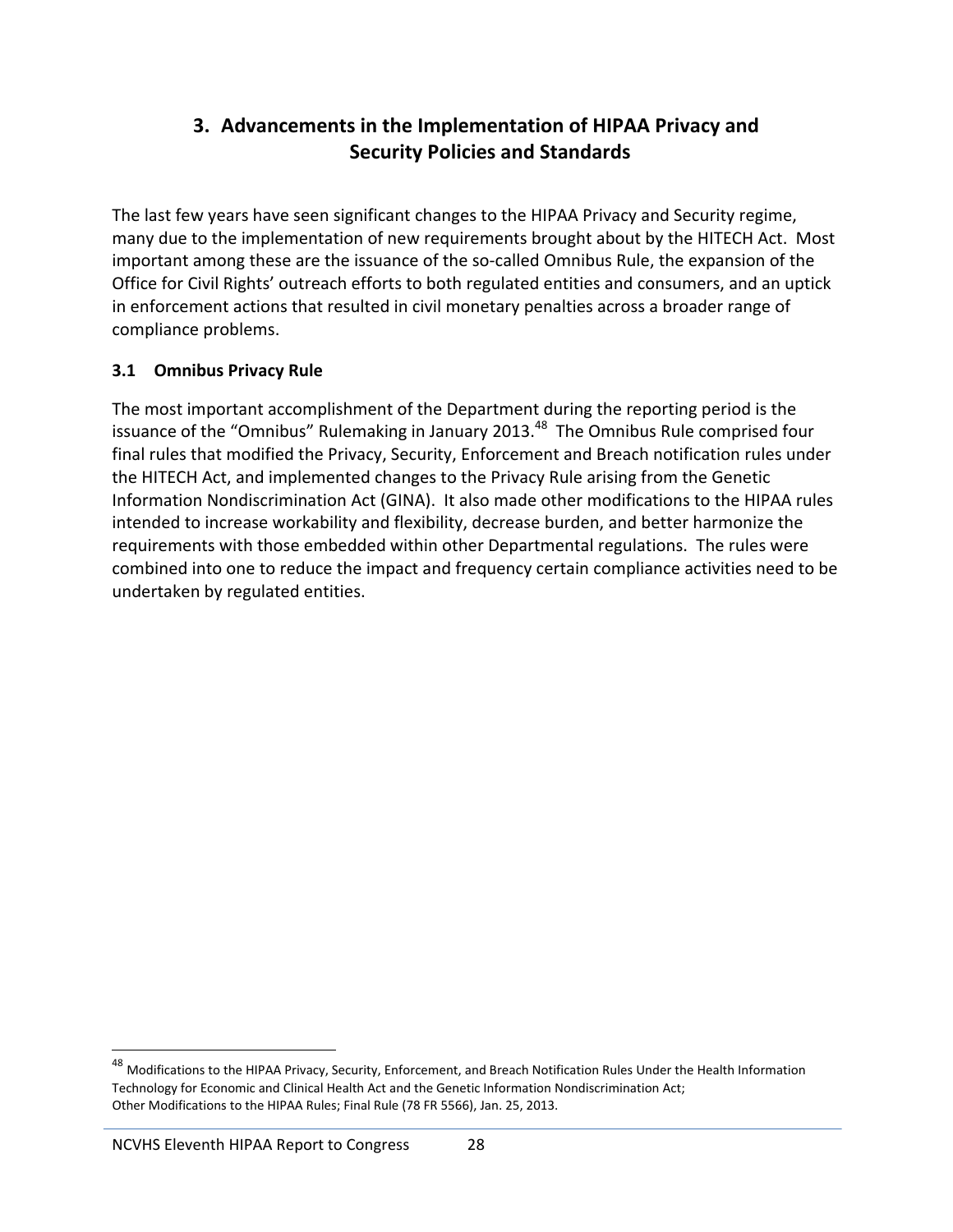Finally, the GINA changes in the Omnibus Rule clarified that genetic information is protected

#### **3.2 Remaining HITECH Act Provisions Not Yet Finalized, Including Accounting for Disclosures**

Several major changes brought about by the HITECH Act remain unfinished. The most well‐ known and controversial of these are the regulations expanding the requirement that covered entities provide to the patient, upon request, an accounting of the disclosures made of the patient's record (protected health information). Under the current Privacy Rule, covered entities are required to produce a list of disclosures made of a patient's information during the prior six years, but are not required to include disclosures for (a) for treatment, payment, or health care operations (TPO); (b) to the individual or the individual's personal representative; (c) for notification of, or to persons involved in, an individual's health care or payment for health care, for disaster relief, or for facility directories; (d) pursuant to an authorization; (e) of a limited data set; (f) for national security or intelligence purposes; (g) to correctional institutions or law enforcement officials for certain purposes regarding inmates or individuals in lawful custody; or (h) incident to otherwise permitted or required uses or disclosures. One additional consideration is that accounting for disclosures to health oversight agencies and law enforcement officials must be temporarily suspended on written representation that such accounting would likely impede the agency's or enforcement officials' activities.

The HITECH Act expanded the requirements to provide an accounting of disclosures such that the exception for disclosures to carry out TPO would no longer apply if made through an electronic health record. The time period to receive an accounting of disclosures would be shortened to three years prior to the request, as opposed to six, and covered entities would be required to provide either an accounting of a business associate's disclosures or a list and contact information of all business associates to the individual requesting the accounting.

The DHHS issued a Notice of Proposed Rulemaking (NPRM) in 2011<sup>49</sup> that would expand the requirement to account for disclosures of protected health information that were in place before the HITECH Act, and extend the requirement to uses or disclosures to carry out treatment, payment, and health care operations if the uses or disclosures were through an electronic health record. Using additional authorities, the DHHS further proposed to expand the accounting provision to electronic protected health information in a designated record set and made other proposed changes to improve workability and effectiveness. The DHHS received 448 individual comments, most of which objected to the proposed "access report," remarking on the burden and lack of technical capacity to comply. To date, DHHS has not promulgated a final rule.

<sup>&</sup>lt;sup>49</sup> HIPAA Privacy Rule Accounting of Disclosures Under the Health Information Technology for Economic and Clinical Health Act; Proposed Rule (76 FR 31426), May 31, 2011.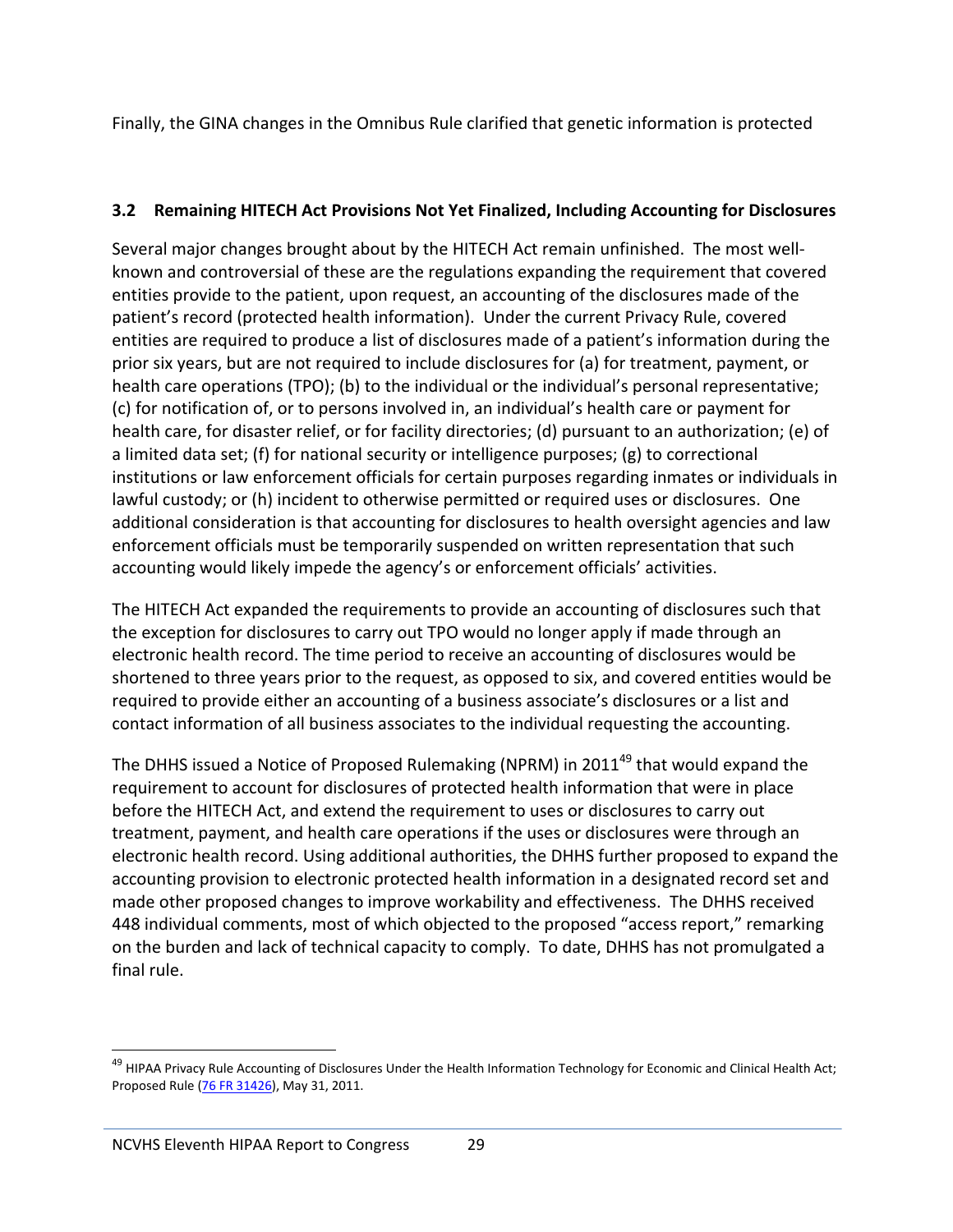However, in 2013 the Health Information Technology Policy Committee (HITPC), an advisory committee to the Director of the Office of the National Coordinator for Health Information Technology (ONC), produced recommendations regarding the expansion of the provisions for accounting of disclosures. These recommendations depart significantly from the 2011 NPRM. A working group of the HITPC, comprised of federal and state government officials, advocates, academicians, and representatives of industry, called the "Tiger Team" held a virtual hearing and collected testimony of significant technical challenges and potentially significant costs of some of the 2011 proposals. Members of the NCVHS Privacy, Confidentiality and Security Sub-Committee participated in this hearing. The testimony collected by the Tiger Team provided little evidence that patients would request the new reports or find them valuable. The presenters at the virtual hearing also raised questions as to whether it was appropriate to require the disclosure of the names of particular individuals in the health care setting who may have accessed data, because it might implicate the privacy of those individuals.

The HITPC adopted the recommendations produced by the Tiger Team as a result of the hearings on December 4, 2013, and transmitted them to the Director of ONC. The recommendations urge the DHHS to pursue a step‐wise, focused approach to implementation of the new HITECH requirements for accounting of disclosures. The recommended approach prioritizes quality over quantity, where the scope of disclosures and related details to be reported to patients provide information in a format that is useful to patients, without overwhelming them or imposing undue burden on covered entities.

The HITPC's major recommendation regarding implementation is that an expansion of the accounting should initially focus on disclosures external to the entity being asked for the information and should include the name of the recipient entity to which the disclosure was made, rather than the particular recipient individual's name. They further recommended that technologies and policies used to accomplish this should first be piloted by ONC.

The Office for Civil Rights (OCR) has not yet issued guidance or public notices on two other changes made by the HITECH ACT: 1) what is meant by the application of the "minimum necessary" standard to limited data sets; and 2) regulations that would implement the provision calling for the sharing of civil monetary penalties by complainants.

#### **3.3 HIPAA and the Affordable Care Act**

Despite much misunderstanding to the contrary, the Healthcare.gov portal and federal and State insurance marketplaces created by the Affordable Care Act are not covered by HIPAA. The marketplace's core functions, including communicating with individuals, obtaining eligibility information, verifying eligibility for insurance and for subsidies, and making referrals of eligible individuals to qualified health plans, are not functions that are regulated by the HIPAA Privacy and Security Rules, and thus the marketplaces are not HIPAA covered entities. There are other privacy and security rules that apply to the federal marketplace, such as the requirements of the Privacy Act of 1974. The health care plans to which individuals are directed are all covered entities, but the marketplace itself is not subject to HIPAA.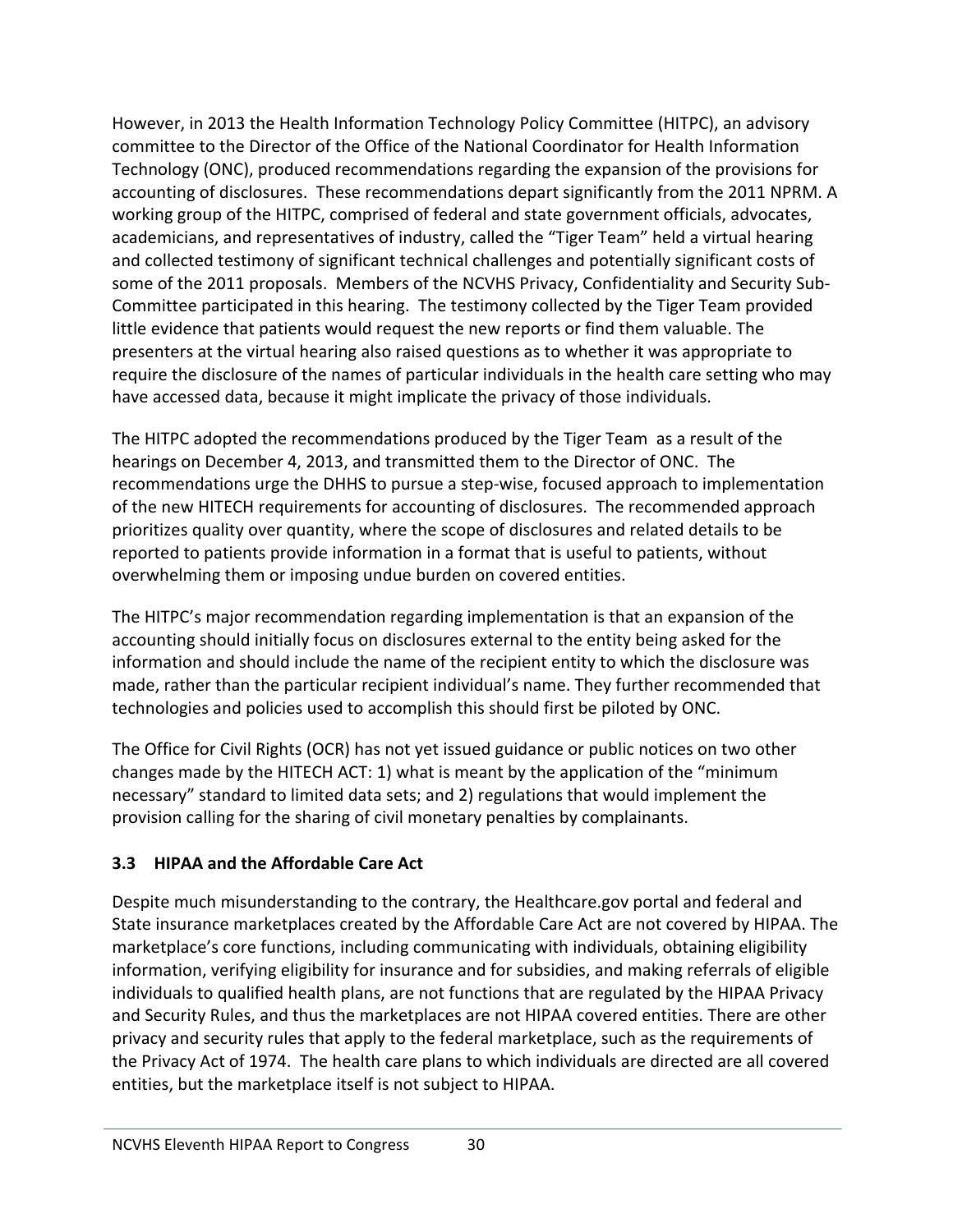#### **3.4 Outreach to Regulated Entities and Consumers**

Outside of implementation of new regulations, this reporting period has been a very productive one for OCR to regulated entities and consumers. OCR expanded its offering of materials designed to be helpful to covered entities in implementing their obligations under the Privacy and Security Rules. OCR has recognized a need for broader outreach, and has been pursuing areas where there is a particular need, targeting where the law and its regulations are perceived as a barrier rather than a help. For example, OCR has concerned itself with reaching more rural providers, smaller providers, and those serving in urban areas without the resources of being affiliated with an organization. OCR is starting to offer its materials in other languages and has expanded its use of social media in successful ways.

#### **3.4.1 De‐identification**

OCR developed useful guidance about methods and approaches to achieve de‐identification in accordance with the HIPAA Privacy Rule, in part based on a workshop of convened experts in 2010. The guidance explains and answers questions regarding the two methods that can be used to satisfy the Privacy Rule's de‐identification standard: Expert Determination and Safe Harbor. The guidance is intended to assist covered entities to understanding what is meant by de‐identification, the general process by which de‐identified information is created, and the options available for performing de‐identification.

#### **3.4.2 Notices of Privacy Practices**

OCR collaborated with ONC to develop a model "Notices of Privacy Practices" for health care providers and health plans to use to communicate with their patients and plan members.<sup>50</sup> Health plans and covered health care providers are required to develop and distribute a notice that provides a clear, user friendly explanation of these rights and practices. In response to requests for additional guidance on how to create a clear, accessible notice that their patients or plan members can understand, in September 2013 OCR and ONC provided separate models for health plans and health care providers. The models are available on OCR's website along with instructions for how to use them. The options are:

- Notice in the form of a booklet;
- A layered notice that presents a summary of the information on the first page, followed by the full content on the following pages;
- A notice with the design elements found in the booklet, but formatted for full page presentation; or
- A text only version of the notice.

The models reflect the regulatory changes of the Omnibus Rule and can serve as the baseline for covered entities working toward compliance with the new requirements. Covered entities

 <sup>50</sup> Office for Civil Rights, U.S. Dept. of Health and Human Svcs., Model Notices of Privacy Practices, Revised Feb. 2014, *available at* http://www.hhs.gov/ocr/privacy/hipaa/modelnotices.html.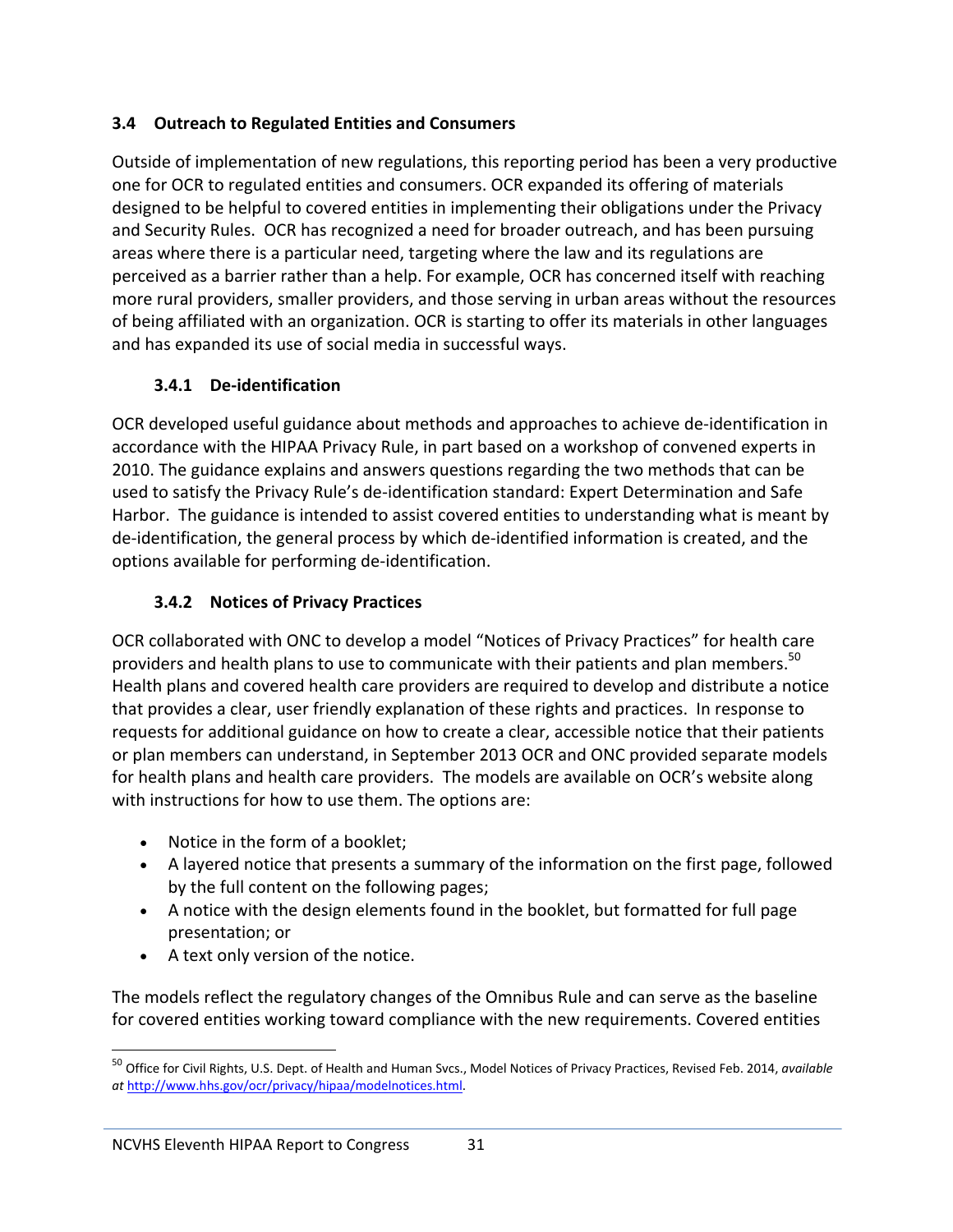may use these models by entering their specific information into the model and then printing for distribution and posting on their websites. OCR plans to make these materials available in Spanish in 2014.

#### **3.4.3 Blue Card for Law Enforcement**

OCR developed a guide for law enforcement in cooperation with the DHHS Office of the Assistant Secretary for Preparedness and Response and the Federal Bureau of Investigation.<sup>51</sup> The new guide is intended to assist law enforcement when trying to obtain health information protected by the HIPAA Privacy Rule. The guide provides a basic description of the Rule and identifies entities that are and are not required to comply. The guide also outlines several disclosure permissions that allow revealing of health information to law enforcement in common law enforcement situations, such as during an emergency response. The guidance is summarized on a pocket‐sized blue card that officers can carry with them.

#### **3.4.4 Videos**

OCR produced a series of short online videos that have been a particularly popular outreach effort. There are ten videos on a variety of topics, including one, "Your Health Information, Your Rights," which has also been produced in Spanish under the title "Su Información De Salud, Sus Derechos." At the time of publication of this report, the Spanish language video had been viewed over a half million times, and a few of the English language videos had received over 100,000 hits. The full set can be viewed on OCR's You Tube channel.<sup>52</sup>

## **3.4.5 Continuing Medical Education for providers**

Another series of videos produced by OCR specifically targets health care providers. Working with WebMD, OCR has produced three video guides for physicians to help them understand their obligations under the HIPAA Privacy and Security Rules and build a culture of compliance in their practices. Each of these programs is available with free Continuing Medical Education (CME) credits for physicians and Continuing Education (CE) credits for other health care professionals who watch the videos and take the tests that follow. They are available at www.medscape.org and require membership to access:

- Patient Privacy: A Guide for Providers
- HIPAA and You: Building a Culture of Compliance
- Examining Compliance with the HIPAA Privacy Rule

<sup>51</sup> Office for Civil Rights, U.S. Dept. of Health and Human Svcs., Health Insurance Portability and Accountability Act (HIPAA) Privacy Rule: A Guide for Law Enforcement, 2013, *available at*

<sup>&</sup>lt;http://www.hhs.gov/ocr/privacy/hipaa/understanding/special/emergency/final\_hipaa\_guide\_law\_enforcement.pdf>.

<sup>&</sup>lt;sup>52</sup> OCR's You Tube Channel is US Gov HHSOCR, *available at* <http://www.youtube.com/user/USGovHHSOCR>.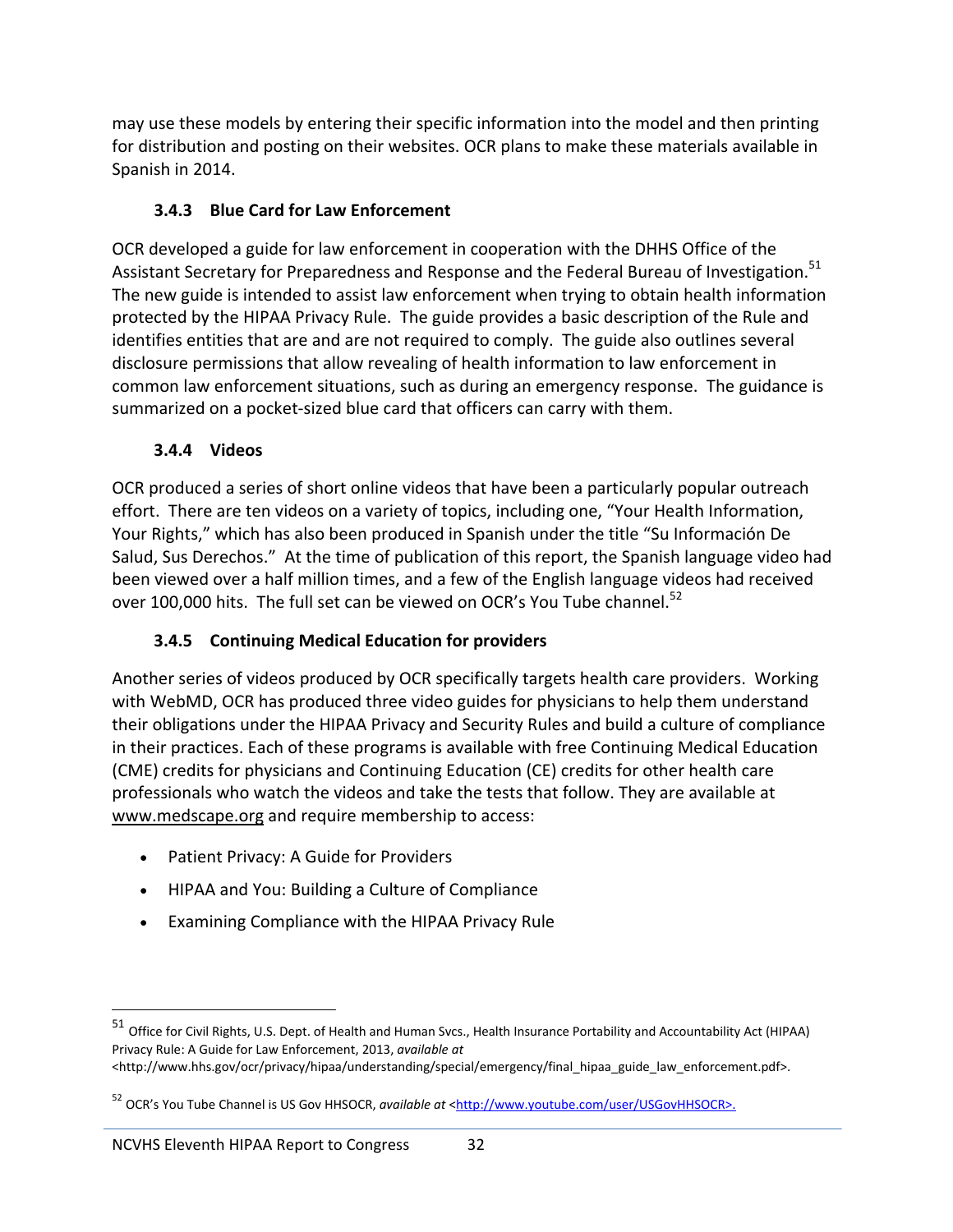Most of the videos has received close to 10,000 views, and some have significantly surpassed that level of attention. In 2014, another video will be jointly released with CMS addressing electronic health records

HHS conducted a Mobile Device Roundtable in March 2012 and held a 30‐day public comment period to identify and gather the tips and information that would be most useful to health care providers and professionals using mobile devices in their work. One result was a video to help explain to physicians, health care providers and other health care professionals who are using smartphones, laptops and tablets in their work, how to protect and secure health information. $53$ 

#### **3.4.6 Pamphlets**

At about the same time as the videos, OCR issued pamphlets intended for consumers on five basic topics including "Your Health Information Privacy Rights", "Privacy, Security, and Electronic Health Records", "Understanding the HIPAA Notice", "Sharing Health Information with Family Members and Friends", and "How to File a Complaint", and produced them in eight non‐English versions—Traditional Chinese, Simplified Chinese, Korean, Polish, Russian, Spanish, Tagalog, and Vietnamese—to make them more accessible. The brochures are easily printed from OCR's consumer-facing website.

## **3.4.7 Information is Powerful Medicine**

#### **3.4.8 Other guidance**

Following the mass shootings in Newtown, CT, and Aurora, CO, OCR took the opportunity to communicate to the nation's health care providers and ensure they were aware the HIPAA Privacy Rule does not prevent disclosure of necessary information about a patient to law

<sup>&</sup>lt;sup>53</sup> U.S. Dept. of Health and Human Svcs., Office of the National Coordinator for Health Information Technology, Your Mobile Device and Health Information Privacy and Security, 2013, *available at* <http://www.healthit.gov/providers-professionals/yourmobile-device-and-health-information-privacy-and-security>.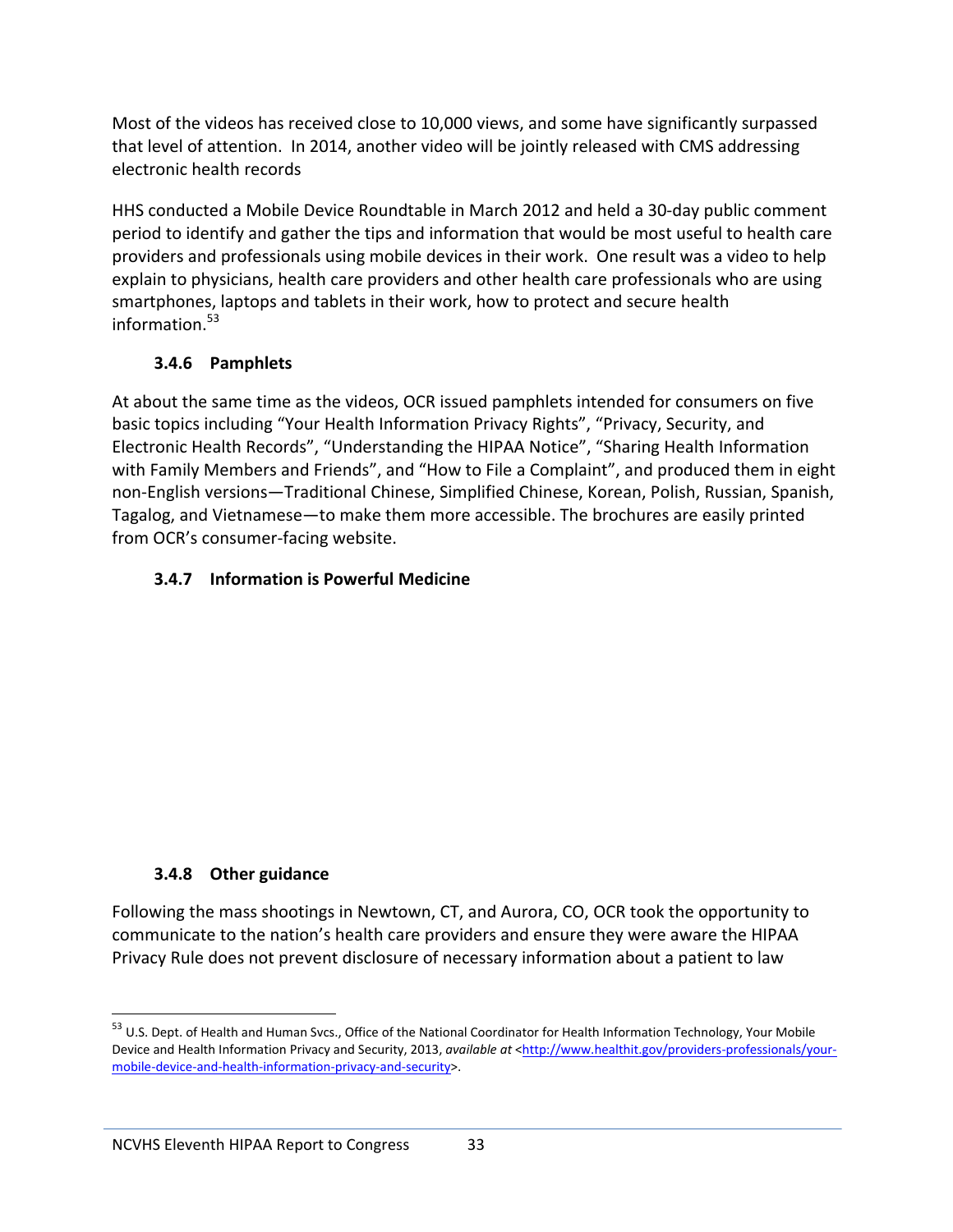enforcement, family members of the patient, or other persons, when the provider believes the patient presents a serious danger to himself or other people.

In December 2012, OCR launched a new education initiative and set of online tools offering health care providers and organizations practical tips on ways to protect their patients' protected health information when using mobile devices such as laptops, tablets, and smart phones. The initiative is called "Mobile Devices: Know the RISKS. Take the STEPS. PROTECT and SECURE Health Information," and is available at www.HealthIT.gov/mobiledevices.

OCR also issued guidance regarding immunizations information for children in school, information of decedents, and prescription refill reminders.

## **3.4.9 Audit Program Pilot**

OCR instituted a pilot audit program in 2011 that continued through 2012. The purpose of the audit program was to assess HIPAA compliance efforts by a range of covered entities to identify best practices and discover risks and vulnerabilities that may not have come to light through the ongoing complaint investigations and compliance reviews. OCR selected initial subjects designed to provide a broad assessment of the complex and diverse health care industry, looking for as wide a range of types and sizes of covered entities as possible. However, business associates were not included in the first round of audits as there was not yet authority to do so.

During the audit process, the covered entity had the opportunity to discuss identified concerns and describe corrective actions. The final reports submitted to OCR incorporated the steps the entity took to resolve any compliance issues identified by the audit and described any best practices of the entity.

Audits are primarily a compliance improvement activity. The aggregated results of the audits will enable OCR to better understand compliance efforts with particular aspects of the HIPAA Rules. Of course, if a particular audit indicated a serious compliance issue, OCR has the authority to initiate a compliance review to address the problem. However, OCR does not make public the identity of audited entities or the findings of an individual audit.

We expect OCR to use the audit reports to determine what types of technical assistance should be developed and what types of corrective action are most effective, and then make public best practices and guidance targeted to observed compliance challenges.

## **3.5 Enforcement of Privacy and Security Polices and Standards**

In the Tenth NCVHS report on HIPAA, the Committee identified the lack of enforcement by OCR. Subsequent to the report, OCR started to make major contributions by stepping up its enforcement regime. In 2012, OCR resolved 9,411 cases of which 3,361 resulted in a corrective action and 979 resulted in a finding of no violation. The rest were resolved after intake and review due to lack of jurisdiction. In 2013, OCR resolved 14,300 cases of which 3,470 resulted in corrective action and 993 resulted in a finding of no violation.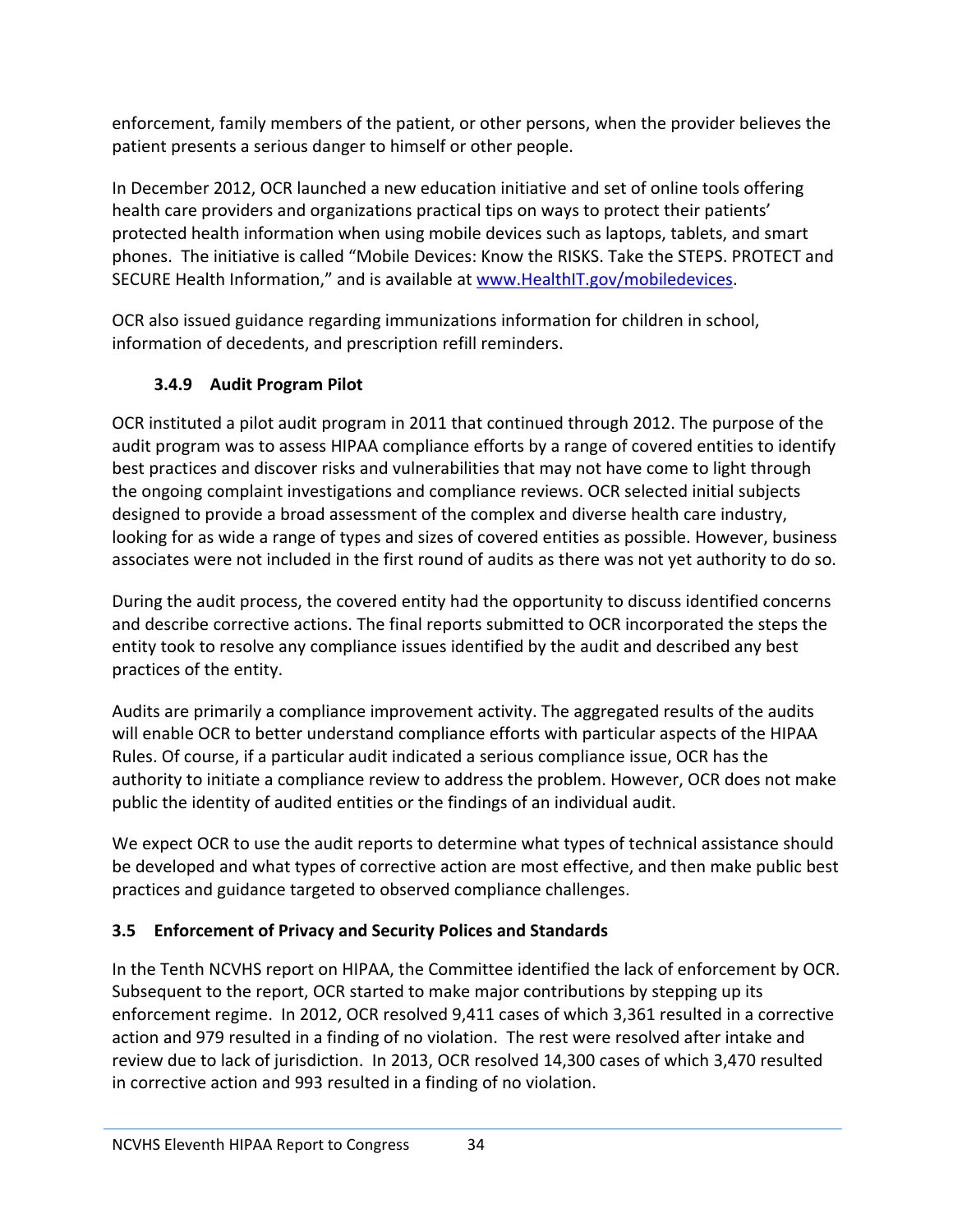OCR reports on its major enforcement actions when the investigation leads to a settlement or other conclusion of the case. From the compliance date to the present, OCR reports that the compliance issues investigated most frequently are: impermissible uses and disclosures of protected health information, lack of safeguards of protected health information, lack of patient access to their protected health information, uses or disclosures of more than the minimum necessary protected health information, and lack of administrative safeguards of electronic protected health information. The most common types of covered entities required to take corrective action to achieve voluntary compliance are, in order of frequency: private practices, general hospitals, outpatient facilities, health plans (group health plans and health insurance issuers), and pharmacies.

In particular, the most common types of problems are lost or stolen portable devices, such as laptops, or failure to properly dispose of electronic protected health information (ePHI) once no longer being used. Descriptions of the major cases settled by OCR during 2012 and 2013 may be found here: http://www.hhs.gov/ocr/privacy/hipaa/enforcement/data/index.html. Taken as a group, the cases described below illustrate a broadening enforcement program, not just in the severity of civil penalties imposed but in the variety of entities targeted and types of compliance problems investigated. OCR has used its enforcement authority to take actions against small providers of care, ambulatory and in‐patient institutions, a large pharmacy chain, and insurers. It has fined covered entities for many different types of violations, not just breaches of data, but inadequate notices, security risk assessments, or failures to adopt policies and procedures. OCR has yet to take action against a business associate directly because it does not yet have authority to do so, but business associates can expect enforcement actions will be taken against them for similar violations of the HIPAA Privacy and Security Rules as that authority becomes available.

#### **3.5.1 Alaska Department of Health and Human Services**

The State of Alaska Department of Health and Human Services (DHHS) agreed to pay the DHHS \$1.7 million to settle potential violations of the HIPAA Security Rule in June 2012. Alaska also agreed to take corrective action to improve policies and procedures to safeguard the privacy and security of its patients' protected health information. OCR's investigation followed a breach report submitted by Alaska DHHS as required by the HITECH Act. The report indicated that a portable electronic storage device (USB hard drive) possibly containing electronic protected health information (ePHI) was stolen from the vehicle of a DHHS employee.

Over the course of the investigation, OCR found that DHHS did not have adequate policies and procedures in place to safeguard ePHI. Further, DHHS had not completed a risk analysis, implemented sufficient risk management measures, completed security training for its workforce members, implemented device and media controls, or addressed device and media encryption as required by the HIPAA Security Rule.

In addition to the \$1,700,000 settlement, the agreement included a corrective action plan that requires Alaska DHSS to review, revise, and maintain policies and procedures to ensure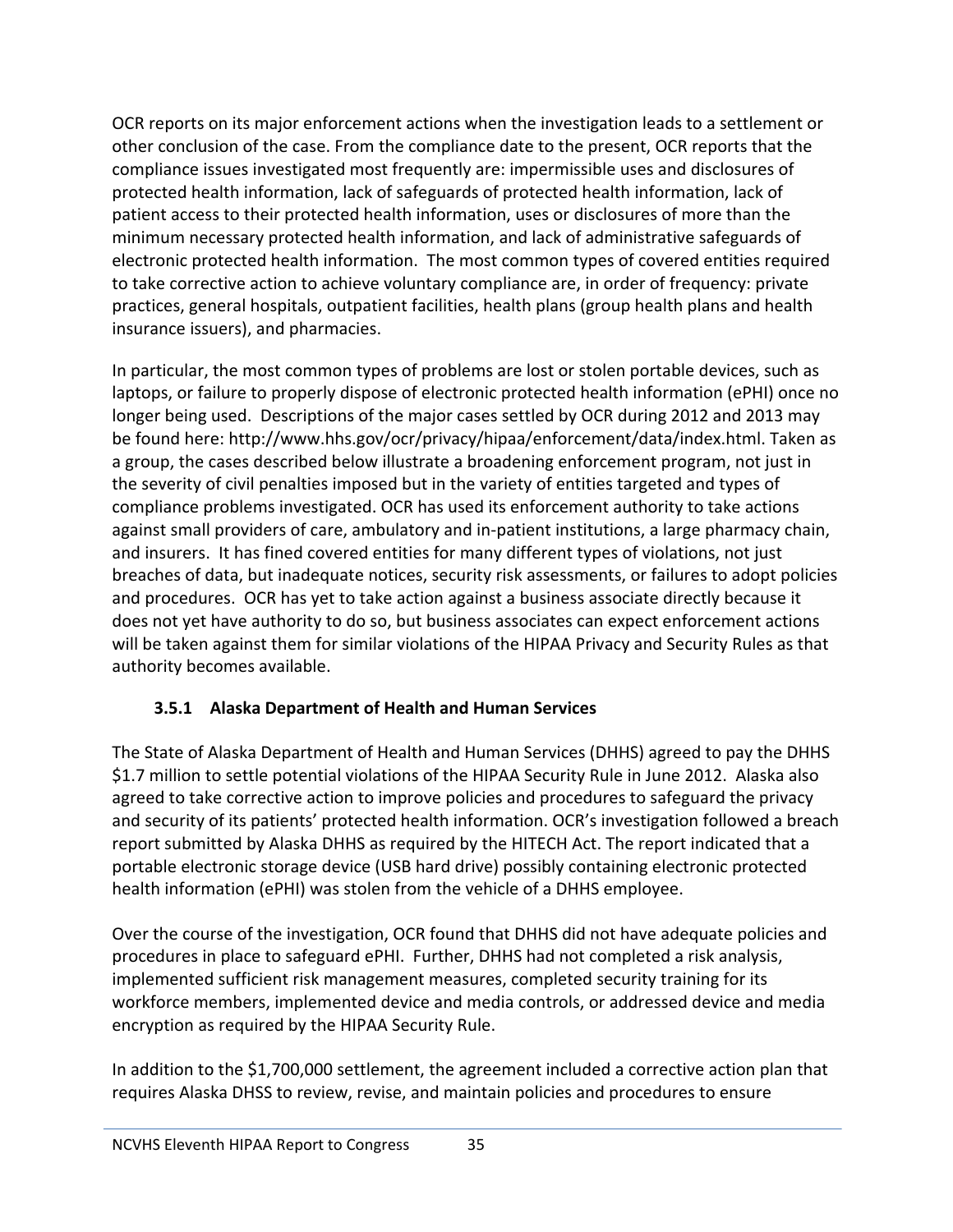compliance with the HIPAA Security Rule. A monitor will report back to OCR regularly on progress of the state's ongoing compliance efforts.

# **3.5.2 Massachusetts Eye & Ear Infirmary / Massachusetts Eye & Ear Associates, Inc.**

Massachusetts Eye and Ear Infirmary and Massachusetts Eye and Ear Associates Inc. (collectively referred to as "MEEI") agreed to pay the U.S. Department of Health and Human Services (DHHS) \$1.5 million to settle potential violations of the HIPAA Security Rule and to take corrective action to improve policies and procedures to safeguard the privacy and security of its patients' protected health information. The settlement agreement was announced in September 2012.

The investigation by OCR followed a breach report submitted by MEEI pursuant to the HITECH Act Breach Notification Rule, reporting the theft of an unencrypted personal laptop containing the ePHI of MEEI patients and research subjects. The information contained on the laptop included patients' medications and other clinical information.

OCR's investigation indicated MEEI failed to take necessary steps to comply with certain requirements of the Security Rule, such as conducting a thorough analysis of the risk to the confidentiality of ePHI maintained on portable devices, implementing security measures sufficient to ensure the confidentiality of ePHI that MEEI created, maintained, and transmitted using portable devices, adopting and implementing policies and procedures to restrict access to ePHI to authorized users of portable devices, and adopting and implementing policies and procedures to address security incident identification, reporting, and response. OCR's investigation indicated these failures continued over an extended period of time, demonstrating a long-term, organizational disregard for the requirements of the Security Rule.

# **3.5.3 The Hospice of North Idaho**

In January 2013, the Hospice of North Idaho (HONI) agreed to pay the DHHS \$50,000 in the first settlement involving a breach of unsecured ePHI affecting fewer than 500 individuals. OCR began its investigation after HONI reported to the DHHS that an unencrypted laptop computer containing ePHI of 441 patients had been stolen in June 2010. HONI regularly uses laptops containing ePHI as part of its field work. OCR discovered HONI had not conducted a risk analysis to safeguard ePHI, and did not have in place policies or procedures to address mobile device security as required by the HIPAA Security Rule. Since the June 2010 theft, HONI has taken extensive additional steps to improve their HIPAA Privacy and Security compliance program.

# **3.5.4 Wellpoint, Inc.**

The managed care company WellPoint Inc. agreed to pay the U.S. Department of Health and Human Services (DHHS) \$1.7 million to settle potential violations of the HIPAA Privacy and Security Rules following an investigation by OCR into a breach report submitted by WellPoint as required by the HITECH Act. The report indicated that security weaknesses in an online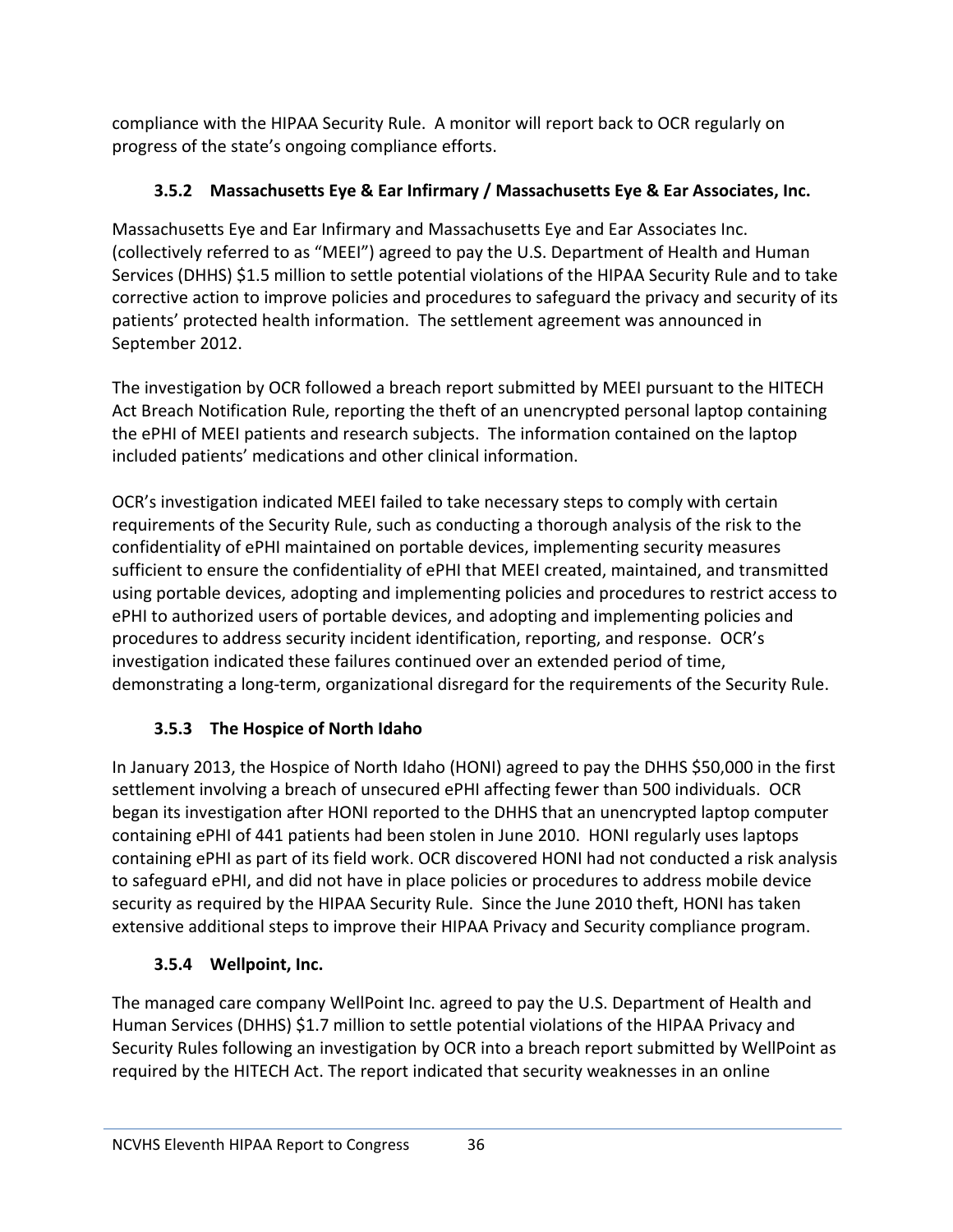application database left the ePHI of 612,402 individuals accessible to unauthorized individuals over the Internet.

OCR's investigation indicated that WellPoint did not implement appropriate administrative and technical safeguards as required under the HIPAA Security Rule, including safeguards for authorizing access to the on-line application database, performing a technical evaluation in response to a software upgrade to its information systems, or verifying the person or entity seeking access to ePHI maintained in its application database. As a result, beginning on Oct. 23, 2009, until Mar. 7, 2010, the investigation indicated that WellPoint impermissibly disclosed the ePHI of 612,402 individuals by allowing access to information maintained in the application database that included names, dates of birth, addresses, Social Security numbers, telephone numbers, and protected health information.

# **3.5.5 Affinity Health Plan, Inc.**

Affinity Health Plan, Inc. settled potential violations of the HIPAA Privacy and Security Rules for \$1,215,780 in August 2013, in a case demonstrating the importance of properly disposing of equipment that may have stored personal information before it is recycled, discarded, or returned to a leasing agent. Affinity Health Plan, a not‐for‐profit managed care plan serving the New York metropolitan area, filed a breach report with OCR on April 15, 2010, as required by the HITECH Act. Affinity indicated it was informed by a representative of CBS Evening News that, as part of an investigatory report, CBS had purchased a photocopier previously leased by Affinity. CBS informed Affinity that the copier Affinity had used contained confidential medical information on the hard drive.

Affinity estimated that up to 344,579 individuals may have been affected by this breach. OCR's investigation indicated that Affinity impermissibly disclosed the protected health information of these affected individuals when it returned multiple photocopiers to leasing agents without erasing the data contained on the copier hard drives. In addition, the investigation revealed Affinity failed to incorporate the ePHI stored on photocopier hard drives in its analysis of risks and vulnerabilities as required by the Security Rule, and failed to implement policies and procedures when returning the photocopiers to its leasing agents. In addition to the \$1,215,780 payment, the settlement includes a corrective action plan requiring Affinity to use its best efforts to retrieve all hard drives that were contained on photocopiers previously leased by the plan that remain in the possession of the leasing agent, and to take certain measures to safeguard all ePHI.

# **3.5.6 Adult & Pediatric Dermatology, P.C**

At the end of December, 2013, OCR entered into the first settlement with a covered entity for not having policies and procedures in place to address the breach notification provisions of the Health Information Technology for Economic and Clinical Health (HITECH) Act, passed as part of American Recovery and Reinvestment Act of 2009 (ARRA). OCR opened an investigation of Adult & Pediatric Dermatology, P.C (APDerm) of Concord, Mass., , a private practice that delivers dermatology services in four locations in Massachusetts and two in New Hampshire,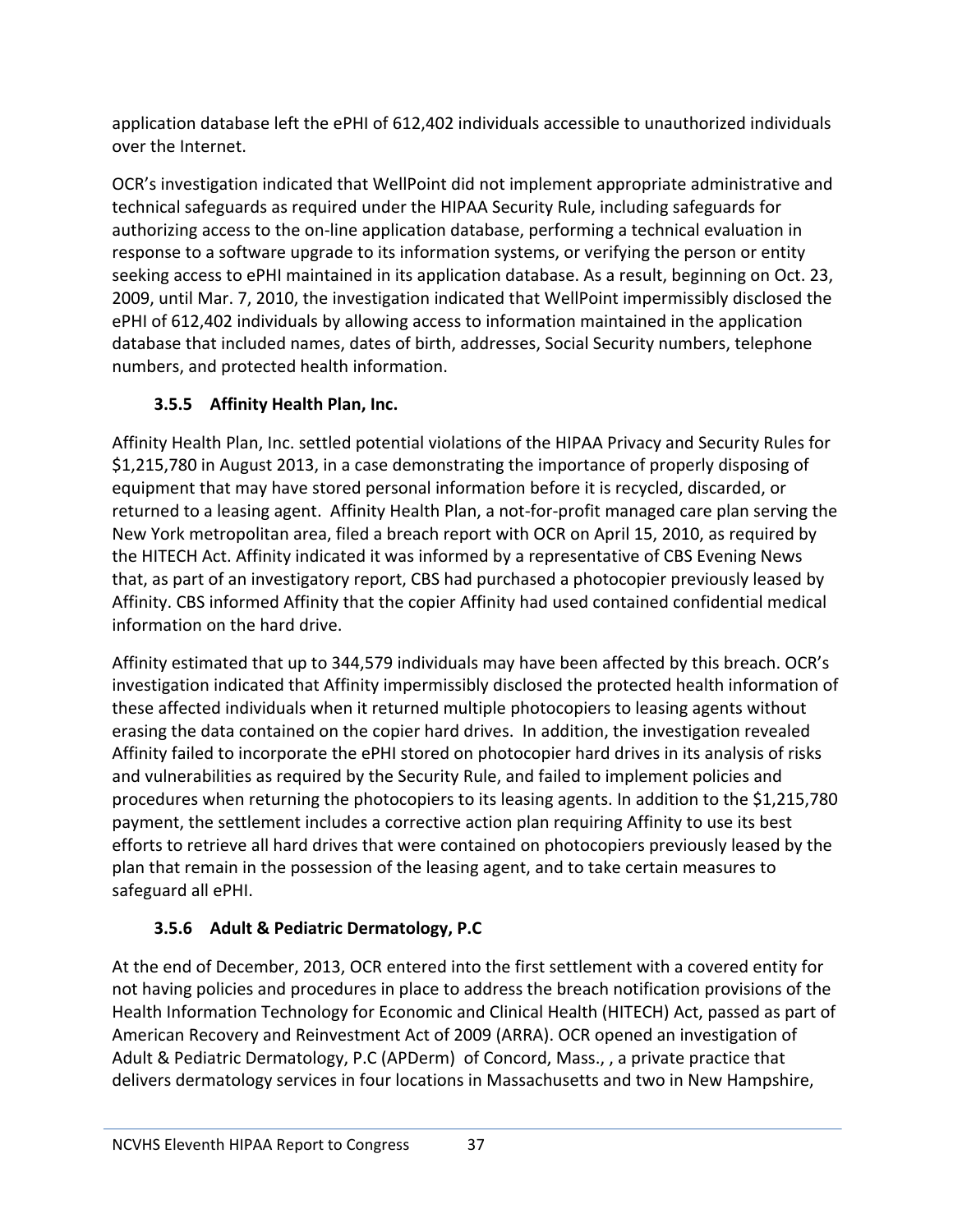upon receiving a report that an unencrypted thumb drive containing the ePHI of approximately 2,200 individuals was stolen from a vehicle of one its staff members. The thumb drive was never recovered.

The investigation revealed that APDerm had not conducted an accurate and thorough analysis of the potential risks and vulnerabilities to the confidentiality of ePHI as part of its security management process. Further, APDerm did not fully comply with requirements of the Breach Notification Rule to have in place written policies and procedures and train workforce members.

APDerm agreed to settle potential violations of the HIPAA Privacy, Security, and its Breach Notification Rules, agreeing to a \$150,000 payment. APDerm was required to implement a corrective action plan to correct deficiencies in its HIPAA compliance program and a risk analysis and risk management plan to address and mitigate any security risks and vulnerabilities, and to provide an implementation report to OCR.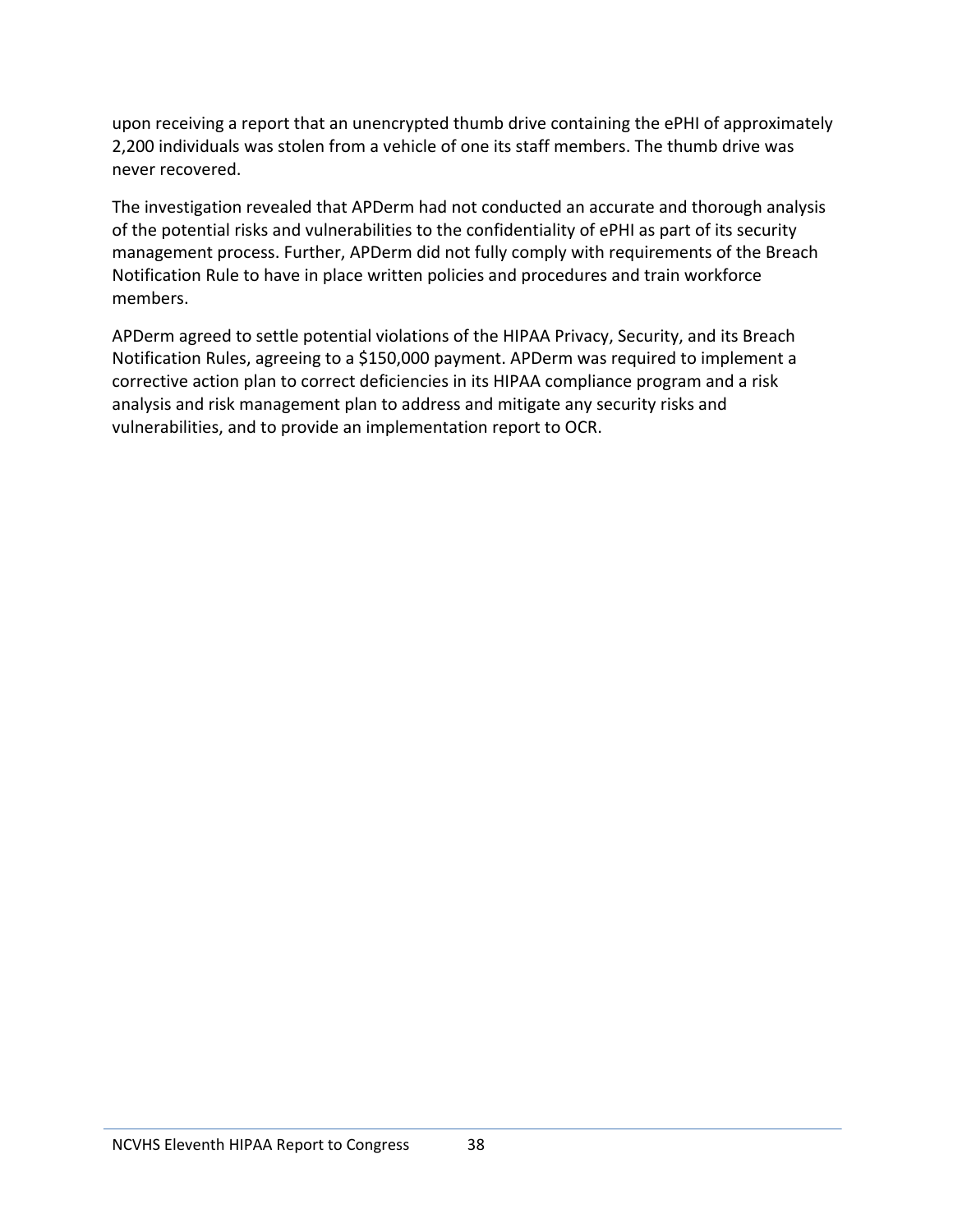## **4. Advancements in the Adoption of Standards for Public Health and Population Health**

Achieving standardization in the electronic exchange of health information between public health entities (i.e., Federal, State and local public health agencies) and external health care organizations is also an important goal on the road towards simplification of processes involved in the collection, maintenance and use of health information.

While not an explicit component of HIPAA, public health agencies and health care organizations have been leveraging the same standards used in administrative transactions to collect and exchange health information for various purposes. Information exchange standards have also been developed for specific public health data collection needs, including vital records (births, deaths), immunizations, laboratory reporting, syndromic surveillance, communicable disease reporting, specialized public health registries (such as cancer registries) and others.

During the past two years, NCVHS has been working on several efforts aimed at advancing the capabilities of communities, public health agencies and health care organization to adopt and use standards for the collection and exchange of health information. This section summarizes these efforts.

#### **4.1 Community Health Data Initiatives**

NCVHS has been examining the unprecedented opportunities being offered by the current conditions for America's communities to become learning systems for health, able to use data and information to improve the health of their local population.

In 2012, NCVHS released a report on "The Community as a Learning System: Using Local Data to Improve Local Health".<sup>54</sup> The report was the product of a year-long NCVHS Community Health Information Project during which NCVHS examined how communities can become learning systems and what resources exist or are needed to assist them in this endeavor. This initiative has deep roots in NCVHS's population health mission and in the vision and policy recommendations NCVHS has promulgated over its long history.

The 2012 report presented a vision for strengthening local data capabilities and uses with specific suggestions to increase the momentum towards better local health. The report also highlighted the need to identity priorities; build trust through stewardship, governance, privacy protections and engagement; establish partnerships and collaboration; obtain and develop data around a broad definition of health; and, create a community‐oriented infrastructure of standardized data, measures and tools, along with guidance on privacy and security. The report also identified specific areas where the Federal government can take an active role in galvanizing the energy of community health movements and support the development and functioning of community-oriented learning systems for health. The report concluded with a

 <sup>54</sup> Available from http://www.ncvhs.hhs.gov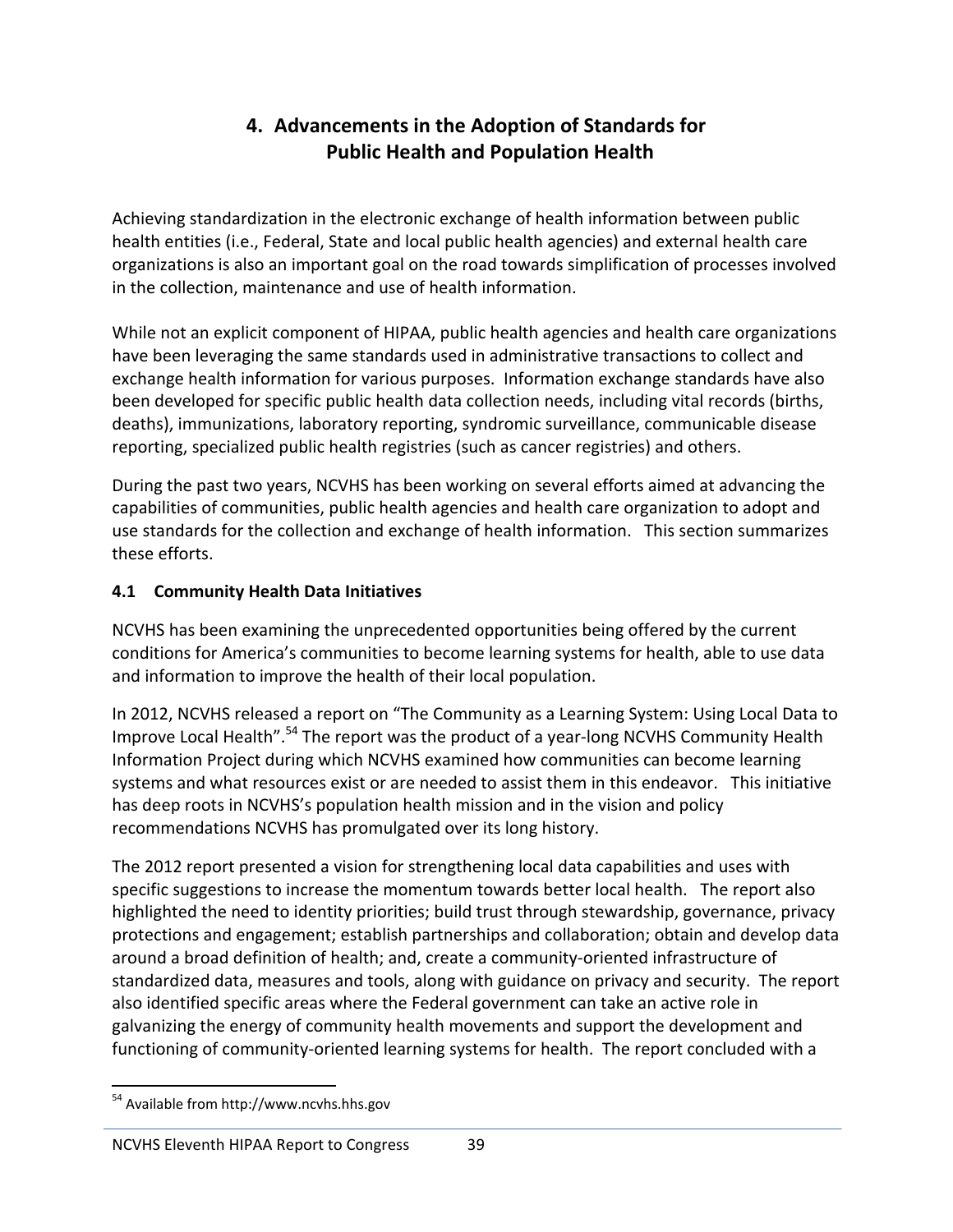series of pathways that the DHHS and others can take to support the development and functioning of community-oriented health learning systems.

Having determined that many communities in the U.S. need assistance to become effective learning systems, NCVHS has set as a major focus for 2014 and beyond to 1) advance the development of a Community Data Framework to help communities capture, organize and leverage data from multiple sources, understand how to use and repurpose data, and optimize data utility and usability; 2) define a system to assess community readiness to use data for action – their ability to collect, interpret, protect and use data and other tools to improve local health and well‐being; and 3) identity and recommend various sources, forms and approaches for delivering technical data assistance and support to communities, including roles and opportunities for the Federal government.

In order to achieve these goals, the Committee will be looking at the following determining factors:

- The broad **continuum of data (from individual to population health)** needed for local action, including new data sources and dissemination modalities as well as traditional ones (what's needed?, what's available?, and the gaps);
- The **standards, data stewardship practices and other methods** required to appropriately collect, use and repurpose data;
- The factors that contribute to or militate against **community readiness** for data use and action (an attribute in which communities vary greatly), and the best ways to assess and enhance readiness; and
- The **technical assistance and support** needed by communities across the readiness spectrum (including what's available and the gaps).

## **4.2 Public Health Data Standards**

Between 2012 and 2013, NCVHS continued its efforts to advance the convergence of electronic standards within and across the health care industry. NCVHS did so in order to meet multiple purposes and needs, including not just those related to clinical information exchanges between providers, but also public health data exchanges between providers and public health agencies.

Important progress has been achieved during the past 15 years in the development, testing, adoption and implementation of public health informatics standards. These are the electronic standards that define the message content and format, the vocabulary and terminology used to codify data, the security standards used to protect the data being exchanged, and the transport standards to support the exchange of the data. Significant gains have been achieved in selected public health areas, including vital records reporting (electronic reporting standards for births and deaths), immunization systems, public health laboratory reporting, and syndromic surveillance. Just during the last four years there has been a significant increase in the attention, interest and work towards development and adoption of public health informatics standards in the U.S., with the implementation of the EHR Meaningful Use Incentives Program,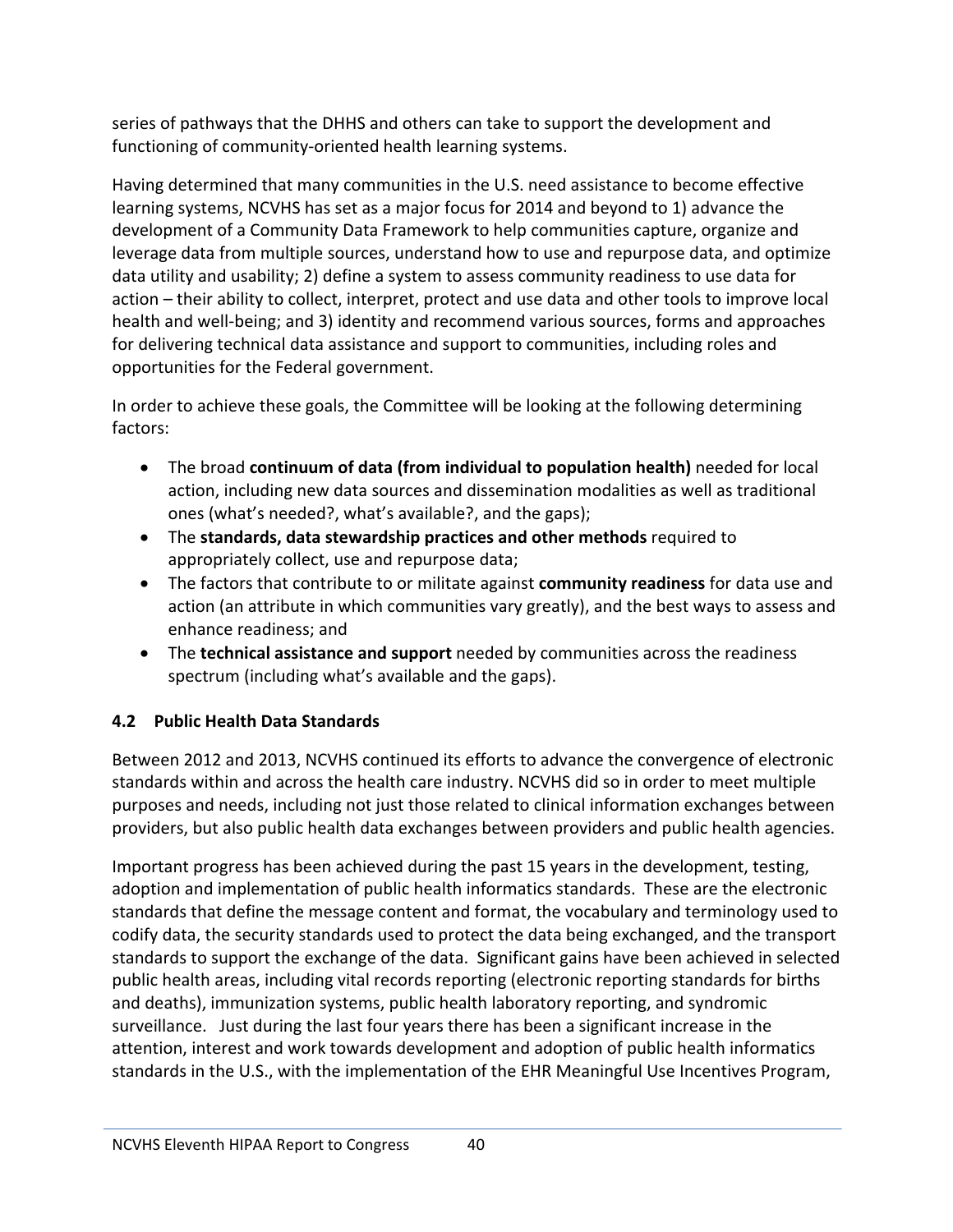the beginning of care delivery and payment reform under the Affordable Care Act, and new HIPAA Administrative Simplification Regulations.

The pressure and demand for improved information infrastructure capabilities and better technical, analytical, strategic and operational resources within public health agencies has been increased by the rapid adoption of electronic health records and other health information technologies. These include clinical decision support systems; the increased expectations for engagement and active participation in local, regional and national health information exchanges; and the readiness expectations for public health information systems to accept electronic messages from providers (and others), and to respond with information that is useful and actionable. These developments are occurring at a time when financial constraints at the federal, state and local level are limiting even further the availability of such resources.

With this as a backdrop, NCVHS held an initial hearing in late 2013 to review the status of public health informatics standards. During the hearing, testifiers noted that public health, as an integral component of health and health care, benefits significantly from the adoption and use of informatics standards. From a regulatory perspective, testifiers explained there are already basic policies and regulations on standardization in place that cover parts of public health.

Public health informatics standards are developed, adopted, and implemented in response to jurisdictional funding streams driven by specific programmatic business needs and drivers, perpetuating the use of data silos and the lack of coordination in public health systems development. This limits the ability to achieve general support for nationwide collaboration and coordination across public health programs in concert with standards development organizations. Standards adoption by autonomous jurisdictions depends on their ability and willingness to fund a transition to new or enhanced systems, their technical capacity to adopt the new systems, and their understanding of the business purpose driving the use of standards. Also, minimal public health practitioner involvement and engagement in standards development activities represents one of the biggest implementation challenges. This limits their ability to specify and advocate a strong value proposition for widespread adoption and effective use of standards that are essential for data exchange to bring tangible benefits to them and their community partners.

National informatics standards already exist and are well recognized, adopted and used in selected areas in public health such as immunizations, laboratory reporting, and vital registration at the state level. Acceleration in the development and use of public health informatics standards has occurred during the past four years with the rapid adoption of electronic health records (EHR) under the Meaningful Use program, and new requirements and increased expectations from health care providers to exchange health information electronically with public health agencies using nationally adopted standards.

However, much work around public health information systems capabilities and standards adoption and implementation still remains. A number of opportunity areas were identified during the hearing where national informatics standards do not exist yet, or are under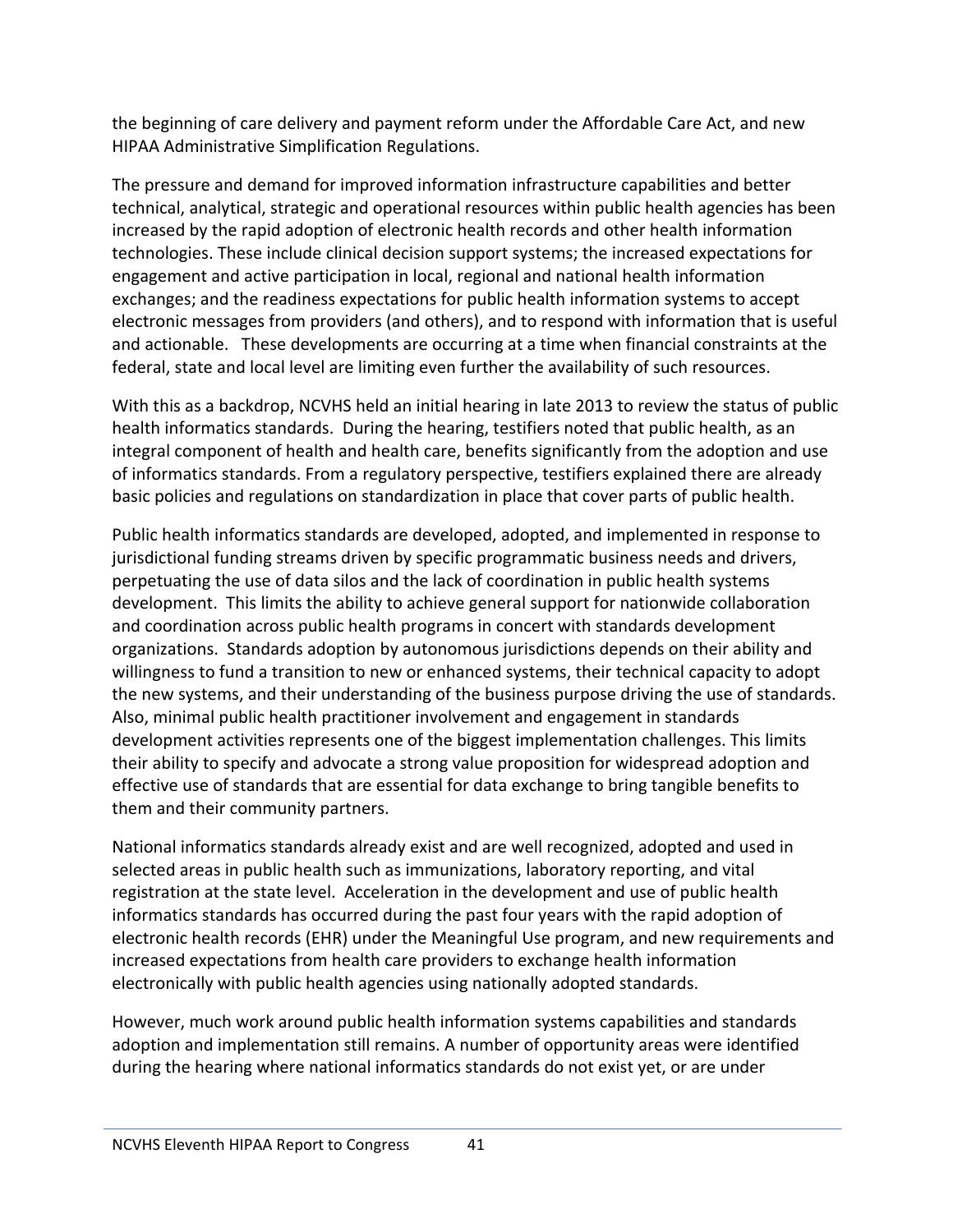development, such as public health case reports (i.e., reportable conditions, adverse events), registry reporting, and environmental health.

The following are key overarching themes heard during the late 2013 Public Health hearing:

- Need to continue advancing and improving the public health informatics infrastructure at the Federal, State and local level, to be more responsive to the current electronic health information exchange and informatics standardization ecosystem;
- Continued fragmented approaches to public health data standards development and adoption driven by program or state‐specific initiatives;
- Need for increased support, focus and engagement on public health informatics standards development, implementation, and adoption at the Federal, state and local levels;
- Maturity and adoptability of standards along with the ability to implement those standards must be considered before adopting and requiring their use;
- Additional resources are needed to support public health programs' engagement in standards development activities and to promote adoption; and
- Need to establish the appropriate incentives for the adoption and implementation of public health informatics standards.

NCVHS strongly believes the nation's public health system is at a critical juncture and that there is an unprecedented opportunity to invest in advancing the country's public health information infrastructure to ensure it is capable of interacting effectively and efficiently with the rapidly evolving electronic health record systems and health information exchanges of the future. Thus, NCVHS believes there is a need to:

- Pursue the development and implementation of a new public health informatics standards strategic initiative to advance and bring to par public health information systems with electronic health record systems;
- Establish a Public Health Information Infrastructure Trust Fund that will serve as a dedicated funding source to enhance the information infrastructure needed to support all public health functions;
- Establish a National Public Health Informatics Standards Collaboration initiative, in partnership with the public health community, to accelerate the adoption and implementation of standards in public health programs;
- Leverage policy programs and initiatives, including the Affordable Care Act and the EHR Meaningful Use program, to align incentives for public health reporting, stimulate electronic information systems vendor engagement in adopting and using public health data standards, and ensure public health data requirements are incorporated into clinical systems; and
- Develop a new national strategy for public health informatics capacity building, to increase the number of skilled workers in the public health workforce.

A letter summarizing observations, findings and recommendations to the Secretary on this topic will be submitted by June, 2014.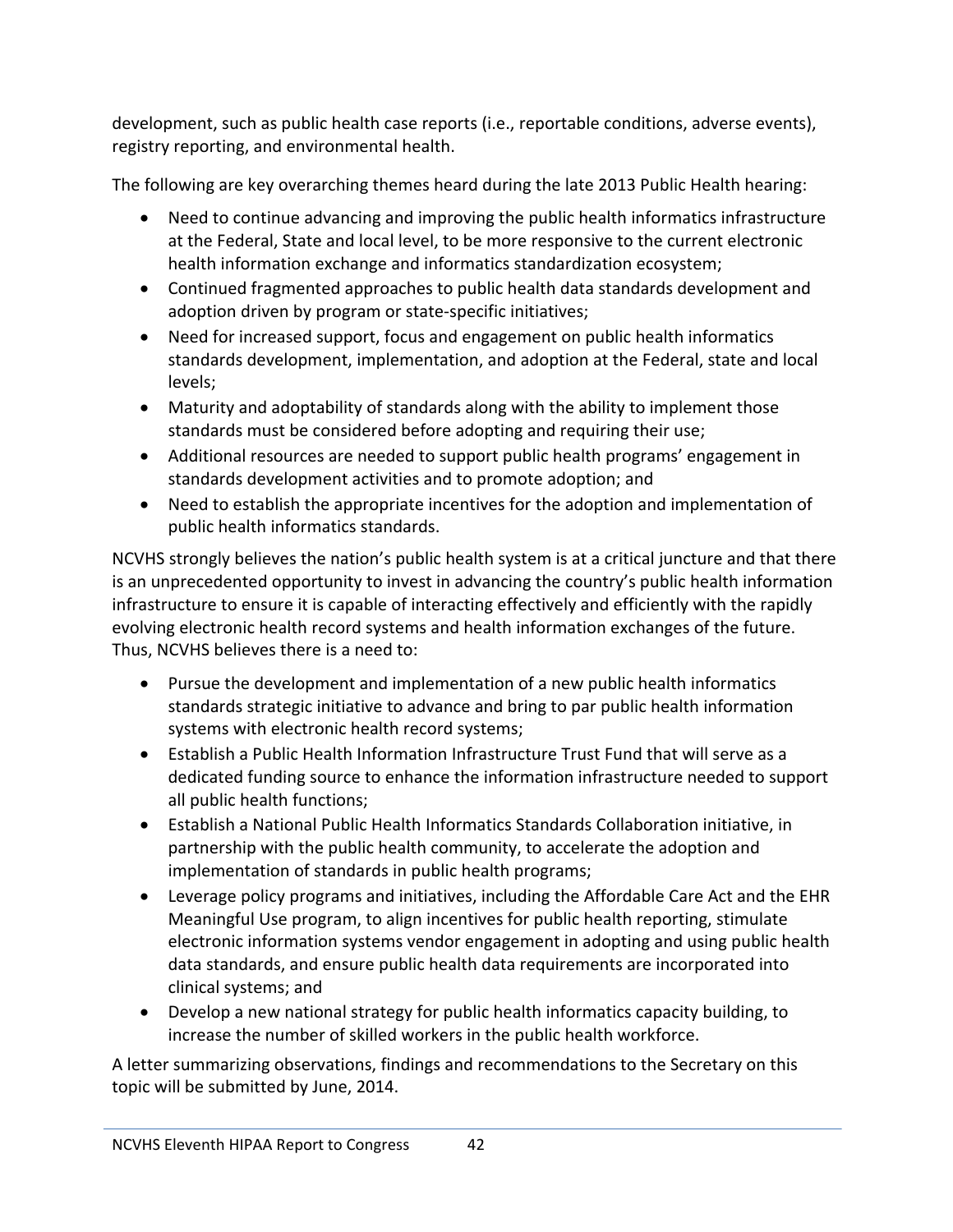## **5. A Vision for the Future of Health Care Administrative Simplification and eHealth**

NCVHS has accomplished much since its inception more than 60 years ago. NCVHS has created an environment where stakeholders have shared their concerns, their successes, and their difficulties, and will continue to provide the venue for these exchanges. NCVHS has listened to and incorporated stakeholder testimonies in their recommendations to the Secretary. It is this collaborative environment with the health care industry and with DHHS that will shepherd the health care industry through the unchartered territory ahead.

Health care of the future holds promises that exceed anything envisioned when HIPAA was first implemented in 2000 and it is the unknown future that will affect the role of NCVHS as the statutory advisory body to the Department on health information policy. The  $60<sup>th</sup>$  Anniversary Symposium and History noted that at the June 17, 2010 symposium hosted by NCVHS, there were many references to the "accelerating rate of change being spurred by new policy initiatives and the technology revolution."<sup>55</sup> We are truly entering a new paradigm in health care, particularly in health information exchange with the expansion of health care coverage through the Affordable Care Act, adoption of electronic health record standards, and continued adoption of Administrative Simplification standards.

The NCVHS Tenth HIPAA Report to Congress indicated that there had been important achievements in the prior 15 years towards Administrative Simplification, privacy, and security protections for health information. But much work remains. The Tenth Report defined the path NCVHS believed needed to be taken in order to fully adopt any intended action.<sup>56</sup> NCVHS still believes that the healthcare industry and the nation need to be fully engaged in the process and set its course. However, NCVHS believes that as a Federal Advisory Committee Act (FACA) committee it needs to set a vision that embraces collaboration, partnership, prioritization, consumer needs, flexibility, adaptability, data usefulness and value, and employ the same in creating useful and effective recommendations.

On March 2, 2012, NCVHS sent a letter to the Secretary addressing Section 10109 of the Affordable Care Act which contains provisions calling for evaluation to improve standardization and uniformity in new financial and administrative activities beyond those addressed in HIPAA. Specifically, section 10109 of the Act requires the Secretary to seek input from NCVHS and the Health Information Technology Policy Committee (HITPC) on Administrative Simplification including (1) provider enrollment; (2) property and casualty industry inclusion under HIPAA; (3) audit consistency and standardization; and (4) claim edits consistency. In that letter NCVHS

<sup>55 60&</sup>lt;sup>th</sup> Anniversary Symposium and History 1949-2009, U.S. Department of Health and Human Services, February 2011, pp3 <sup>56</sup> NCVHS Tenth HIPAA Report to Congress on the Administrative Simplifications Provisions of the Health Insurance Portability and Accountability Act (HIPAA) of 1996, December 2011.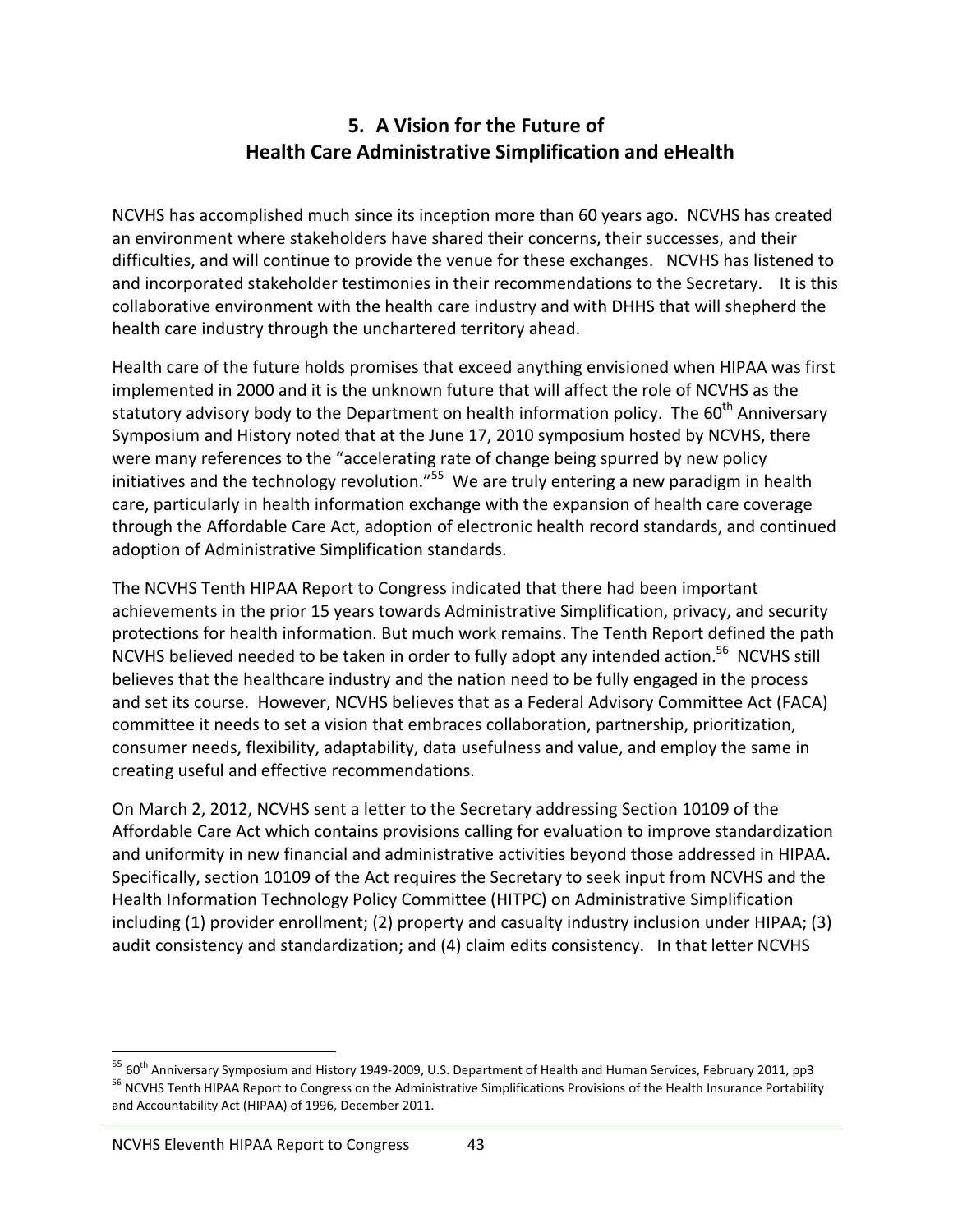recommended that a strategy be established to further explore these four areas in order to develop recommendations for comprehensive improvement.<sup>57</sup>

On March 2, 2012, NCVHS submitted another letter to the Secretary subsequent to the November 18, 2011 NCVHS Subcommittee on Standards hearing which addressed the development, maintenance, and update process for standards and operating rules relating to administrative transactions. NCVHS cited issues raised by stakeholders which included barriers to participation, lack of stakeholder representation, increased complexity of the standards and operating rule maintenance process, timing of vetting of new versions of standards, limited and inconsistent communication, the need for clear definitions of both standard and operating rules, and direction on areas where requests for changes and clarifications should be made. NCVHS acknowledged that the range of standards used in health care to support administrative health data exchange has grown beyond the original HIPAA-adopted standards.<sup>58</sup>

On September 18, 2013, more than twenty industry representatives comprised of subject‐ matter experts and various stakeholders participated in a day‐long NCVHS listening session to discuss the patient's role in a health care system, health care delivery, and health care payment. The purpose of the listening session was to propose ideas on a roadmap to what lies ahead (for example, in upcoming IT standards); milestones required to successfully achieve compliance requirements including development and testing of standards; standard development requirements; and opportunities for better alignment, synergistic coordination, sequencing of requirements, milestones and standards development. NCVHS will continue to convene hearings, roundtables and workshops to obtain such information from experts and stakeholders.

NCVHS has identified emerging themes heard from the health care industry in the past two years. These themes are the need for (1) patient and consumer focus, (2) sound policy and regulatory harmonization, (3) flexibility and agility to embrace change with urgency, (4) effective evolution and perspectives on short versus long term issues, (5) disparity of means to execute/adopt changes, and (6) useful data and effective data stewardship. In response to industry requests, the NCVHS Subcommittee on Standards is working to identify a vision for eHealth, particularly as it relates to administrative processes in identifying key milestones through 2020, and developing a roadmap that will provide guidance to the industry on what lies ahead.

To guide in future deliberations; assessments of options; development of recommendations related to naming, adopting and implementing future standards; and development of a roadmap to aid in determining the timing and sequencing adoption of new standards, NCVHS has identified ten principles to guide future NCVHS projects. Future NCVHS projects will:

<sup>&</sup>lt;sup>57</sup> March 2, 2012 letter "Administrative Simplification Provisions Addressed in Section 10109 of the Affordable Care Act of 2010(ACA), to Kathleen Sebelius, Secretary, Department of Health and Human Services from the National Committee on Vital and health Statistics (NCVHS).<br><sup>58</sup> March, 2012 letter "Additional Analysis of the Update and Maintenance Process for Standards and Operating Rules," to

Kathleen Sebelius, Secretary, Department of Health and Human Services from the National Committee on Vital and health Statistics (NCVHS).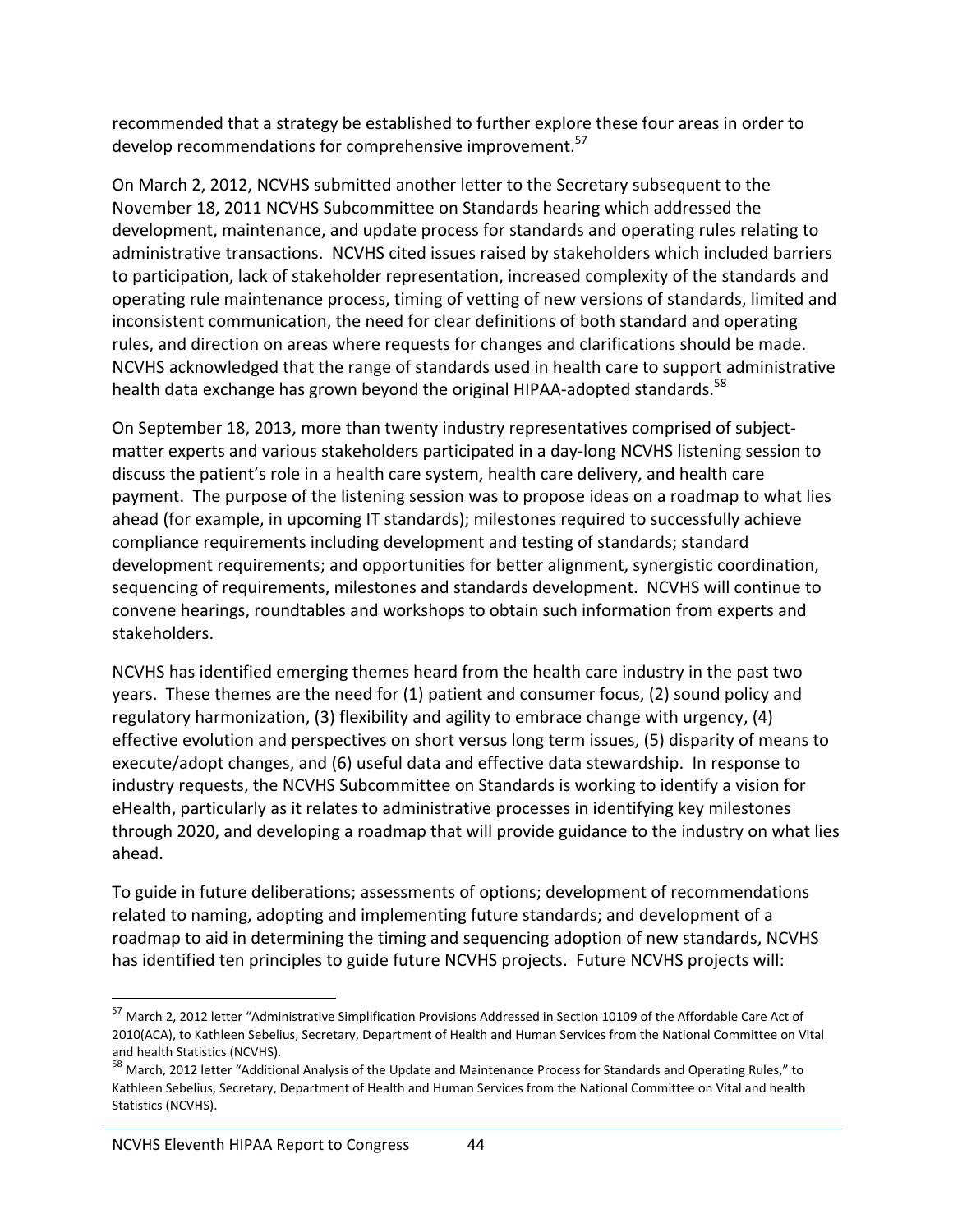- (1) Foster alignment with the triple aim of quality health care, improved health and cost effectiveness;
- (2) Be actionable by the Secretary and the health care industry;
- (3) Improve the data infrastructure;
- (4) Ensure the privacy, confidentiality and security of individually identifiable health information;
- (5) Not being undertaken elsewhere and require NCVHS to do it;
- (6) Have an identifiable audience;
- (7) Be directional and strategic;
- (8) Be consistent with NCVHS' scope and are appropriately scaled;
- (9) Be likely to have a measurable impact; and
- (10) Include a commitment and a plan for dissemination.

The sections below summarize the testimony from experts and stakeholders and the direction NCVHS plans to take during the next seven years.

## **5.1 Transformative Changes**

Data traditionally have been considered in relation to finance, payment, and claims. Industry representatives have stated that data should also relate to the patient's needs. NCVHS concurs with the industry and believes the key to transformation of health care in terms of delivery and payment is the patient. NCVHS believes eHealth standards should be patient-centered and consumer‐centered, resulting in better health care and, better patient and population health at lower costs without compromising the quality or safety of care. This includes identifying key determinates of "good health," disease prevention, early disease diagnosis, management of chronic disease, and management of end of life issues. Consequently, NCVHS's direction in the ensuing years will be to identify and recommend Administrative Simplification standards and operating rules that can be used both administratively and clinically to achieve the goals of better health, better care, and lower costs.

## **5.2 Data Stewardship**

The concept of health information is not new. Information has historically been gathered through various sources including inpatient and outpatient data; public health and Federal surveillance activities; and individual and population surveys. However, information obtained was limited to the needs of a particular area of concern and not shared, often resulting in replication of data by different sources, failure to communicate data to ensure that health care is provided safely and is not duplicative, and inability to validated or replicate results. Information gathering by multiple sources was expensive. Protection of patient information was not often a priority. Statutory mandates were developed to address these inequities. HIPAA recognized the importance of patient protections and the Affordable Care Act recognized the importance of Administrative Simplification and providing financial incentives for health IT adoption by hospitals and health care providers.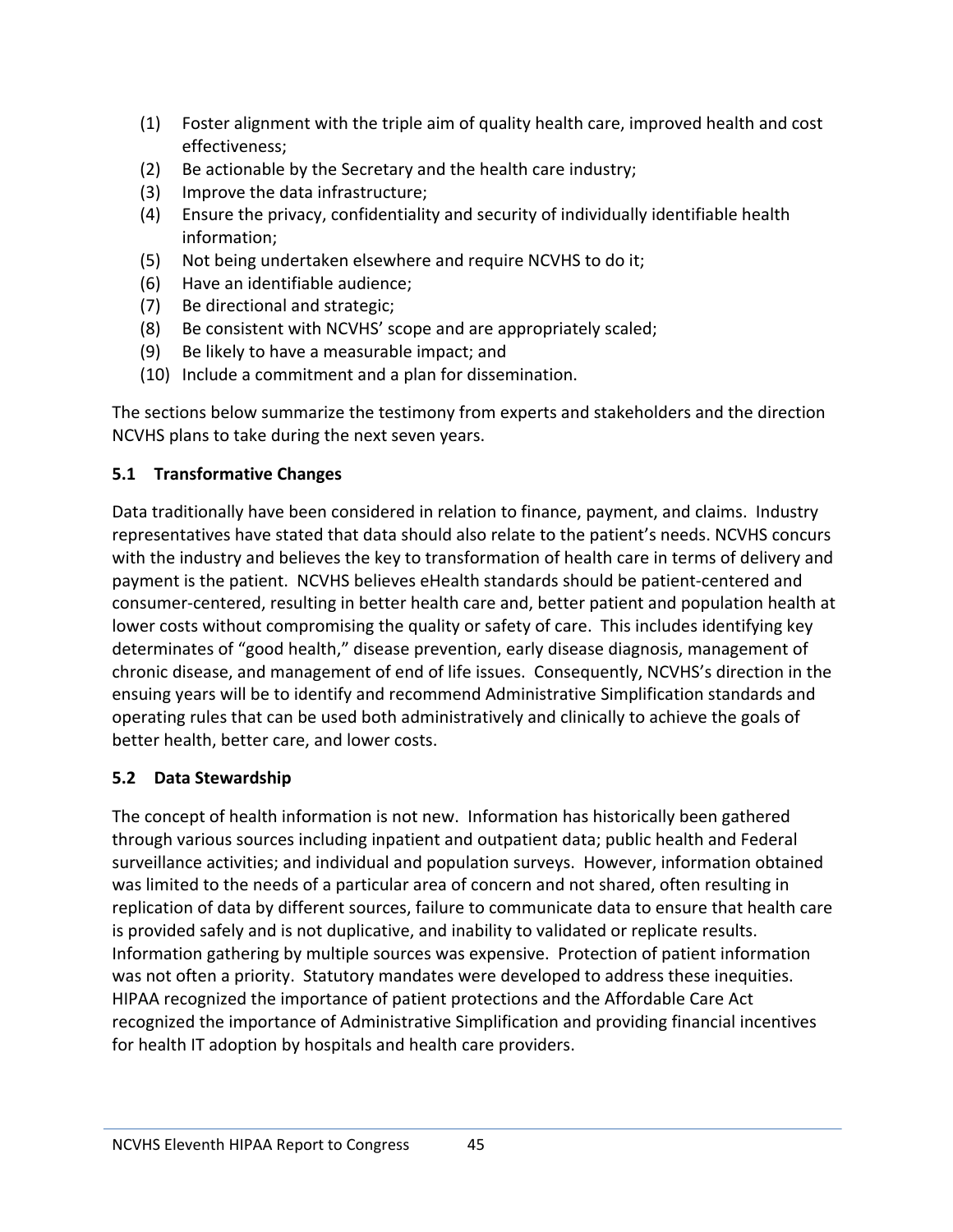Currently, the major sources of health care data remain comparable to the historic sources of information such as: surveys and censuses, surveillance data (for example required disease reporting), health care data (laboratory results, EHRs, registries, and prescription history), administrative data (claims, hospital discharge data and vital records), and research data (for example, clinical trials). Yet other sources of data including transportation, housing, air quality, education and economic factors, to name a few, are needed to truly understand population health.<sup>59</sup> Health care information and data have the potential to improve the quality and affordability of health care, reduce medical and medication errors, improve health, increase prevention, increase early diagnosis, and improve care across the health care continuum. NCVHS sees its role as a leader in this endeavor.

As a result of hearings held in 2007, NCVHS developed recommendations for data stewardship and published the Health Data Stewardship Primer. $60$  Data stewardship was described as including accountability and chain of trust, transparency, individual participation, de‐ identification, security safeguards and controls, data quality and integrity, and oversight of data uses. The Primer identified key principles and practices of Health Data Stewardship that include (1) individual rights; (2) data stewardship in every organization that handles health data; (3) implementation of administrative, technical and physical safeguards to protect information and minimize the risks of unauthorized or inappropriate access, use, or disclosure; and (4) accountability, enforcement, and remedies.<sup>61</sup>

The potential risks of incorrect or inappropriate use of health data have increased recently with the increasing availability of electronic health data and the acceleration in the use and development of technology.

In a letter to the Secretary on December 5, 2012, NCVHS stated that the most important and overarching goals of effective stewardship are to "enhance trust in the process of data collection, management, use, disclosure, or safeguarding." The letter further discussed elements of trust that included openness, transparency and choice; purpose specification; community engagement and participation; data integrity and security; accountability; protecting de‐identified data; attending to the risks of enhanced data sets; and stigma and discrimination.<sup>62</sup> Before any recommendations can be made to promote and expand access and use of data, NCVHS believes there is a need to:

- (1) Review administrative, clinical, operational, survey results, public health and research data sources currently available and how these data promote access, use and application to improve health and health care;
- (2) Identify and monitor current trends and capabilities for information dissemination, access, developments and technologies;

 $^{59}$  60 $^{\rm th}$  Anniversary Symposium and History 1949-2009, U.S. Department of Health and Human Services, February 2011, pp14. <sup>60</sup> Available from http://www.ncvhs.hhs.gov

<sup>61</sup> Health Data Stewardship, U.S. Department of Health and Human Services, December 2009.

<sup>&</sup>lt;sup>62</sup> December 5, 2012 letter "A Stewardship Framework for the Use of Community Health Data," to Kathleen Sebelius, Secretary, Department of Health and Human Services from the National Committee on Vital and health Statistics (NCVHS).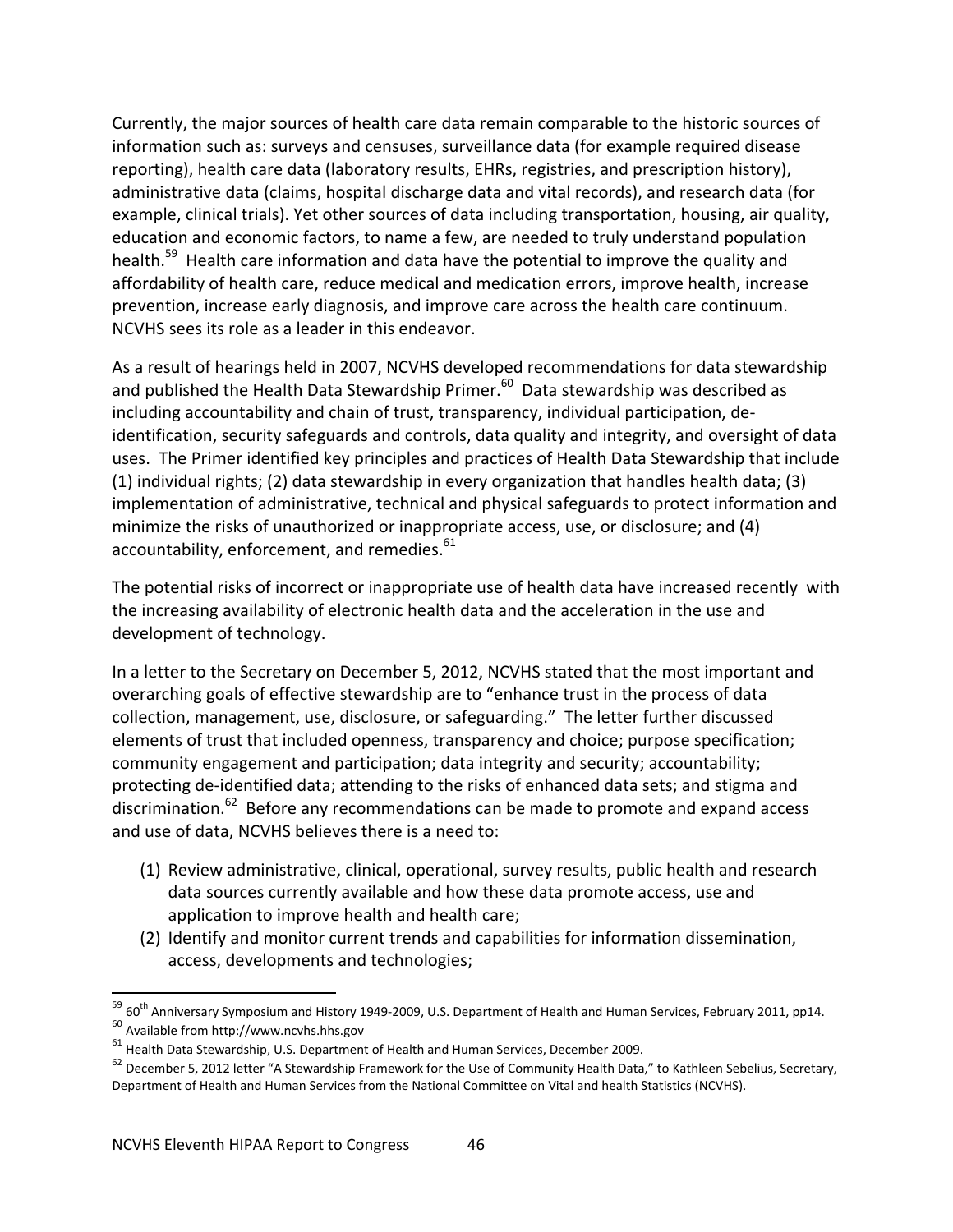- (3) Identify and monitor data and information needed by consumers, patients, providers, health plans, payers, communities and government agencies;
- (4) Identify and analyze areas for improving data access, application and policies;
- (5) Serve as a forum for promoting and facilitating creative communication to the public, key stakeholders and the technology community about available data and opportunities for use; and
- (6) Obtain expert opinion and public input regarding policies and infrastructure to improve data access and innovative use.

As information technology continues to evolve, NCVHS is cognizant of the need for the health care industry to ensure data are easy to generate, use, link, enable multiple uses of data while minimizing burden, ensure data are replicable while ensuring that access is limited to those who need the information, and preserve the privacy and security of individually identifiable health information. However, data should not be generated for their own sake but should be interactive to enable and support better clinical care and population health. Thus, information needs to be comprehensive in scope and capability, close in time to the observation or intervention, efficiently retrievable by the users, collected once, usable, and protective of patient privacy. Underlying the usability of information and data is standardization. As a consequence, NCVHS believes health information policies and standards should support improved access to affordable, efficient and cost effective health care; enhance health care delivery; support evidence‐based health care; improve patient safety; mitigate health disparities; support clinical research; and include the consumer as an active participant in their health care. These advances in information technology have created a need for standardized EHRs. Standardization needs to be robust and dynamic to accommodate future needs. Standardization would enable and support interoperability for the collection and sharing of information.

Cognizant of privacy concerns of individually identifiable information, and expanding upon past initiatives, NCVHS will focus on preservation of privacy while supporting the need to ensure patient access to appropriate quality health data across the continuum of care. NCVHS envisions this as a seamless and secure flow of information so that the right information goes to the right place at the right time with the appropriate protections. To address data concerns, in June and September 2012, NCVHS convened several meetings of a newly implemented working group on Data Access and Use to monitor and identify issues and opportunities; review and consider DHHS data resources; examine traditional and new information dissemination strategies, developments, technologies and social media; and identify how to meet evolving health data needs.

NCVHS will continue to foster the key principles and practices of health data stewardship described in the NCVHS Primer on Health Data Stewardship, and it will continue its process of bringing together multiple points of view by creating a supportive environment for stakeholders and experts to share their visions, experiences and expertise.

#### **5.3 Convergence of Clinical and Administrative Standards**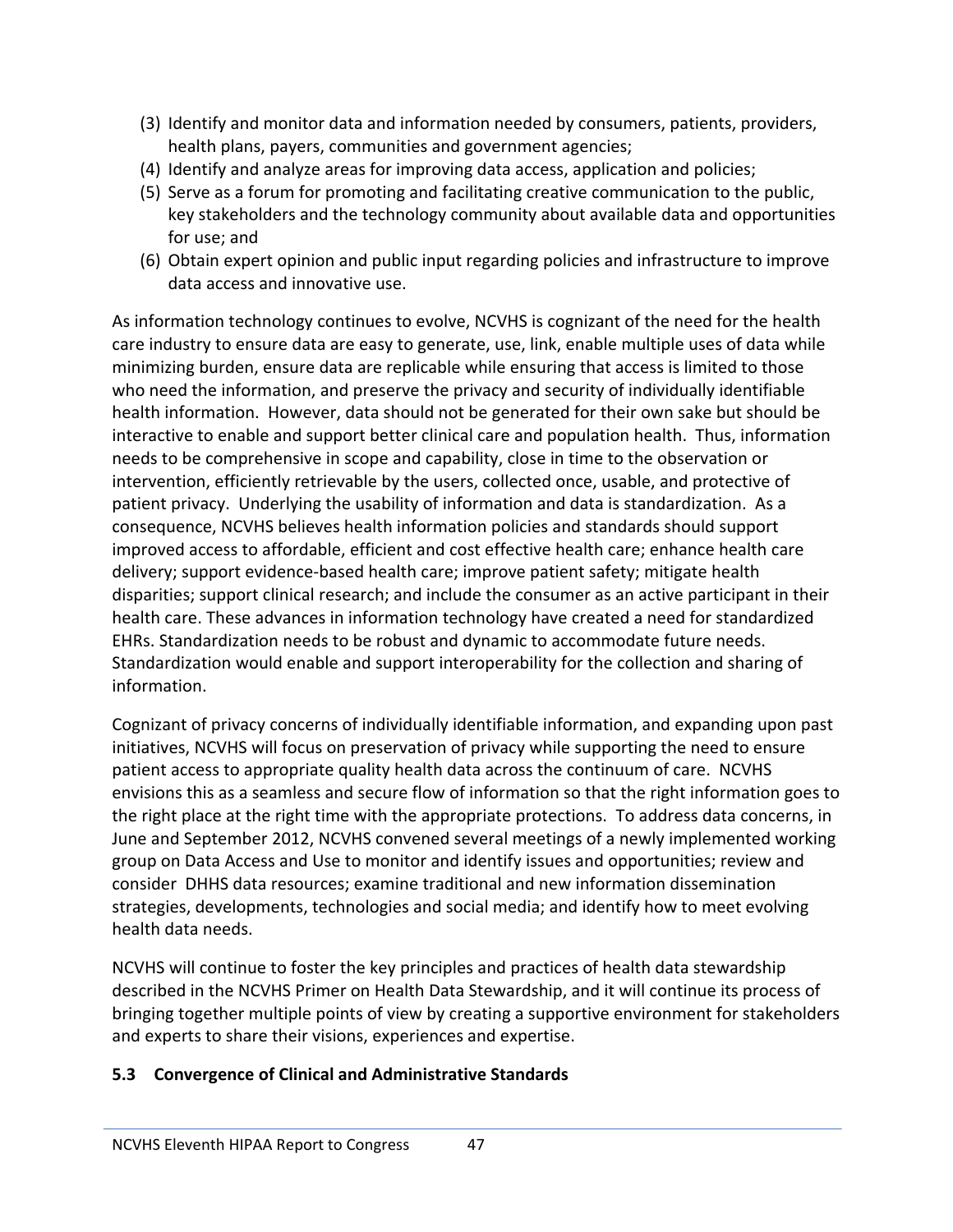Convergence can be defined as the use of the same data and data sources for multiple appropriate uses with privacy protections. NCVHS sees this convergence as occurring between clinical and administrative standards to (1) support and improve individual and population health and (2) improve efficiency and cost savings in the transmission of information. NCVHS asserts that "a major priority of health information policy should be to facilitate interconnections and enable the multiple uses of health information to meet current and emerging needs ... with strong privacy protections."<sup>63</sup> The future provides opportunities to align data, public health, privacy and security.

NCVHS has heard from stakeholders at its hearings during these past two years of the need for convergence. From a public health perspective, convergence means engaging communities to tackle problems that are beyond traditional concepts of health care. This means health and illness definitions must include assessing neighborhood and community status and risk factors, social relationships and risk factors, living conditions, individual status and risk factors, genetic and constitutional factors, identifying and treating early pathology, and chronic disease; and acute care management. Improving individual and population health will require shifting episodic medical care to management; recognizing that physical and mental health are inseparable and viewing populations at multiple levels to identify health status and risk factors.

One challenge facing NCVHS is the convergence of clinical and administrative data in the development of standards that are meaningful, useful, seamless, transparent and cost effective, while ensuring the privacy and security of individually identifiable health information. Another area of convergence is the proliferating area of quality measurement and monitoring and consolidating relevant health information for analysis.

Inherent in convergence is the need to convey and convince health plans, health care providers, and consumers of the importance of data. This requires NCVHS to recommend standards that have demonstrated effectiveness and are adaptable to change. This convergence will be the key indicator of success of future standards that will support and incentivize development of evidence based medicine; clinical indicators that measure quality and effectiveness of interventions; research in new technology, diagnostic tools and interventions to promote health; payment structures that reward effective quality care and not quantity of care while recognizing that not everyone will maintain or be restored to good health; seamless transitions through the health care system where information is readily available and exchanged; and processes that utilize resources effectively and efficiently. Through partnerships with stakeholders and government agencies, NCVHS can work to leverage processes that ensure consumer safety while providing an expeditious process for changing and adding standards.

NCVHS has begun its paradigm shift by integrating its work on population health, security, privacy, standards and quality. Future NCVHS activities will assess the health care industry's readiness to better meet community needs "where they are" in order to provide more meaningful support for improving community health, harmonize standardized health indicators,

<sup>63 60&</sup>lt;sup>th</sup> Anniversary Symposium and History 1949-2009, U.S. Department of Health and Human Services, February 2011, pp6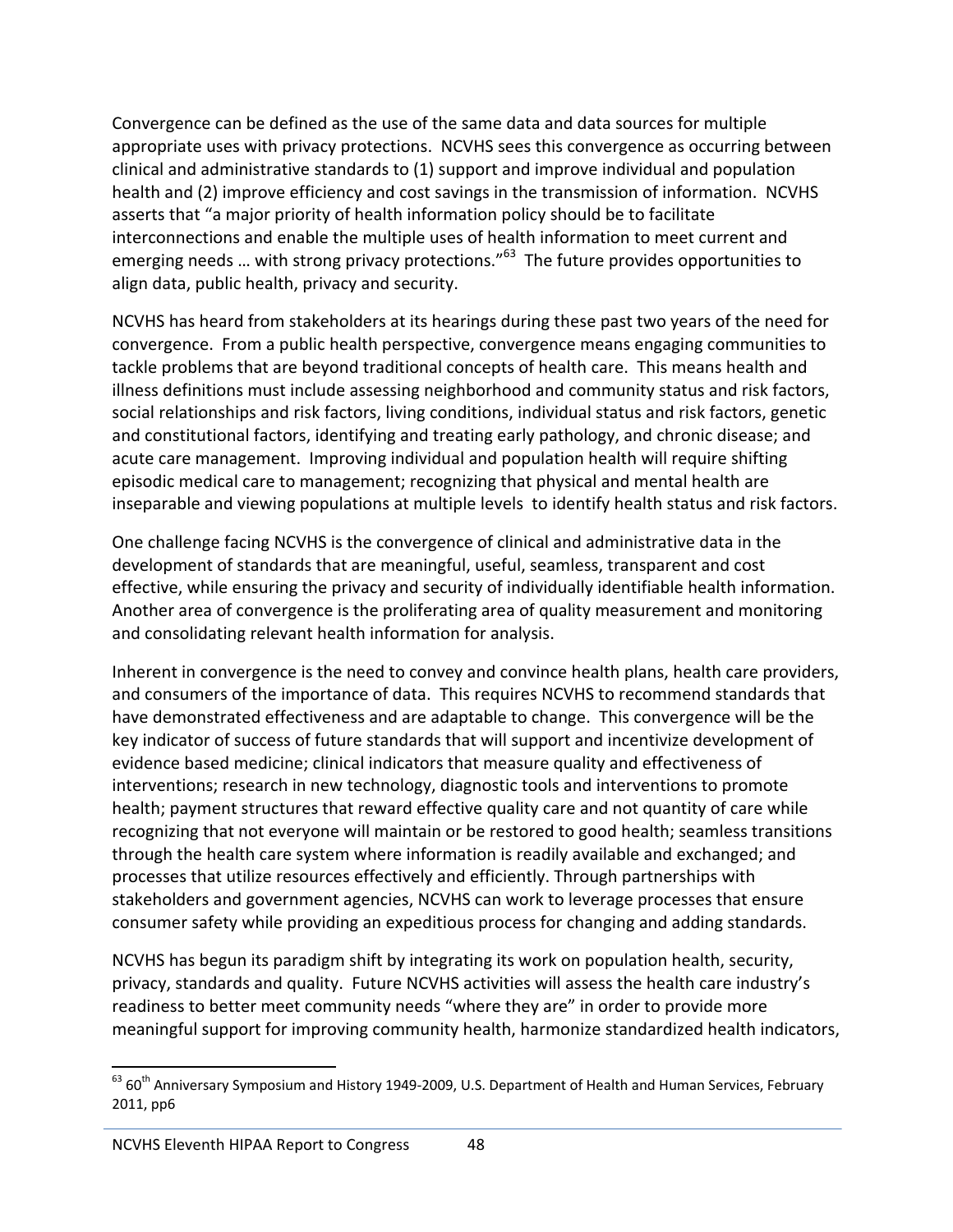merge social media data with traditional data, model the integration of population health and clinical data, and evaluate "repurposing" and expanded use of data such as surveys, surveillance, clinical and electronic health records. Included in future NCVHS activities is the need to conduct a comprehensive review of the entire health care administrative and financial lifecycle and end-to-end process, going from health plan enrollment (834) to eligibility inquiry (270/271), to care delivery messaging (EHR standards for messaging, content, terminology), prior authorization and referral (278 + HL7 clinical message), lab ordering and results (HL7 electronic lab order; lab results response); medication prescription (e‐Prescribing standards), health care claims (837s), claim status request/response (276/277), claim attachment request/response (275 + HL7 clinical content), coordination of benefits (837), claim payment (835), and EFTs. Finally, NCVHS will provide the Secretary with actionable recommendations on these matters.

#### **5.4 Roadmap for eHealth Standards Adoption and Implementation**

NCVHS has clearly heard from stakeholders on the concept of eHealth. Through their comments, certain themes have emerged to become the genesis of a roadmap for future standards. The themes centered on the need for a consumer‐centric, information driven ecosystem that supports anytime, anyplace, and anywhere access to the right information about the right person through a seamless interoperable, secure, efficient and sustainable system of technology, infrastructure, applicable tools and devices. The themes are: (1) sound policy and regulatory harmonization; (2) flexibility and agility to embrace urgency; (3) disparity of means to execute and adopt; (4) patient and consumer focus; (5) effective evolution perspective on short versus long term; and (6) useful data and effective stewardship. The themes are not seen in isolation but are interactive and interdependent. Consequently, NCVHS has taken the emerging themes to develop the following guiding principles for eHealth.

The themes of sound policy and regulatory harmonization, flexibility and agility to embrace urgency, and disparity of means to execute and adopt result in the following guiding principles:

- (1) eHealth policies facilitate evolutional, practical, and pragmatic changes in the industry based on clearly defined concepts, objectives and measureable results;
- (2) eHealth policies facilitate transformative changes that have a clearly stated vision and goals that crisply define current and future states;
- (3) major changes are optimized and aligned to minimize administrative burden to the industry and maximize desired outcomes;
- (4) eHealth changes clearly define stakeholders, opportunities and risks;
- (5) eHealth changes deploy practical and pragmatic approaches and mitigate implementation and adoption risks while focusing on administrative/clinical processes to achieve the Triple Aim of better care, better health, and lower costs; and
- (6) eHealth changes are optimally defined to achieve greater good for the whole while recognizing that changes may not be possible for every entity.

The themes of patient and consumer focus; effective evolutionary perspective on short versus long term, and useful data and effective stewardship result in guiding principles that eHealth: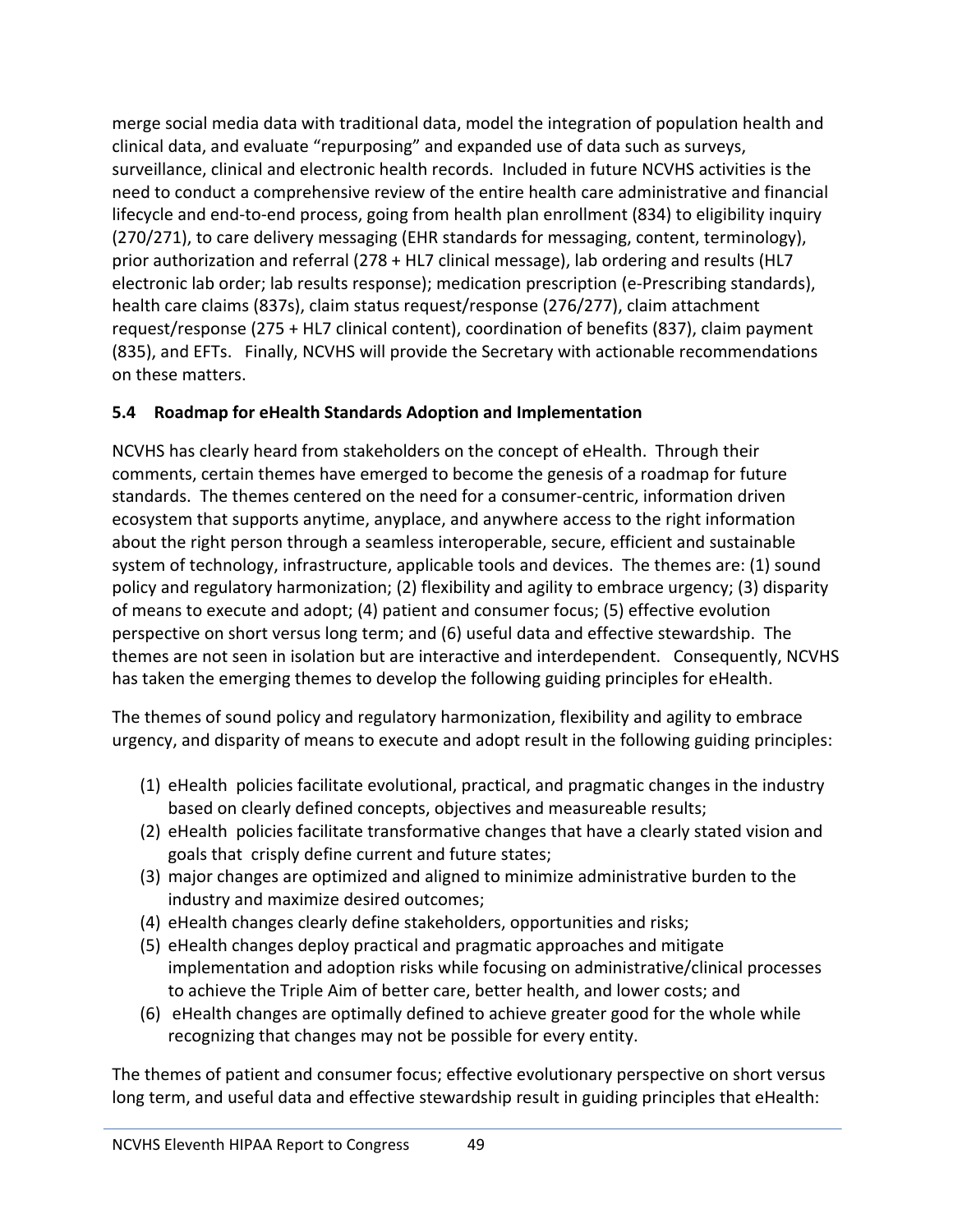- (1) Policies facilitate or enable capabilities that empower consumers with actionable information in engaging health care; improve providers ability to deliver high quality care and outcomes; optimize cost and reduce waste; and, improve patient safety;
- (2) Transformation establishes and articulates a roadmap of short‐term and long term changes, minimizes or avoids "throw away" work, allows for course‐correction, and anticipates industry and technological advances;
- (3) Facilitates effective purposeful data exchanges and uses to empower and inform health care and public health objectives; and,
- (4) Utilizes effective data management and stewardship practices to gain stakeholder confidence and trust.

Fundamental to the development of an eHealth roadmap is a common understanding and agreement of the definitions of eHealth. NCVHS envisions eHealth as the means to improve quality of care and health outcomes by providing the mechanism for sharing accurate data and by utilization of dynamic health care standards that have been statistically validated, tested, and maintained as health care interventions continue to evolve. NCVHS also sees eHealth as an opportunity to be the framework for payment by addressing and integrating the full spectrum of patient-centric health delivery with measureable outcomes.

NCVHS believes an eHealth roadmap would be a graphical depiction of standards‐based and policy initiatives into the future that would improve sequencing and alignment; take a broad view; serve as a shared vision; and communicate priorities. The eHealth roadmap is also seen as a balanced scoreboard that embraces stakeholders, learning, growth, process, and results.

NCVHS believes that inherent to any roadmap is the assurance of transparency, stakeholder engagement, education, timing and developing standards so that they add value. This involves transparency on who will be affected by the initiative to mitigate the impact of multiple initiatives from different streams. In addition, there is the need for various agencies, stakeholders, and organizations to work together towards a common goal and the need to consider the return on investment in terms of quality care and lower costs. Consequently, NCVHS believes the objectives of a roadmap should be to:

- 1) Identify information required to support a transformed health care system and the changes in current information processing necessary to satisfy those requirements;
- 2) Understand key mandates, milestones, and timelines to ensure effective execution, adoption and potential modifications to obtain better alignment to support future information needs; and
- 3) Be transparent regarding challenges, issues and opportunities.

The industry has voiced the need to develop a strategic plan and a road map for adopting and implementing standards and operating rules in a coordinated, sequential, timely, efficient, and cost-effective manner. The industry has further stated that every effort should be made to ensure the development, assessment, adoption, implementation and evaluation of standards meet the principles of collaboration, coordination, openness, and transparency. NCVHS believes, and as it opined in its September 21, 2012 letter to the Secretary, that the "time has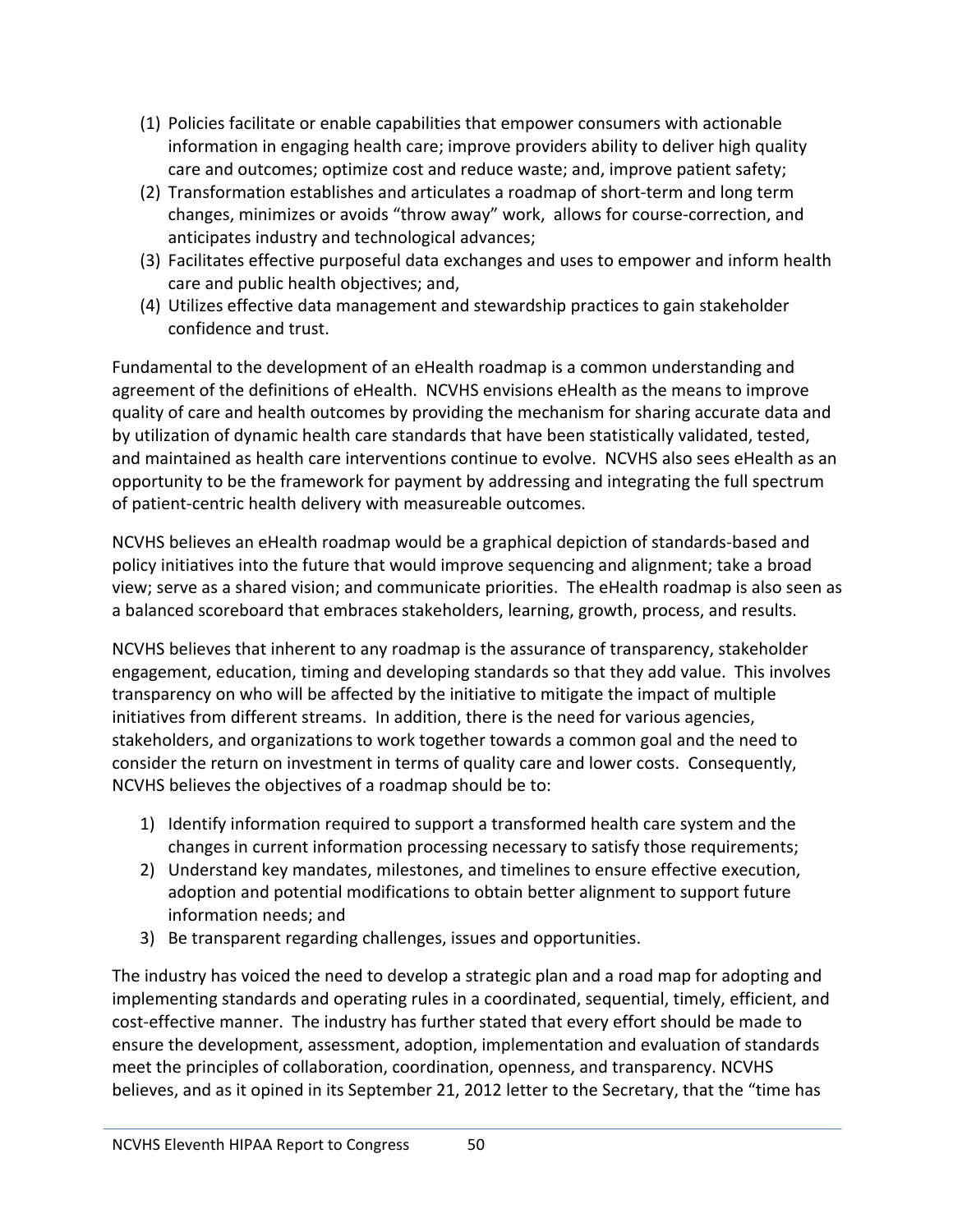come to step back and look at how all the current and upcoming IT initiatives (including those related to Administrative Simplification, quality measurement, payment reform, meaningful use, and health reform) need to nest appropriately into a comprehensive, overarching strategy and plan, rather than continuing to address items and components on a fragmented basis."<sup>64</sup> In that letter, NCVHS recommended that the:

- 1) CMS should convene a listening session with key stakeholders to discuss the development of a roadmap;
- 2) Roadmap for future standards work should incorporate the four principles of collaboration, coordination, openness and transparency ;
- 3) NCVHS should consider requiring testing as part of transitioning towards implementation of new standards and operating rules; and
- 4) DHHS should convene an industry working session to discuss and define a more effective and formal testing plan.

NCVHS has heard from the industry that it is experiencing "implementation fatigue" with competing priorities. To address industry concerns, NCVHS will need to evaluate the opportunities presented by each statutorily required initiative for its potential to effect changes that result in cost and process benefit. NCVHS will consider the large data sets of claims, payments, clinical data, patient behavior and patient sentiment data to determine how these could be standardized, prioritized, normalized, and moved from strategy to tactics. The challenge will be to create a way that data could be used in real‐time to support administrative and clinical decision making, and to relate the data to measurable outcomes.

Finally, NCVHS recognizes that the development of standards is a dynamic and evolving process that requires input from an open, transparent, and consensus‐based effort from those who will be using them. This involves identifying existing requirements, sequencing development and implementation of new standards, and timing to ensure the industry is not adversely impacted by multiple or overlapping initiatives.

#### **5.5 eHealth Standards and Health Reform**

NCVHS recognizes the need to review and monitor the impact that all the new electronic information exchanges needed to support Health Insurance Exchanges (HIXs) or marketplaces for current and future standards specifically for enrollment, premium payment, eligibility, quality reporting, bundled payment, and other forms of payment and healthcare reform. The HIXs under the Affordable Care Act could present an immediate opportunity to apply these future recommendations. NCVHS plans to review and monitor these developments and make recommendations, as needed. .

#### **5.6 Measuring Success**

 $64$  September 21, 2012 letter to Kathleen Sebelius, Secretary, Department of Health and Human Services from the National Committee on Vital and health Statistics (NCVHS).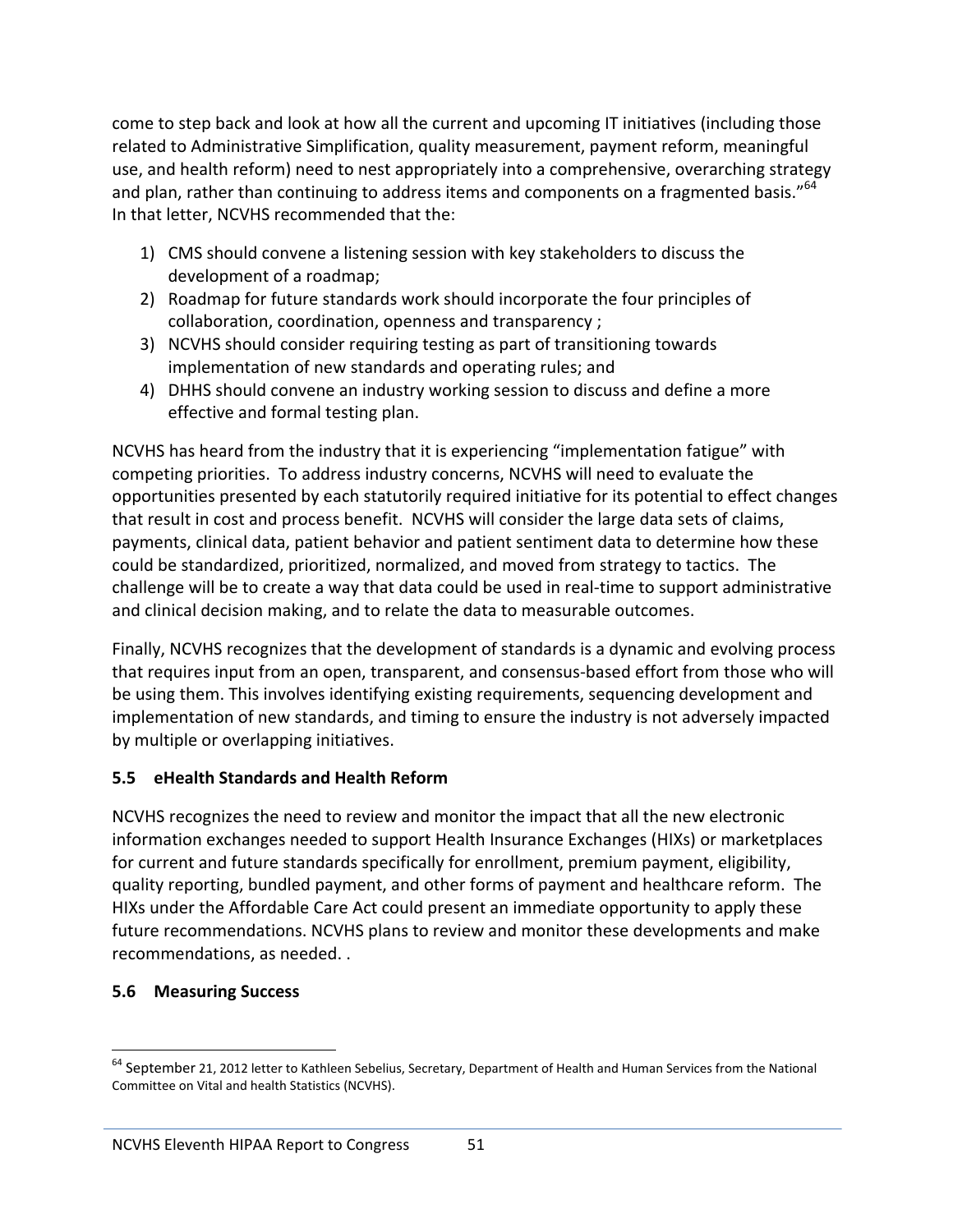The overriding concern at the NCVHS 60<sup>th</sup> Anniversary Symposium was the need to evaluate the impact of the Affordable Care Act to determine if the significant investment it required has produced the desired outcome.<sup>65</sup> In this report, NCVHS has noted the accomplishments made during the past two years as well as the goals it has for the next seven years (that is, through 2020). But success can only be measured if standards and initiatives demonstrate accomplishments of specified goals of better care, better health, and lower costs. NCVHS believes success will be measured if the recommended standards and initiatives result in:

- (1) Convergence of administrative and clinical data;
- (2) Collection of medical, environmental and survey data that results in improved health, quality of health care and lower costs;
- (3) Creation of national databases with a network of local and state public health agencies working in collaboration with Federal agencies to establish the form and content of data submission;
- (4) Integration of data to identify common public health requirements;
- (5) Improved public health data collection that includes improvement in completeness, timeliness and quality of data reported; efficient use of hospital discharge data and rapid investigation of disease outbreaks;
- (6) Development of public health data standards that define the electronic standards of structure, format, content, coding, vocabulary/terminology, transport and security;
- (7) Privacy and security of individually identifiable health information;
- (8) Demonstrated improvement in patient care;
- (9) Improved patient/consumer experience;
- (10) Development of effective quality measurements; and
- (11) Ability to adapt to changing technology.

 $65$  60<sup>th</sup> Anniversary Symposium and History 1949-2009, U.S. Department of Health and Human Services, February 2011, pp7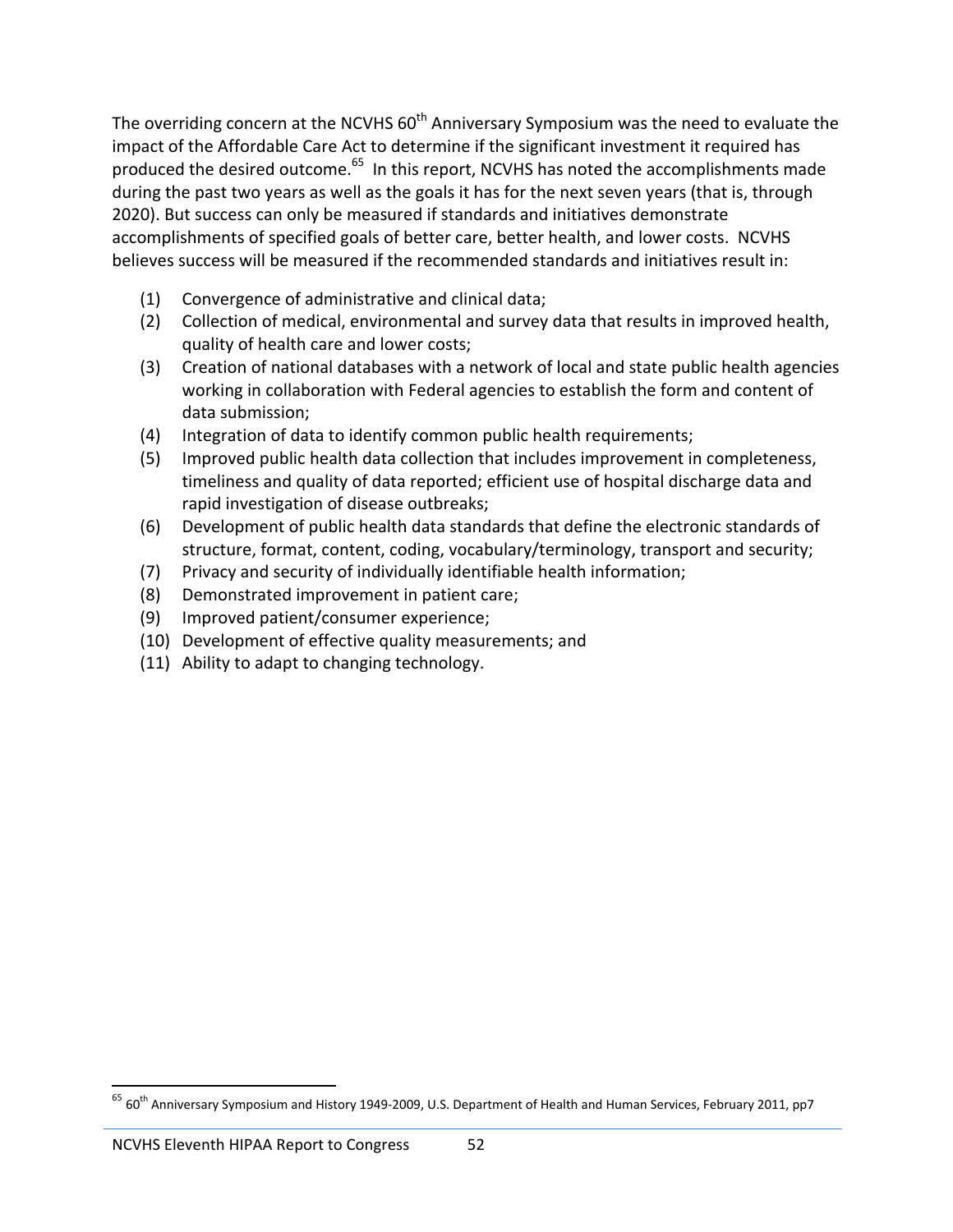### **6. Conclusion**

Health care in the United States is undergoing major transformative changes that are re‐ shaping the way consumers, patients, providers, health plans, employers, government, researchers and others interact. Transformation in the way health care is organized, delivered, and paid is also creating unprecedented opportunities to redefine the way health information is captured, exchanged, and used to improve access, value, quality, safety, equity, efficiency and the public's health and wellness. In this context, NCVHS has highlighted in this report the many achievements during the past two years as well as the gaps and challenges ahead.

Health care of the future holds promises that exceed anything envisioned when HIPAA was implemented. It is the unknown future that underscores the importance of NCVHS as the statutory advisory body on health information policy to the Department. NCVHS will continue to provide a venue for deliberations and recommendations about complex and evolving health information issues. It is this collaborative environment that will shepherd the health care industry through the unchartered territory that is ahead.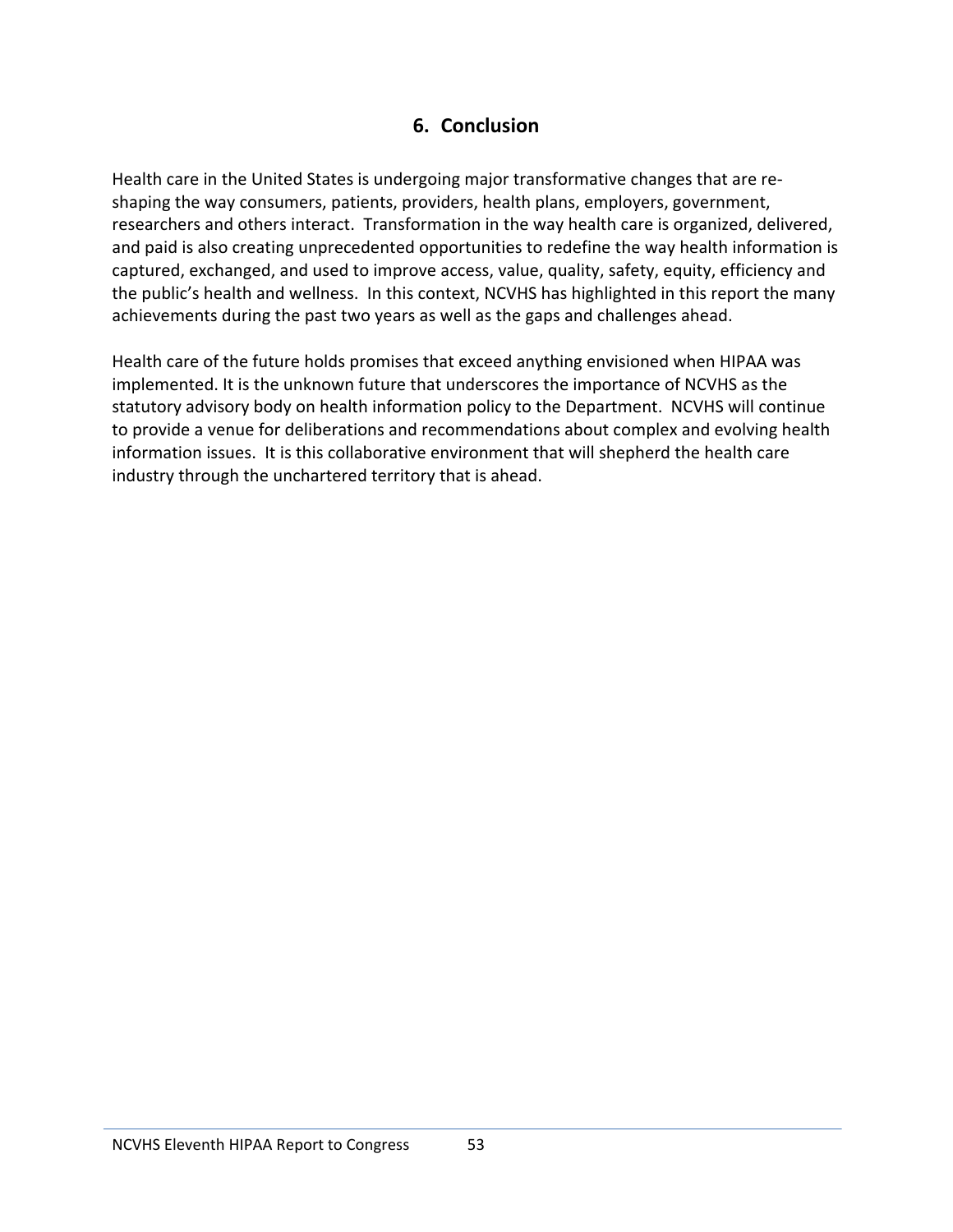# **Appendix A: NCVHS Statutory Reporting Requirements for HIPAA**

The statutory reporting requirements from P.L. 104‐191, Sec. 263. Changes in Membership and Duties of National Committee on Vital and Health Statistics include reporting on:

- "A. The extent to which persons required to comply with part C of title XI of the Social Security Act are cooperating in implementing the standards adopted under such part.
- B. The extent to which such entities are meeting the security standards adopted under such part and the types of penalties assessed for non-compliance with such standards.<sup>66</sup>
- C. Whether the Federal and State governments are receiving information of sufficient quality to meet their responsibilities under such part.
- D. Any problems that exist with respect to implementation of such part.
- E. The extent to which timetables under such part are being met."

P.L. 104‐191, Subtitle F – Administrative Simplification, includes requirements for adoption of the following standards:

- Financial and administrative transactions specified in the Act *and other financial and administrative transactions determined by the Secretary to be appropriate to improve the operation of the health care system and reduce administrative costs*.
- Code sets for appropriate data elements in the transactions.
- Unique health identifiers (ID) for employers, health care providers, health plans, and individuals
- Security standards (for health information).
- Electronic signatures, in coordination with the Secretary of Commerce, as may be needed in the transactions.
- Standards for the transfer of information among health plans for coordination of benefits.
- Timetables for adoption of initial standards and additions/modifications to standards.
- Penalties for failure to comply with requirements and standards.
- Penalties for wrongful disclosures.
- Effect of state law that HIPAA supersedes contrary State law except with respect to any State law the Secretary determines necessary to prevent fraud and abuse, to ensure appropriate State regulation of insurance and health plans, for state reporting on health care delivery or costs, that addresses controlled substances, or relates to the privacy of individually identifiable health information that may be more stringent than a privacy regulation.
- That HIPAA does not apply to entities processing payment transactions by financial institutions.
- NCVHS changes in membership, with two appointed by members of Congress.
- NCVHS expansion of duties to include providing status reports and recommendations and legislative proposals to the Secretary and Congress related to the adoption of uniform data standards for and the electronic exchange of patient medical record information (PMRI).
- Recommendations to Congress to enact legislation on privacy of health information; and that if such legislation is not enacted within 36 months after enactment of HIPAA, the Secretary will promulgate final regulations containing standards for the privacy of individually identifiable health information (with preemption for State requirements that are more stringent.<sup>67</sup>

 $^{66}$  The privacy standards were not referenced in this list of subjects because initially HIPAA called for privacy

legislation and privacy regulation only if Congress failed to enact such legislation within three years.<br><sup>67</sup> Congress did not enact privacy legislation by its self-imposed deadline. As a result, the Secretary promulgated final Privacy Rule on December 28, 2000, with a modification published August 14, 2002 (effective April 14, 2003) after receiving many unsolicited inquiries and NCVHS holding hearings in August 2001 and January 2002.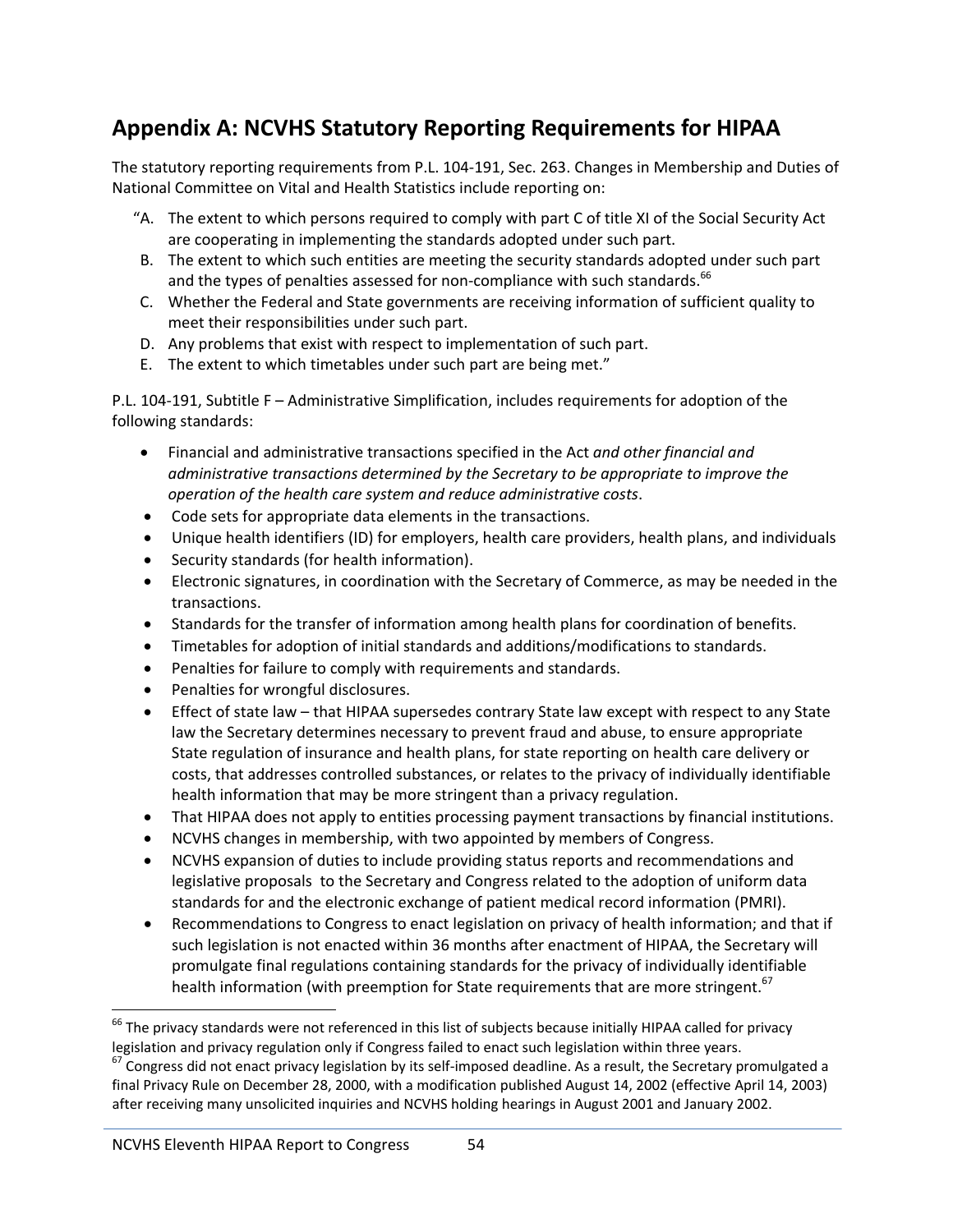# **Appendix B: Transactions and Code Sets**

**Financial and administrative transactions** are conducted between health plans, clearinghouses, and those providers who conduct electronic transactions.<sup>68</sup> Transaction standards for enrollment in a health plan and premium payment are also available to any entity conducting such processes.

The following transaction standards are currently available for use:

#### *Accredited Standards Committee (ASC) X12*

| 270/271              | Eligibility for a Health Plan (Inquiry and Response)                                  |
|----------------------|---------------------------------------------------------------------------------------|
| 837                  | Claim or Equivalent Encounter Information (and Coordination of Benefits [COB])        |
| 276/277              | Claim Status Inquiry and Response                                                     |
| 835                  | Health Care Payment and Remittance Advice (Electronic Remittance Advice [ERA] and     |
|                      | Explanation of Benefits [EOB])                                                        |
| 278                  | Referral Certification and Authorization (Health Care Services Request for Review and |
|                      | Response)                                                                             |
| $\sim$ $\sim$ $\sim$ |                                                                                       |

- 834 Enrollment and Disenrollment in a Health Plan
- 820 Health Plan Premium Payment

#### *National Council for Prescription Drug Programs (NCPDP)*

- 5.1 & D.0 Telecommunication and batch standards for claims. eligibility, and authorization
- 3.0 Medicaid pharmacy subrogation

HIPAA and ACA have required transactions for health claims attachments and electronic funds transfer that are currently in the process of being considered for adoption.

The following graphic illustrates the typical flow of the financial and administrative transactions in the non‐retail pharmacy sector of health care. Those designated by number and name are from the ASC X12 standards development organization.

The retail pharmacy sector utilizes the ASC X12 835 Remittance Advice standard , but uses the National Council for Prescription Drug Program (NCPDP) standards for receiving formulary and benefits information from pharmacy benefits managers (PBMs), submitting claims, coordination of benefits, requesting an eligibility inquiry and receiving a response, and Medicaid subrogation. NCPDP also supports a Telecommunications standard.

 $^{68}$  The Administrative Simplification Compliance Act of 2001 (ASCA) required all providers who submit claims to Medicare to use electronic transactions by October 16, 2003, except small providers or where a waiver for unusual cases has been obtained from the Secretary of HHS.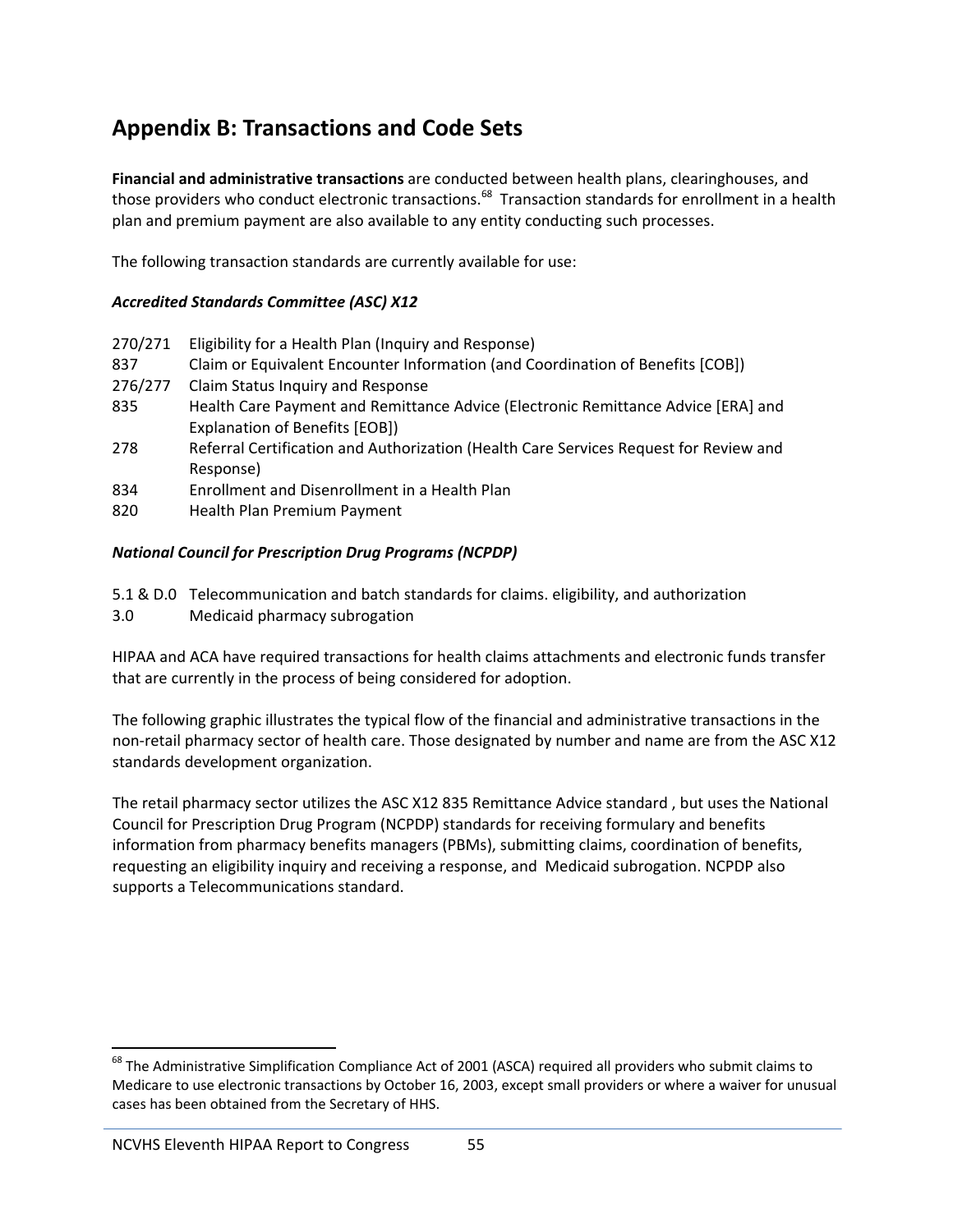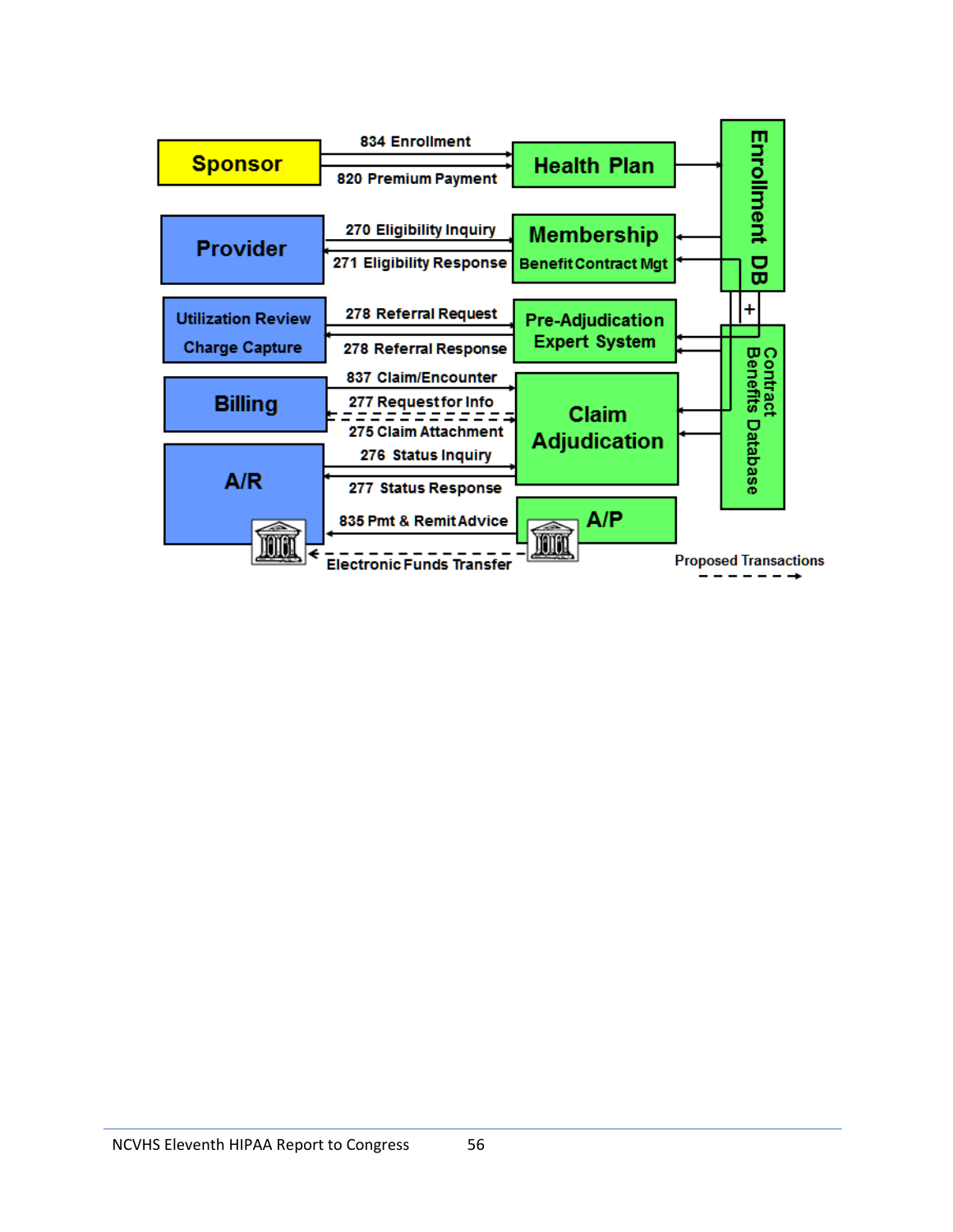# **Appendix C: NCVHS Membership**

#### **CHAIR**

Larry A. Green, M.D. Professor and Epperson Zorn Chair Innovation in Family Medicine & Primary Care Department of Family Medicine University of Colorado Denver Health Science Center Denver, CO

#### **HHS EXECUTIVE STAFF DIRECTOR**

James Scanlon Deputy Assistant Secretary Office of Science and Data Policy Office of the Assistant Secretary for Planning and Evaluation, DHHS

#### **EXECUTIVE SECRETARY**

Debbie Jackson, M.A. Classifications and Public Health Data Standards Staff Office of the Director National Center for Health Statistics, CDC

#### **MEMBERSHIP**

Lynn A. Blewett, Ph.D. Professor, Division of Health Policy & Management University of Minnesota School of Public Health Minneapolis, MN

John J. Burke, M.B.A, MSPharm. Vice President, Corporate Compliance Programs Harvard Pilgrim Health Care, Inc. Wellesley, MA

Raj Chanderraj, M.D., F.A.C.C. Nevada Heart & Vascular Center Las Vegas, NV

Bruce B. Cohen, Ph.D. Director, Division of Research and Epidemiology Bureau of Health Information, Statistics, Research and Evaluation Massachusetts Department of Public Health Boston, MA

Llewellyn J. Cornelius, Ph.D. Professor, University of Maryland School of Social Work Baltimore, MD